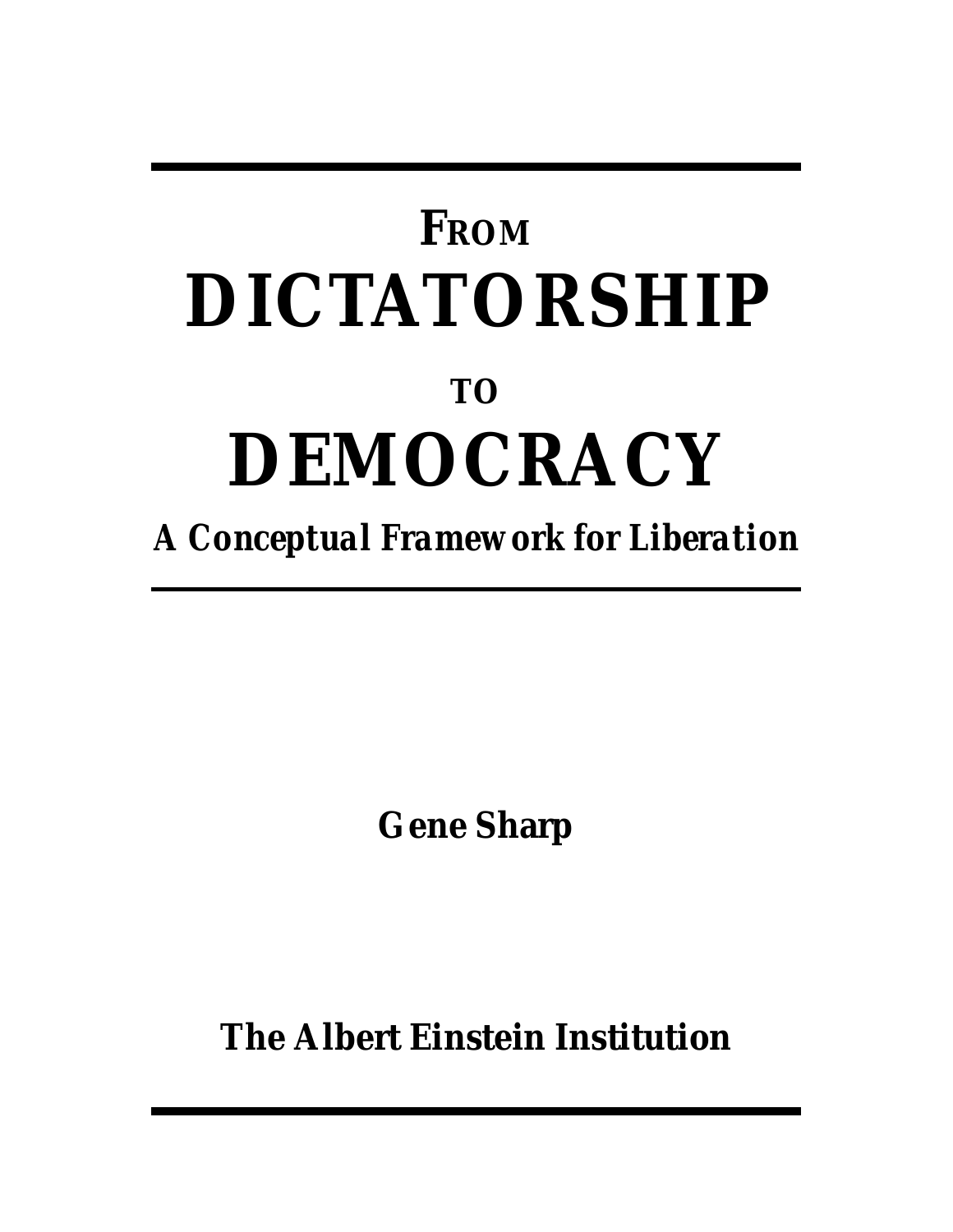### **The Albert Einstein Institution Mission Statement**

The mission of the Albert Einstein Institution is to advance the worldwide study and strategic use of nonviolent action in conflict. The Institution is committed to:

- defending democratic freedoms and institutions;
- opposing oppression, dictatorship, and genocide; and
- reducing the reliance on violence as an instrument of policy.

This mission is pursued in three ways, by:

- encouraging research and policy studies on the methods of nonviolent action and their past use in diverse conflicts;
- sharing the results of this research with the public through publications, conferences, and the media; and
- consulting with groups in conflict about the strategic potential of nonviolent action.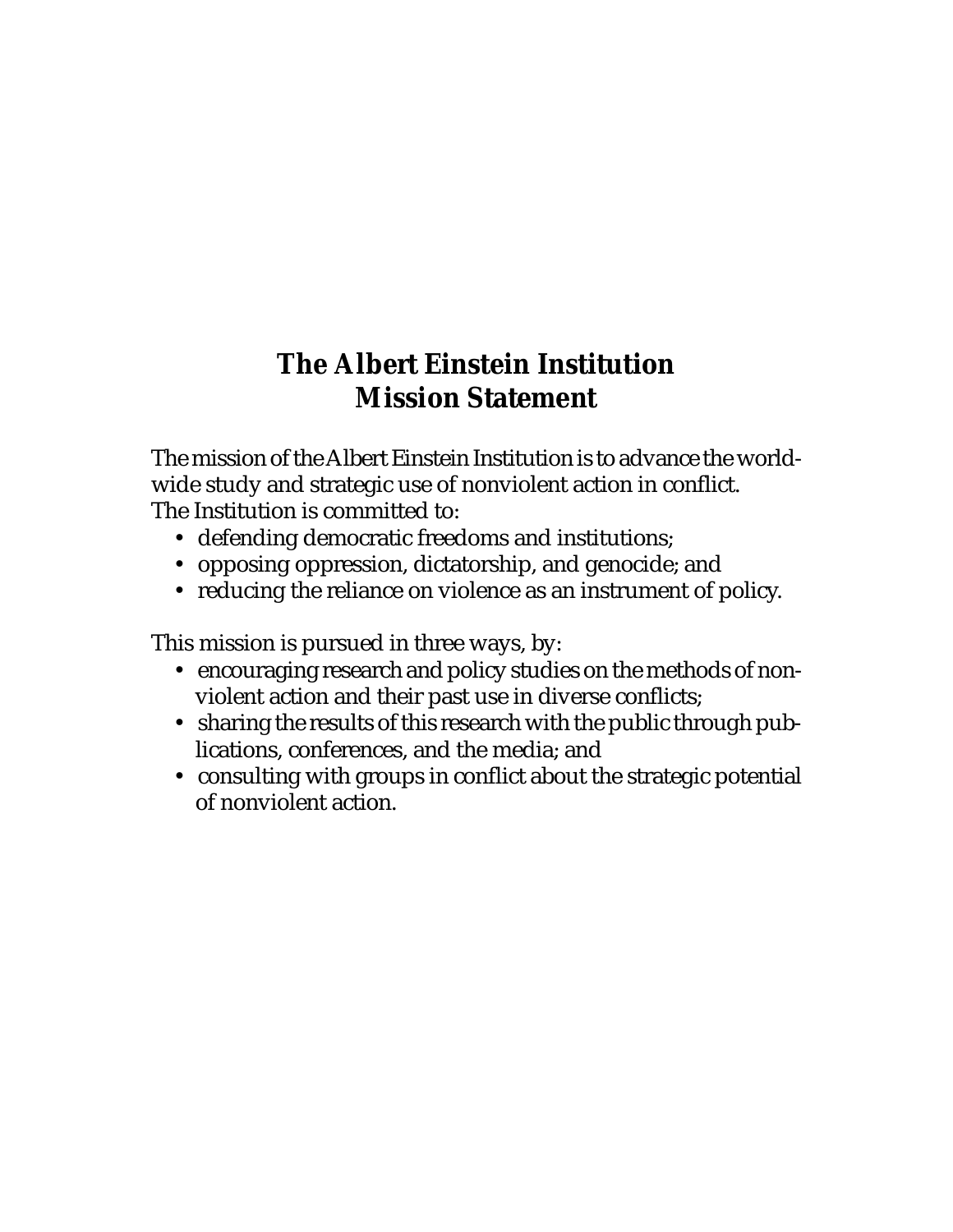# **FROM DICTATORSHIP TO DEMOCRACY**

**A Conceptual Framework for Liberation**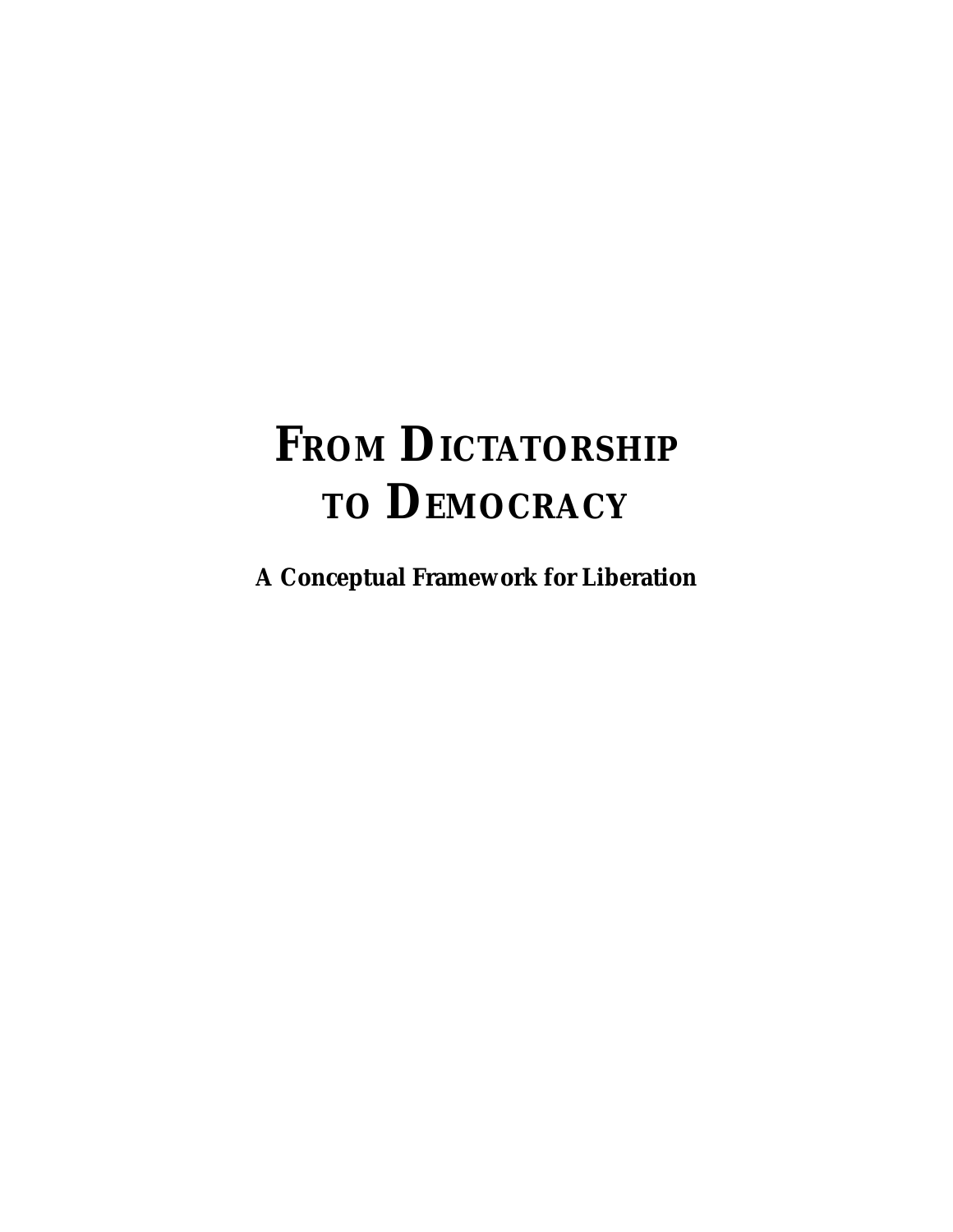All material appearing in this publication is in the public domain and may be reproduced without permission from Gene Sharp. Citation of the source is appreciated.

> First Printing, May 2002 Second Printing, June 2003

*From Dictatorship to Democracy* was originally published in Bangkok in 1993 by the Committee for the Restoration of Democracy in Burma in association with Khit Pyaing (*The New Era Journal*). It has since been translated into at least eight other languages and has been published in Serbia, Indonesia, and Thailand, among other countries. This is the second United States printing.

> Printed in the United States of America. Printed on Recycled Paper.

> > The Albert Einstein Institution 427 Newbury Street Boston, MA 02115-1801, USA Tel: USA + 617-247-4882 Fax: USA + 617-247-4035 E-mail: einstein@igc.org Website: www.aeinstein.org

> > > ISBN 1-880813-09-2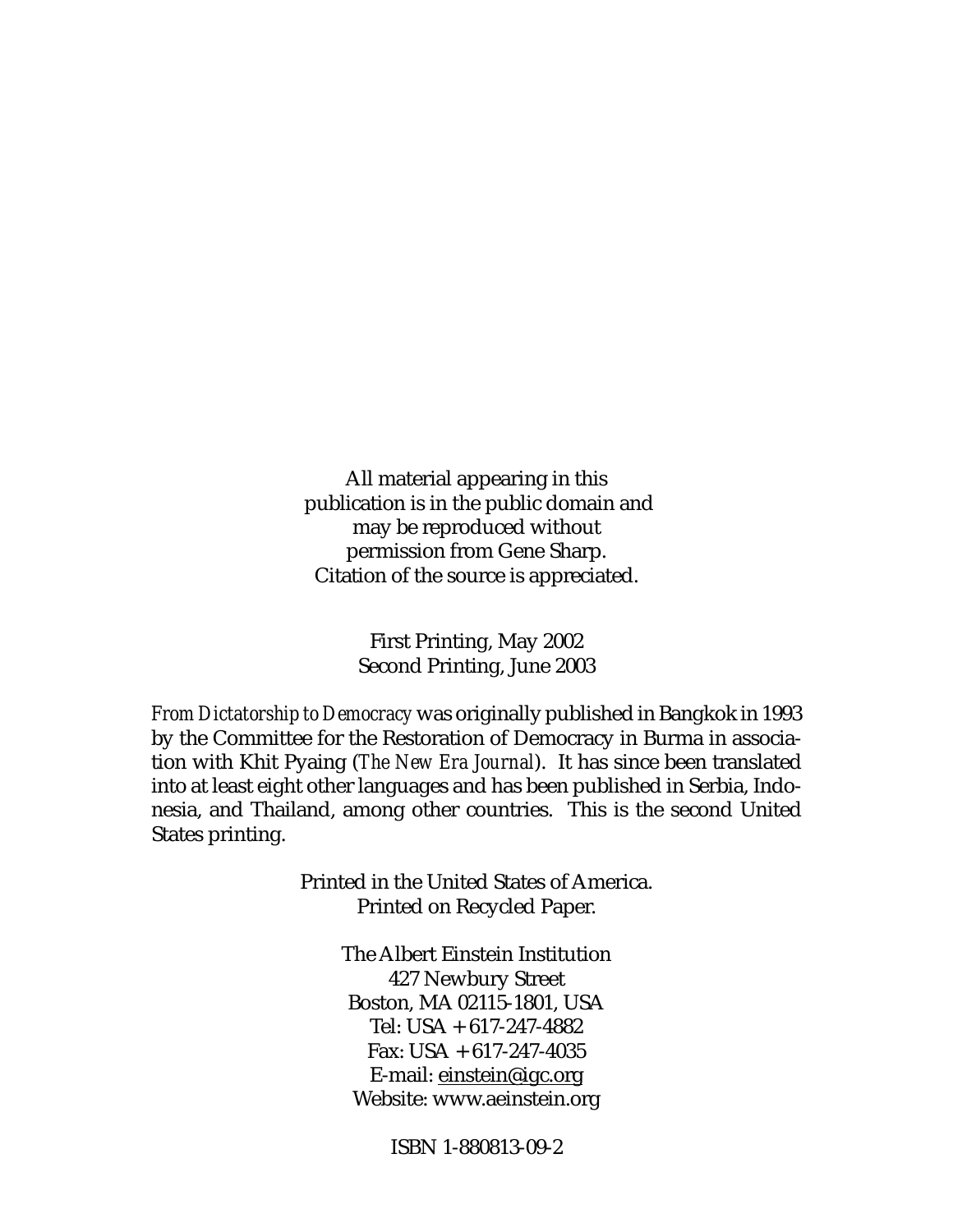### **CONTENTS**

| PREFACE                                     | vi               |
|---------------------------------------------|------------------|
| ONE                                         |                  |
| FACING DICTATORSHIPS REALISTICALLY          | $\mathbf{1}$     |
| A continuing problem                        | $\boldsymbol{2}$ |
| Freedom through violence?                   | 3                |
| Coups, elections, foreign saviors?          | 4                |
| Facing the hard truth                       | 6                |
| Two                                         |                  |
| THE DANGERS OF NEGOTIATIONS                 | 9                |
| Merits and limitations of negotiations      | 9                |
| <b>Negotiated surrender?</b>                | 10               |
| Power and justice in negotiations           | 11               |
| "Agreeable" dictators                       | 12               |
| What kind of peace?                         | 13               |
| <b>Reasons for hope</b>                     | 13               |
| THREE                                       |                  |
| <b>WHENCE COMES THE POWER?</b>              | 15               |
| The "Monkey Master" fable                   | 15               |
| Necessary sources of political power        | 16               |
| <b>Centers of democratic power</b>          | 19               |
| FOUR                                        |                  |
| <b>DICTATORSHIPS HAVE WEAKNESSES</b>        | 21               |
| Identifying the Achilles' heel              | 21               |
| <b>Weaknesses of dictatorships</b>          | 22               |
| Attacking weaknesses of dictatorships       | 23               |
| <b>FIVE</b>                                 |                  |
| <b>EXERCISING POWER</b>                     | 25               |
| The workings of nonviolent struggle         | 26               |
| Nonviolent weapons and discipline           | 26               |
| Openness, secrecy, and high standards       | 29               |
| Shifting power relationships                | 29               |
| Four mechanisms of change                   | 30               |
| Democratizing effects of political defiance | 32               |
| Complexity of nonviolent struggle           | 33               |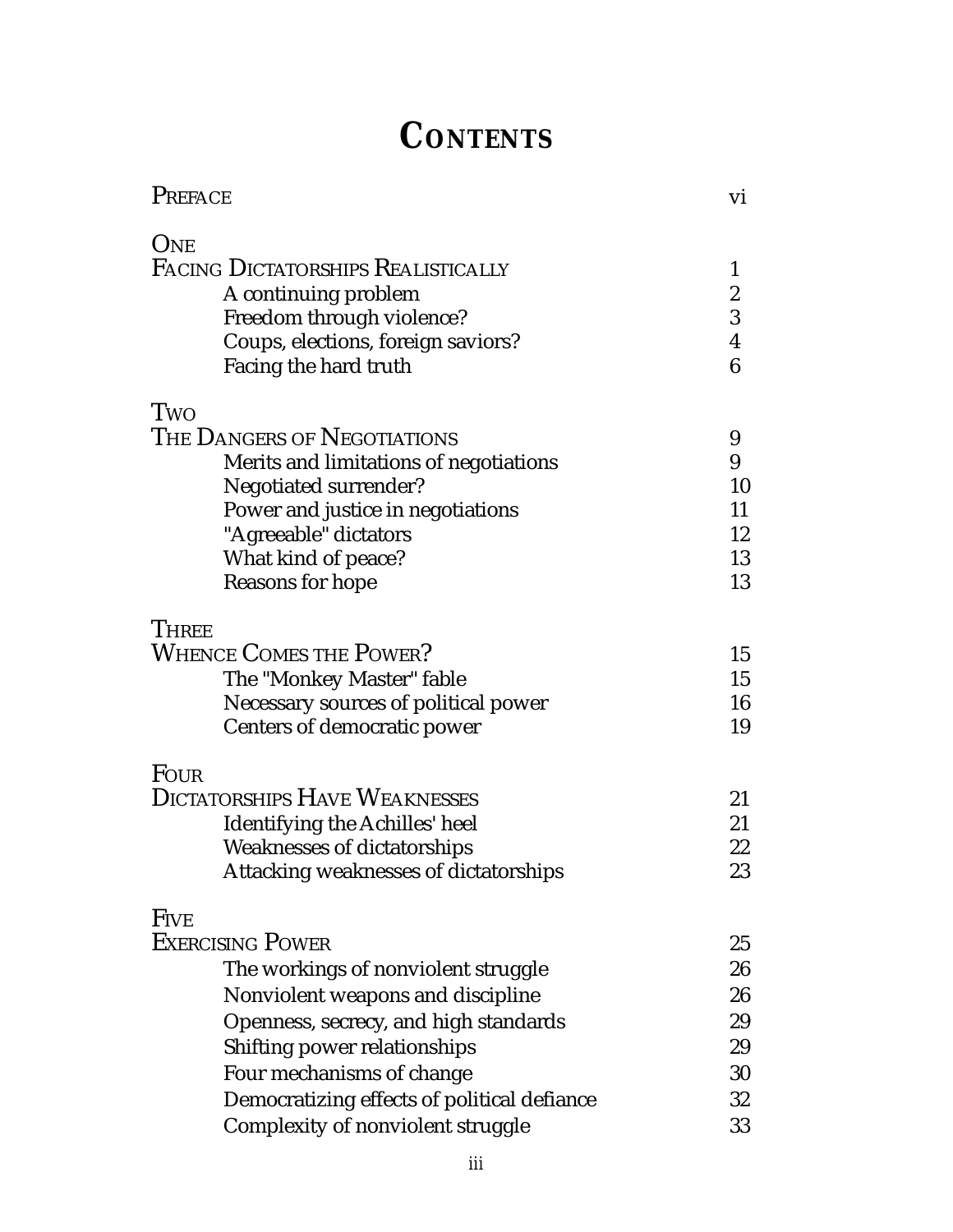| 35 |
|----|
| 35 |
| 36 |
| 38 |
|    |
|    |
| 41 |
| 42 |
| 43 |
| 43 |
| 44 |
| 46 |
| 48 |
| 49 |
| 49 |
|    |
| 51 |
| 51 |
| 52 |
| 53 |
| 54 |
| 56 |
|    |
|    |
| 57 |
| 58 |
| 60 |
| 60 |
|    |
| 63 |
| 63 |
| 64 |
| 65 |
| 65 |
| 66 |
|    |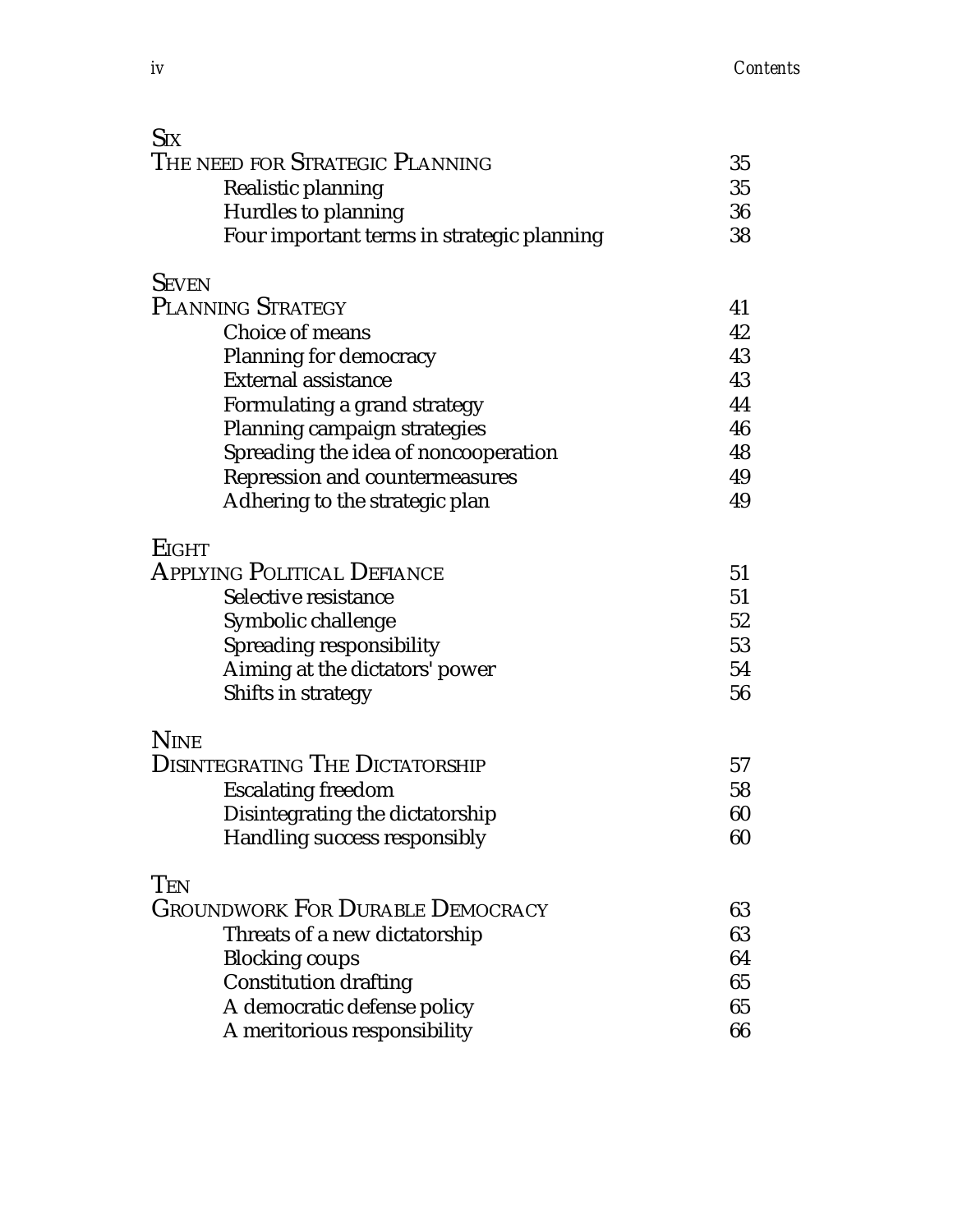| <b>APPENDIX</b>                                   |    |
|---------------------------------------------------|----|
| THE METHODS OF NONVIOLENT ACTION                  | 69 |
| The Methods of Nonviolent Protest and Persuasion  | 69 |
| The Methods of Noncooperation                     |    |
| <b>Social Noncooperation</b>                      | 71 |
| <b>Economic Noncooperation: Economic Boycotts</b> | 72 |
| <b>Economic Noncooperation: The Strike</b>        | 73 |
| <b>Political Noncooperation</b>                   | 74 |
| The Methods of Nonviolent Intervention            | 75 |
| A NOTE ABOUT TRANSLATIONS AND                     |    |

REPRINTING OF THIS PUBLICATION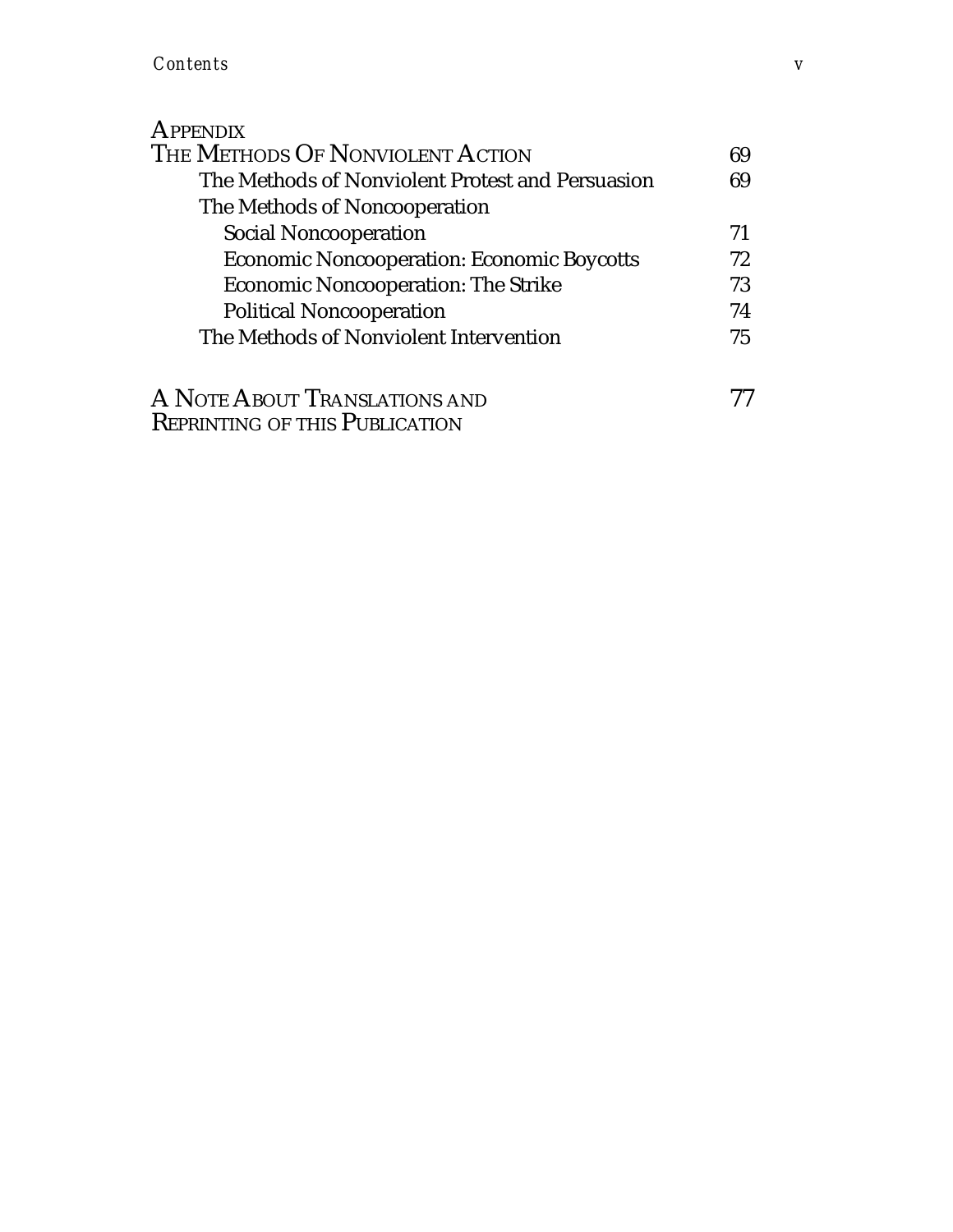### **PREFACE**

One of my major concerns for many years has been how people could prevent and destroy dictatorships. This has been nurtured in part because of a belief that human beings should not be dominated and destroyed by such regimes. That belief has been strengthened by readings on the importance of human freedom, on the nature of dictatorships (from Aristotle to analyses of totalitarianism), and histories of dictatorships (especially the Nazi and Stalinist systems).

Over the years I have had occasion to get to know people who lived and suffered under Nazi rule, including some who survived concentration camps. In Norway I met people who had resisted fascist rule and survived, and heard of those who perished. I talked with Jews who had escaped the Nazi clutches and with persons who had helped to save them.

Knowledge of the terror of Communist rule in various countries has been learned more from books than personal contacts. The terror of these systems appeared to me to be especially poignant, for these dictatorships were imposed in the name of liberation from oppression and exploitation.

In more recent decades through visits of persons from dictatorially ruled countries, such as Panama, Poland, Chile, Tibet, and Burma, the realities of today's dictatorships became more real. From Tibetans who had fought against Chinese Communist aggression, Russians who had defeated the August 1991 hard-line coup, and Thais who had nonviolently blocked a return to military rule, I have gained often troubling perspectives on the insidious nature of dictatorships.

The sense of pathos and outrage against the brutalities, along with admiration of the calm heroism of unbelievably brave men and women, were sometimes strengthened by visits to places where the dangers were still great, and yet defiance by brave people continued. These included Panama under Noriega; Vilnius, Lithuania, under continued Soviet repression; Tiananmen Square, Beijing, during both the festive demonstration of freedom and while the first armored personnel carriers entered that fateful night; and the jungle headquarters of the democratic opposition at Manerplaw in "liberated Burma." *vi*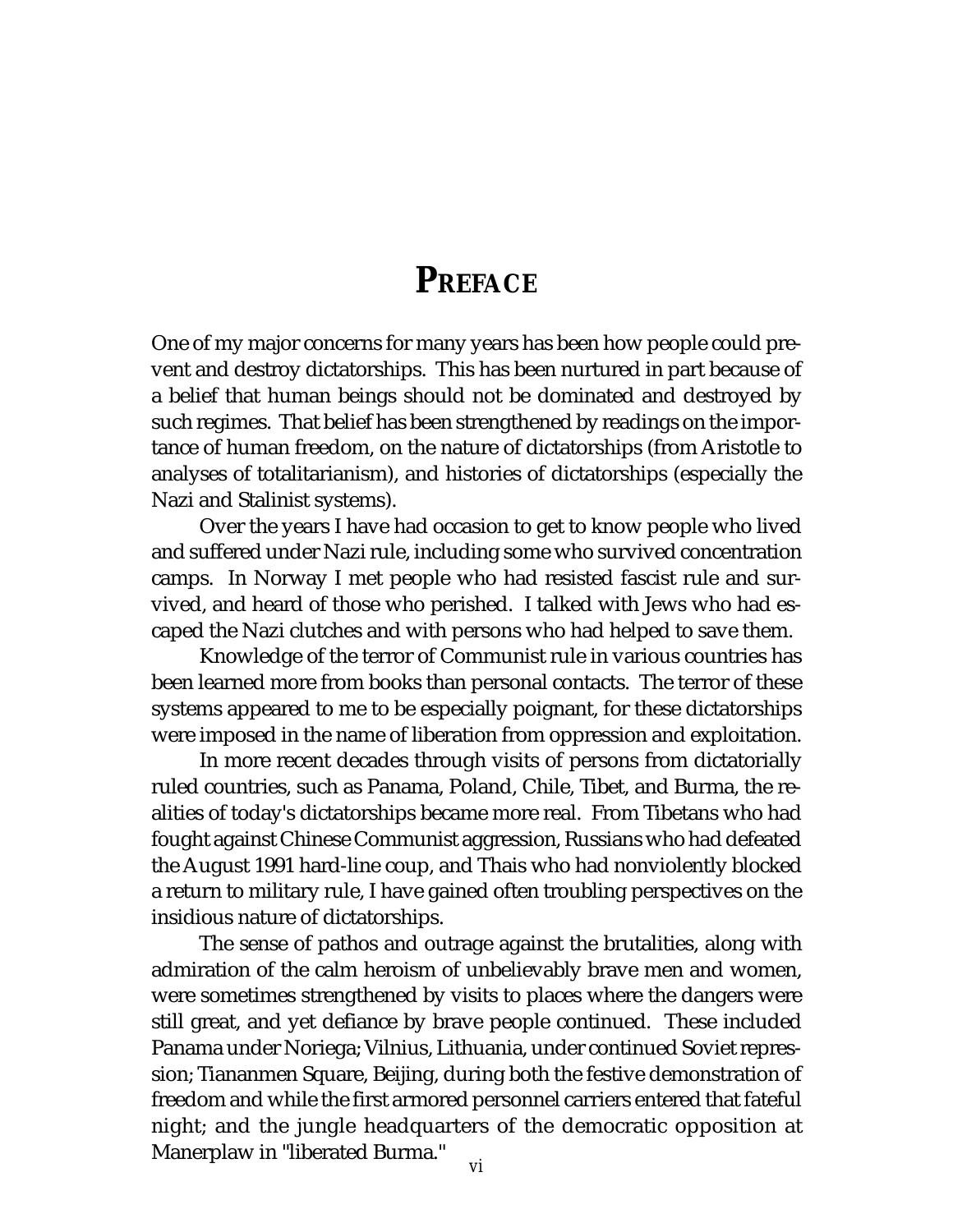Sometimes I visited the sites of the fallen, as the television tower and the cemetery in Vilnius, the public park in Riga where people had been gunned down, the center of Ferrara in northern Italy where the fascists lined up and shot resisters, and a simple cemetery in Manerplaw filled with bodies of men who had died much too young. It is a sad realization that every dictatorship leaves such death and destruction in its wake.

Out of these concerns and experiences grew a determined hope that prevention of tyranny might be possible, that successful struggles against dictatorships could be waged without mass mutual slaughters, that dictatorships could be destroyed and new ones prevented from rising out of the ashes.

I have tried to think carefully about the most effective ways in which dictatorships could be successfully disintegrated with the least possible cost in suffering and lives. In this I have drawn on my studies over many years of dictatorships, resistance movements, revolutions, political thought, governmental systems, and especially realistic nonviolent struggle.

This publication is the result. I am certain it is far from perfect. But, perhaps, it offers some guidelines to assist thought and planning to produce movements of liberation that are more powerful and effective than might otherwise be the case.

Of necessity, and of deliberate choice, the focus of this essay is on the generic problem of how to destroy a dictatorship and to prevent the rise of a new one. I am not competent to produce a detailed analysis and prescription for a particular country. However, it is my hope that this generic analysis may be useful to people in, unfortunately, too many countries who now face the realities of dictatorial rule. They will need to examine the validity of this analysis for their situations and the extent to which its major recommendations are, or can be made to be, applicable for their liberation struggles.

I have incurred several debts of gratitude in writing this essay. Bruce Jenkins, my Special Assistant, has made an inestimable contribution by his identification of problems in content and presentation, and through his incisive recommendations for more rigorous and clearer presentations of difficult ideas (especially concerning strategy), structural reorganization, and editorial improvements. I am also grateful for the editorial assistance of Stephen Coady. Dr. Christopher Kruegler and Robert Helvey have offered very important criticisms and advice. Dr. Hazel McFerson and Dr. Patricia Parkman have provided me information on struggles in Africa and Latin America, respectively. Although this work has greatly benefited from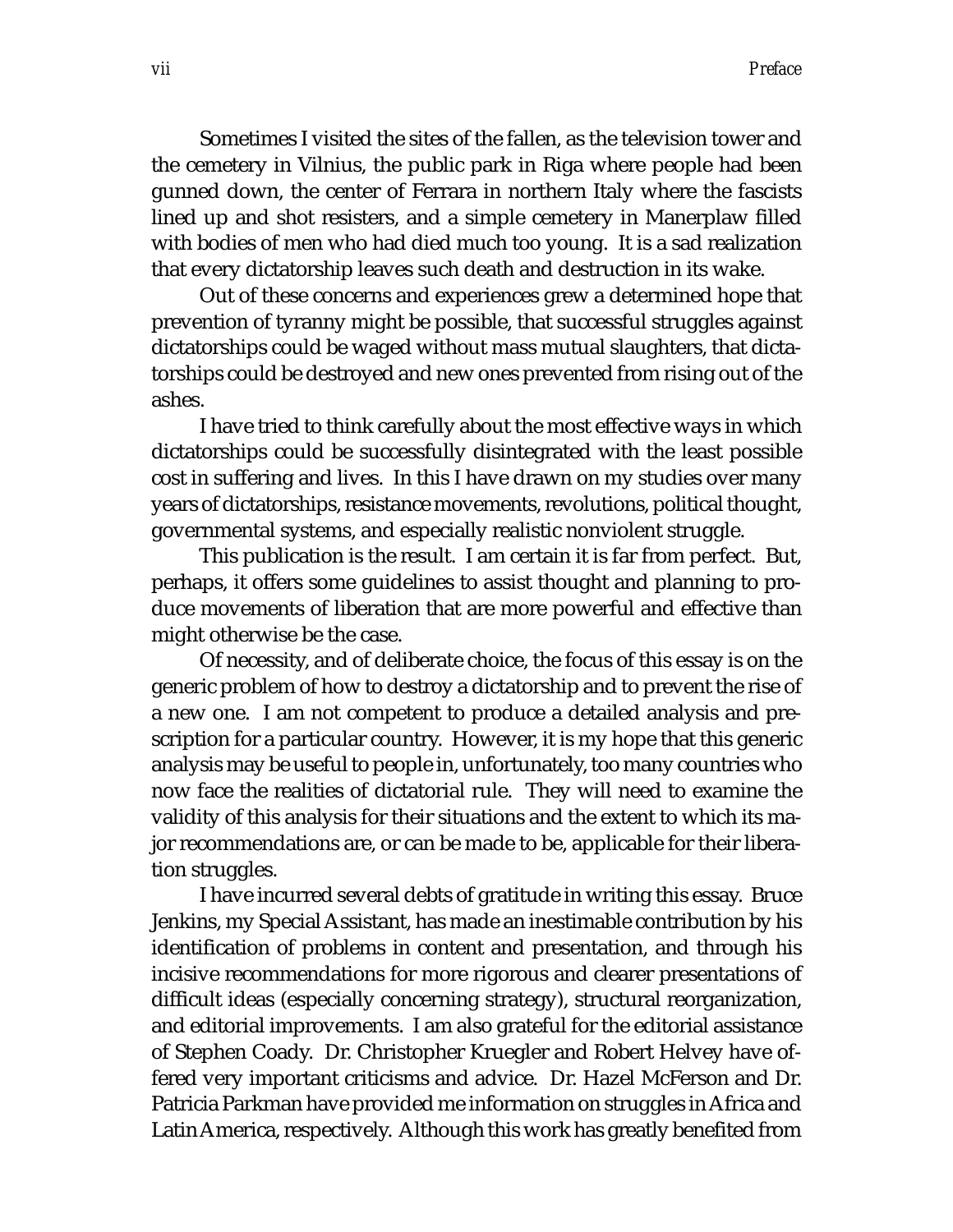such kind and generous support, the analysis and conclusions contained therein are my responsibility.

Nowhere in this analysis do I assume that defying dictators will be an easy or cost-free endeavor. All forms of struggle have complications and costs. Fighting dictators will, of course, bring casualties. It is my hope, however, that this analysis will spur resistance leaders to consider strategies that may increase their effective power while reducing the relative level of casualties.

Nor should this analysis be interpreted to mean that when a specific dictatorship is ended, all other problems will also disappear. The fall of one regime does not bring in a utopia. Rather, it opens the way for hard work and long efforts to build more just social, economic, and political relationships and the eradication of other forms of injustices and oppression. It is my hope that this brief examination of how a dictatorship can be disintegrated may be found useful wherever people live under domination and desire to be free.

Gene Sharp

6 October 1993 Albert Einstein Institution 427 Newbury Street Boston, Massachusetts 02115-1801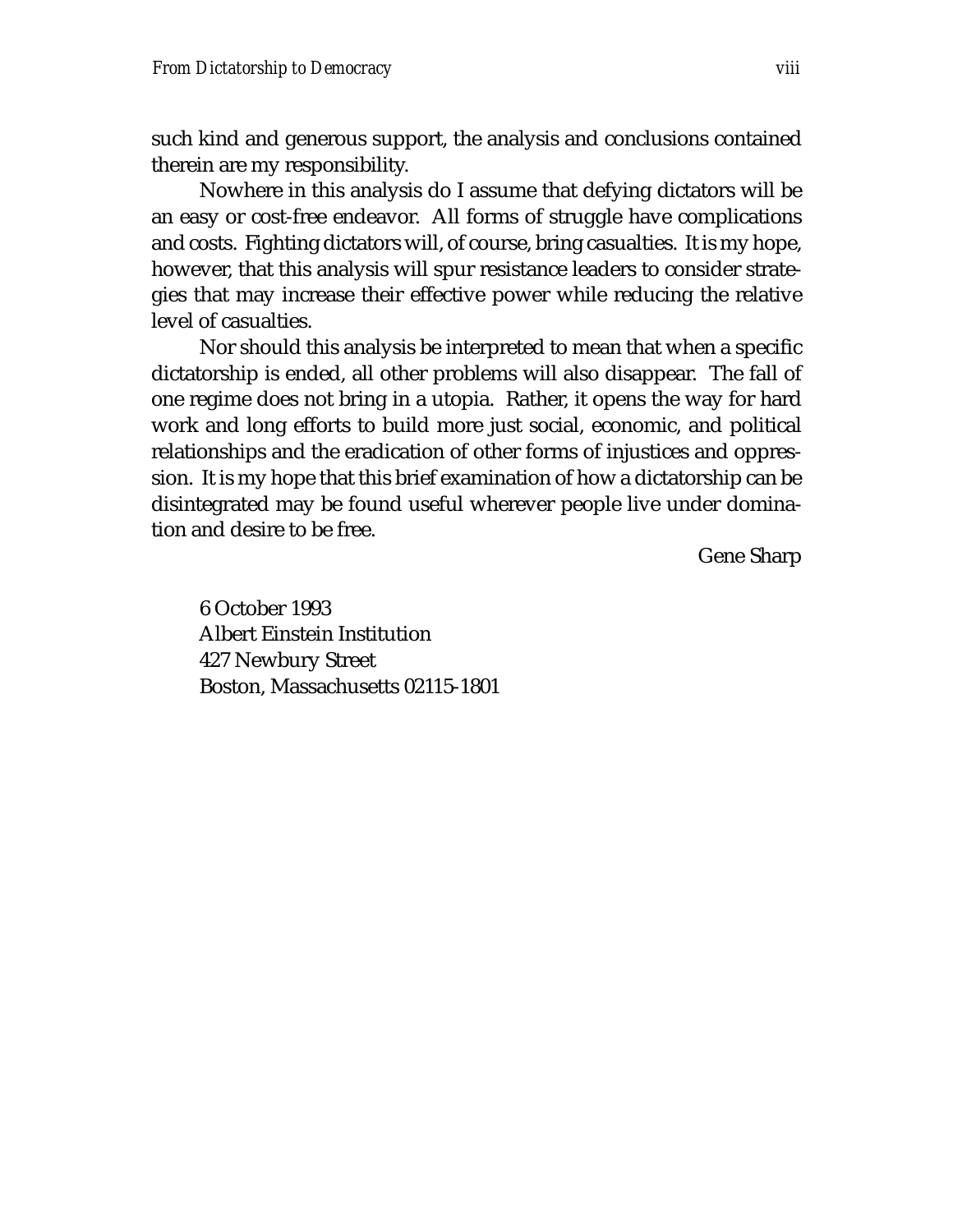# **ONE**

### **FACING DICTATORSHIPS REALISTICALLY**

In recent years various dictatorships—of both internal and external origin—have collapsed or stumbled when confronted by defiant, mobilized people. Often seen as firmly entrenched and impregnable, some of these dictatorships proved unable to withstand the concerted political, economic, and social defiance of the people.

Since 1980 dictatorships have collapsed before the predominantly nonviolent defiance of people in Estonia, Latvia, and Lithuania, Poland, East Germany, Czechoslovakia and Slovenia, Madagascar, Mali, Bolivia, and the Philippines. Nonviolent resistance has furthered the movement toward democratization in Nepal, Zambia, South Korea, Chile, Argentina, Haiti, Brazil, Uruguay, Malawi, Thailand, Bulgaria, Hungary, Zaire, Nigeria, and various parts of the former Soviet Union (playing a significant role in the defeat of the August 1991 attempted hard-line coup d'état).

In addition, mass political defiance<sup>1</sup> has occurred in China, Burma, and Tibet in recent years. Although those struggles have not brought an end to the ruling dictatorships or occupations, they have exposed the brutal nature of those repressive regimes to the world community and have provided the populations with valuable experience with this form of struggle.

<sup>1</sup> The term used in this context was introduced by Robert Helvey. "Political defiance" is nonviolent struggle (protest, noncooperation, and intervention) applied defiantly and actively for political purposes. The term originated in response to the confusion and distortion created by equating nonviolent struggle with pacifism and moral or religious "nonviolence." "Defiance" denotes a deliberate challenge to authority by disobedience, allowing no room for submission. "Political defiance" describes the environment in which the action is employed (political) as well as the objective (political power). The term is used principally to describe action by populations to regain from dictatorships control over governmental institutions by relentlessly attacking their sources of power and deliberately using strategic planning and operations to do so. In this paper, political defiance, nonviolent resistance, and nonviolent struggle will be used interchangeably, although the latter two terms generally refer to struggles with a broader range of objectives (social, economic, psychological, etc.).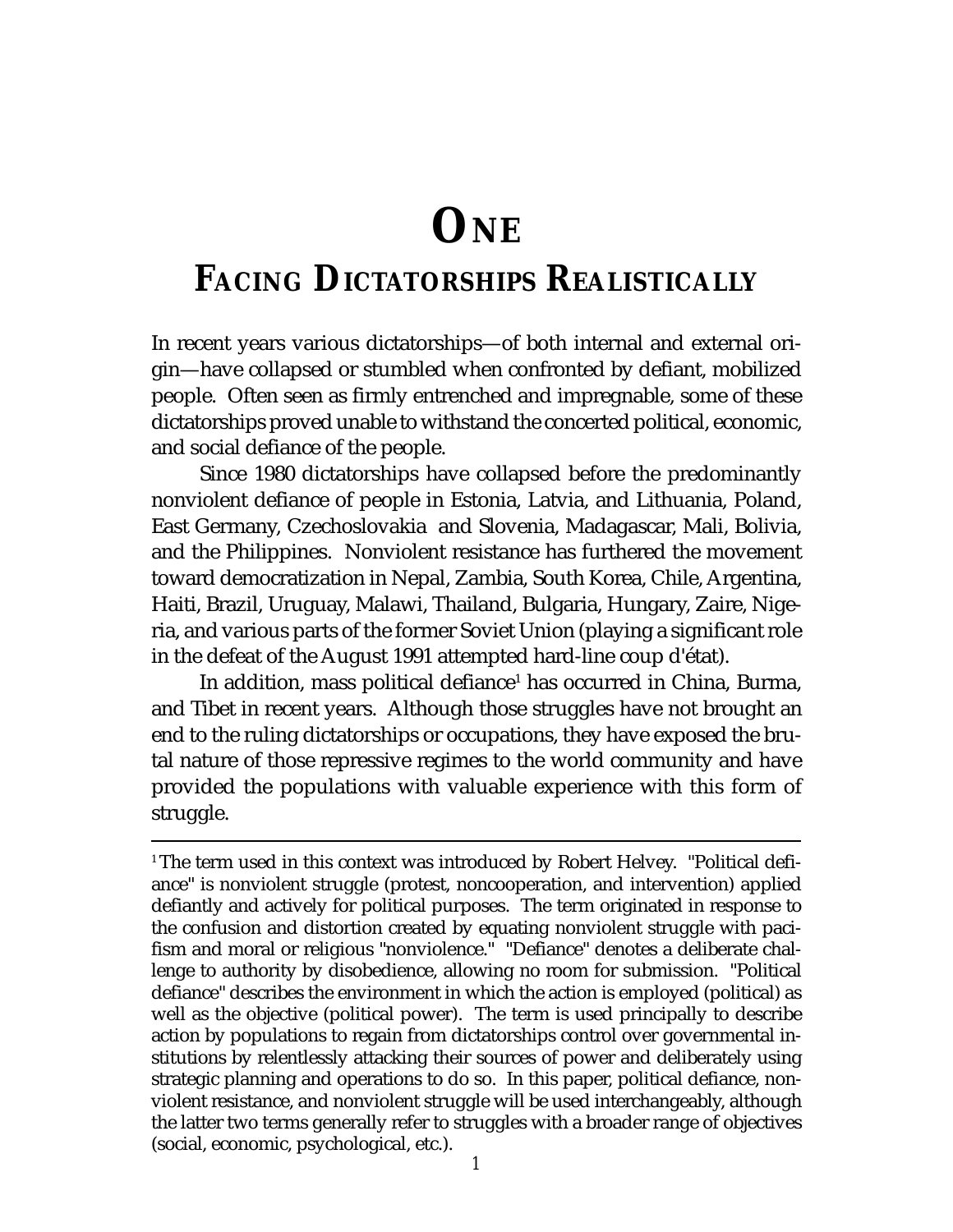The collapse of dictatorships in the above named countries certainly has not erased all other problems in those societies: poverty, crime, bureaucratic inefficiency, and environmental destruction are often the legacy of brutal regimes. However, the downfall of these dictatorships has minimally lifted much of the suffering of the victims of oppression, and has opened the way for the rebuilding of these societies with greater political democracy, personal liberties, and social justice.

#### **A continuing problem**

There has indeed been a trend towards greater democratization and freedom in the world in the past decades. According to Freedom House, which compiles a yearly international survey of the status of political rights and civil liberties, the number of countries around the world classified as "free" has grown significantly in the last ten years:<sup>2</sup>

|      | Free | <b>Partly Free</b> | <b>Not Free</b> |
|------|------|--------------------|-----------------|
| 1983 | 55   | 76                 | 64              |
| 1993 | 75   | 73                 | 38              |

However, this positive trend is tempered by the large numbers of peoples still living under conditions of tyranny. As of January 1993, 31% of the world's 5.45 billion population lived in countries and territories designated as "not free,"<sup>3</sup> that is, areas with extremely restricted political rights and civil liberties. The 38 countries and 12 territories in the "not free" category are ruled by a range of military dictatorships (as in Burma and Sudan), traditional repressive monarchies (as in Saudi Arabia and Bhutan), dominant political parties (as in China, Iraq, and North Korea), foreign occupiers (as in Tibet and East Timor), or are in a state of transition.

Many countries today are in a state of rapid economic, political, and social change. Although the number of "free" countries has increased in the past ten years, there is a great risk that many nations, in the face of such rapid fundamental changes, will move in the opposite direction and experience new forms of dictatorship. Military cliques, ambitious individuals,

<sup>2</sup> Freedom House, *Freedom in the World: The Annual Survey of Political Rights and Civil Liberties, 1992-1993* (New York: Freedom House, 1993), p. 66 (1993 figures are as of January 1993). See pp. 79-80 for a description of Freedom House's categories of "free," "partly free," and "not free."

<sup>3</sup> Freedom House, *Freedom in the World,* p. 4.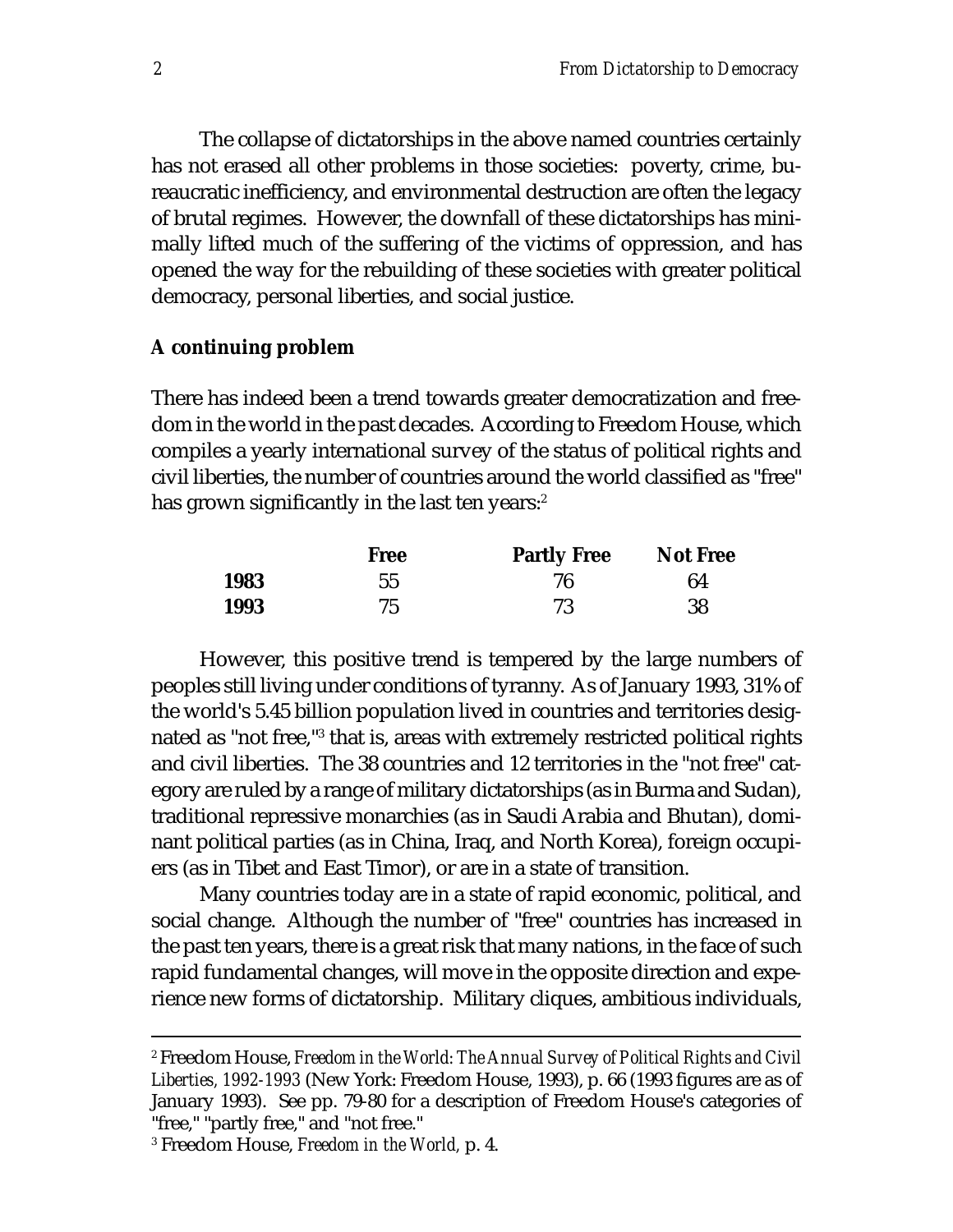elected officials, and doctrinal political parties will repeatedly seek to impose their will. Coups d'état are and will remain a common occurrence. Basic human and political rights will continue to be denied to vast numbers of peoples.

Unfortunately, the past is still with us. The problem of dictatorships is deep. People in many countries have experienced decades or even centuries of oppression, whether of domestic or foreign origin. Frequently, unquestioning submission to authority figures and rulers has been long inculcated. In extreme cases, the social, political, economic, and even religious institutions of the society—outside of state control—have been deliberately weakened, subordinated, or even replaced by new regimented institutions used by the state or ruling party to control the society. The population has often been atomized (turned into a mass of isolated individuals) unable to work together to achieve freedom, to confide in each other, or even to do much of anything at their own initiative.

The result is predictable: the population becomes weak, lacks selfconfidence, and is incapable of resistance. People are often too frightened to share their hatred of the dictatorship and their hunger for freedom even with family and friends. People are often too terrified to think seriously of public resistance. In any case, what would be the use? Instead, they face suffering without purpose and a future without hope.

Current conditions in today's dictatorships may be much worse than earlier. In the past, some people may have attempted resistance. Shortlived mass protests and demonstrations may have occurred. Perhaps spirits soared temporarily. At other times, individuals and small groups may have conducted brave but impotent gestures, asserting some principle or simply their defiance. However noble the motives, such past acts of resistance have often been insufficient to overcome the people's fear and habit of obedience, a necessary prerequisite to destroy the dictatorship. Sadly, those acts may have brought instead only increased suffering and death, not victories or even hope.

#### **Freedom through violence?**

What is to be done in such circumstances? The obvious possibilities seem useless. Constitutional and legal barriers, judicial decisions, and public opinion are normally ignored by dictators. Understandably, reacting to the brutalities, torture, disappearances, and killings, people often have concluded that only violence can end a dictatorship. Angry victims have some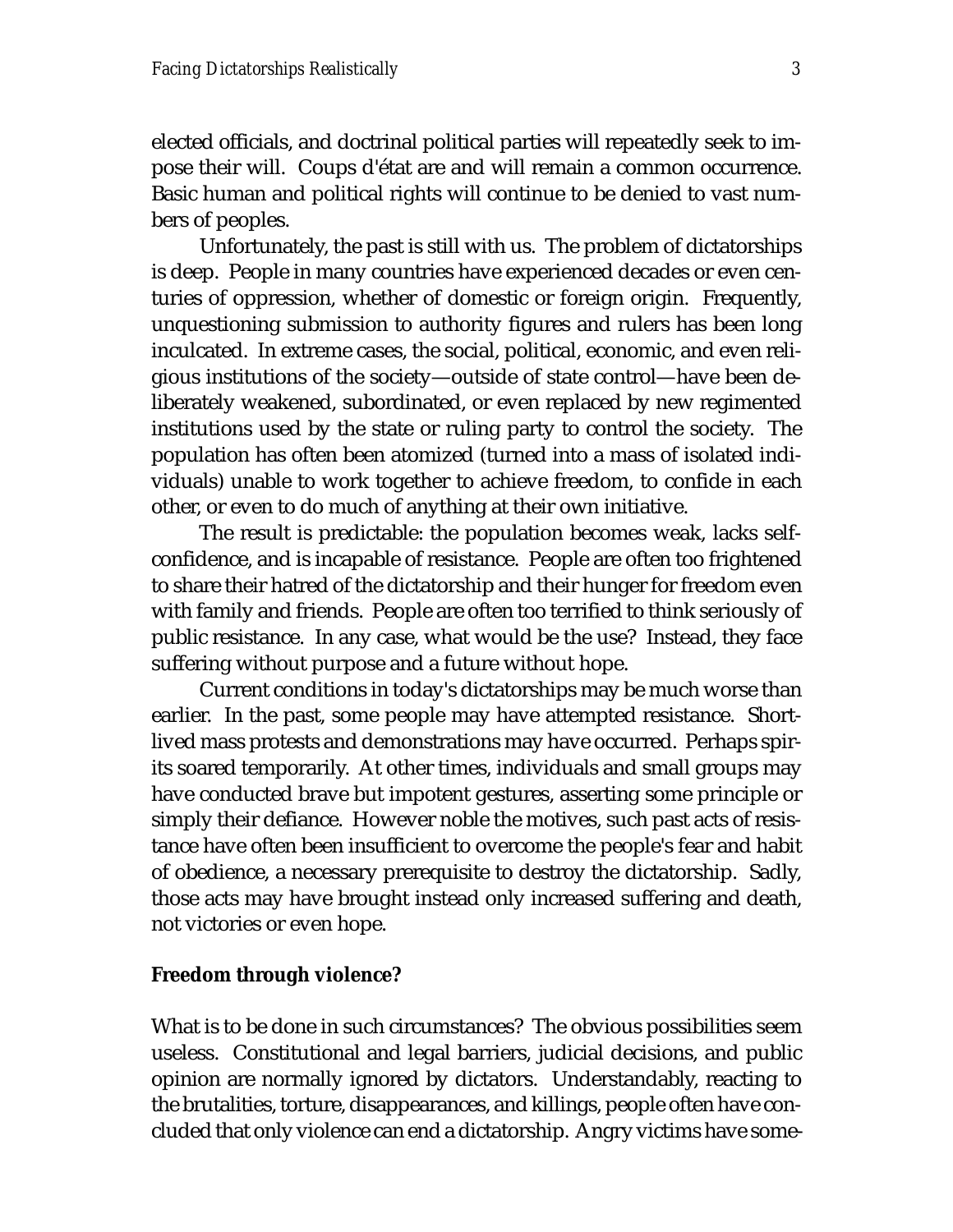times organized to fight the brutal dictators with whatever violent and military capacity they could muster, despite the odds being against them. These people have often fought bravely, at great cost in suffering and lives. Their accomplishments have sometimes been remarkable, but they rarely have won freedom. Violent rebellions can trigger brutal repression that frequently leaves the populace more helpless than before.

Whatever the merits of the violent option, however, one point is clear. *By placing confidence in violent means, one has chosen the very type of struggle with which the oppressors nearly always have superiority.* The dictators are equipped to apply violence overwhelmingly. However long or briefly these democrats can continue, eventually the harsh military realities usually become inescapable. The dictators almost always have superiority in military hardware, ammunition, transportation, and the size of military forces. Despite bravery, the democrats are (almost always) no match.

When conventional military rebellion is recognized as unrealistic, some dissidents then favor guerrilla warfare. However, guerrilla warfare rarely, if ever, benefits the oppressed population or ushers in a democracy. Guerrilla warfare is no obvious solution, particularly given the very strong tendency toward immense casualties among one's own people. The technique is no guarantor against failure, despite supporting theory and strategic analyses, and sometimes international backing. Guerrilla struggles often last a very long time. Civilian populations are often displaced by the ruling government, with immense human suffering and social dislocation.

Even when successful, guerrilla struggles often have significant longterm negative structural consequences. Immediately, the attacked regime becomes more dictatorial as a result of its countermeasures. If the guerrillas should finally succeed, the resulting new regime is often more dictatorial than its predecessor due to the centralizing impact of the expanded military forces and the weakening or destruction of the society's independent groups and institutions during the struggle—bodies that are vital in establishing and maintaining a democratic society. Opponents of dictatorships should look for another option.

#### **Coups, elections, foreign saviors?**

A military coup d'état against a dictatorship might appear to be relatively one of the easiest and quickest ways to remove a particularly repugnant regime. However, there are very serious problems with that technique. Most importantly, it leaves in place the existing maldistribution of power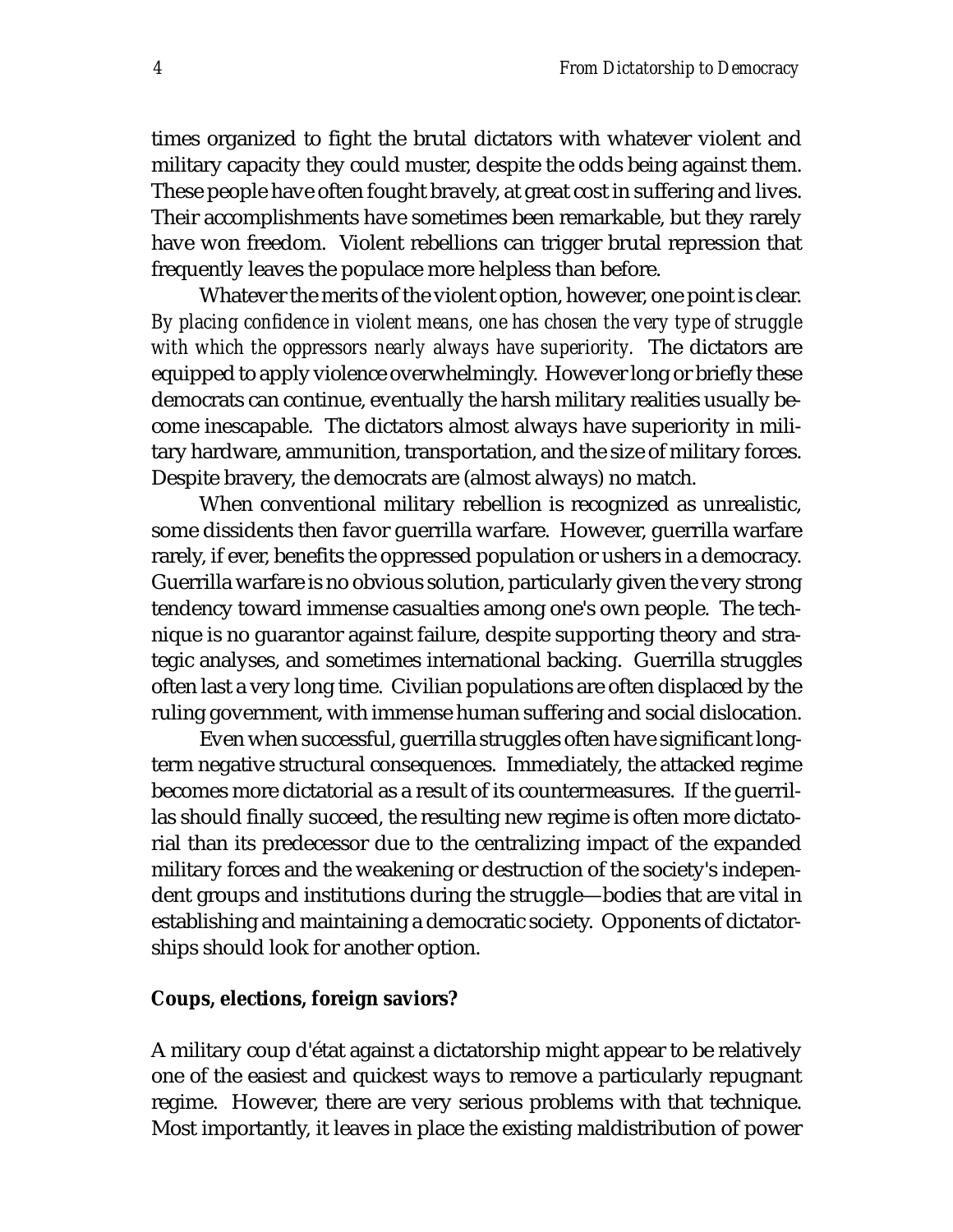between the population and the elite in control of the government and its military forces. The removal of particular persons and cliques from the governing positions most likely will merely make it possible for another group to take their place. Theoretically, this group might be milder in its behavior and be open in limited ways to democratic reforms. However, the opposite is as likely to be the case.

After consolidating its position, the new clique may turn out to be more ruthless and more ambitious than the old one. Consequently, the new clique—in which hopes may have been placed—will be able to do whatever it wants without concern for democracy or human rights. That is not an acceptable answer to the problem of dictatorship.

Elections are not available under dictatorships as an instrument of significant political change. Some dictatorial regimes, such as those of the former Soviet-dominated Eastern bloc, went through the motions in order to appear democratic. Those elections, however, were merely rigidly controlled plebiscites to get public endorsement of candidates already hand picked by the dictators. Dictators under pressure may at times agree to new elections, but then rig them to place civilian puppets in government offices. If opposition candidates have been allowed to run and were actually elected, as occurred in Burma in 1990 and Nigeria in 1993, results may simply be ignored and the "victors" subjected to intimidation, arrest, or even execution. Dictators are not in the business of allowing elections that could remove them from their thrones.

Many people now suffering under a brutal dictatorship, or who have gone into exile to escape its immediate grasp, do not believe that the oppressed can liberate themselves. They expect that their people can only be saved by the actions of others. These people place their confidence in external forces. They believe that only international help can be strong enough to bring down the dictators.

The view that the oppressed are unable to act effectively is sometimes accurate for a certain time period. As noted, often oppressed people are unwilling and temporarily unable to struggle because they have no confidence in their ability to face the ruthless dictatorship, and no known way to save themselves. It is therefore understandable that many people place their hope for liberation in others. This outside force may be "public opinion," the United Nations, a particular country, or international economic and political sanctions.

Such a scenario may sound comforting, but there are grave problems with this reliance on an outside savior. Such confidence may be totally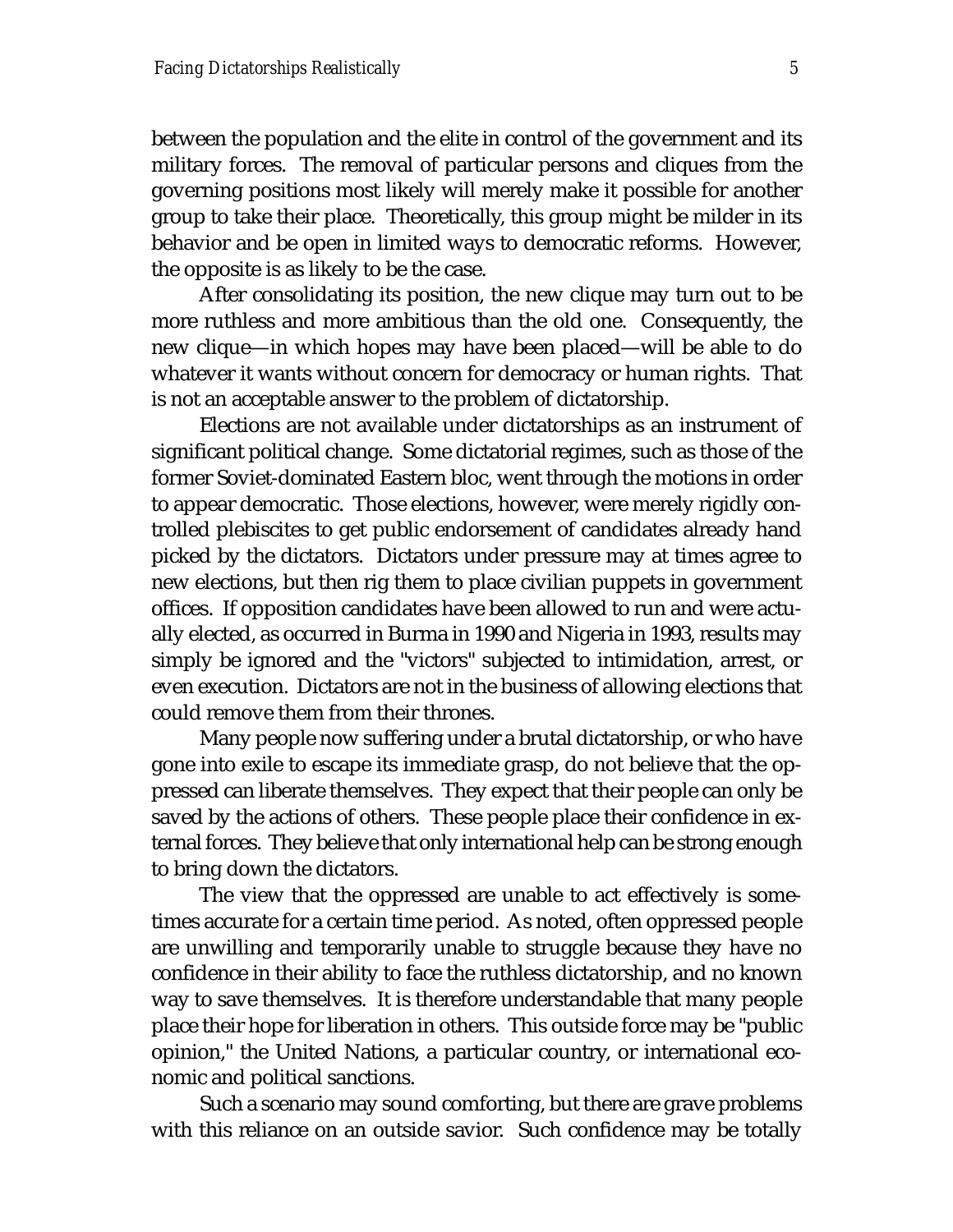misplaced. Usually no foreign saviors are coming, and if a foreign state does intervene, it probably should not be trusted.

A few harsh realities concerning reliance on foreign intervention need to be emphasized here:

- Frequently foreign states will tolerate, or even positively assist, a dictatorship in order to advance their own economic or political interests.
- Foreign states also may be willing to sell out an oppressed people instead of keeping pledges to assist their liberation at the cost of another objective.
- Some foreign states will act against a dictatorship only to gain their own economic, political, or military control over the country.
- The foreign states may become actively involved for positive purposes only if and when the internal resistance movement has already begun shaking the dictatorship, having thereby focused international attention on the brutal nature of the regime.

Dictatorships usually exist primarily because of the internal power distribution in the home country. The population and society are too weak to cause the dictatorship serious problems, wealth and power are concentrated in too few hands. Although dictatorships may benefit from or be somewhat weakened by international actions, their continuation is dependent primarily on internal factors.

International pressures can be very useful, however, when they are supporting a powerful internal resistance movement. Then, for example, international economic boycotts, embargoes, the breaking of diplomatic relations, expulsion from international organizations, condemnation by United Nations bodies, and the like can assist greatly. However, in the absence of a strong internal resistance movement such actions by others are unlikely to happen.

#### **Facing the hard truth**

The conclusion is a hard one. When one wants to bring down a dictatorship most effectively and with the least cost then one has four immediate tasks: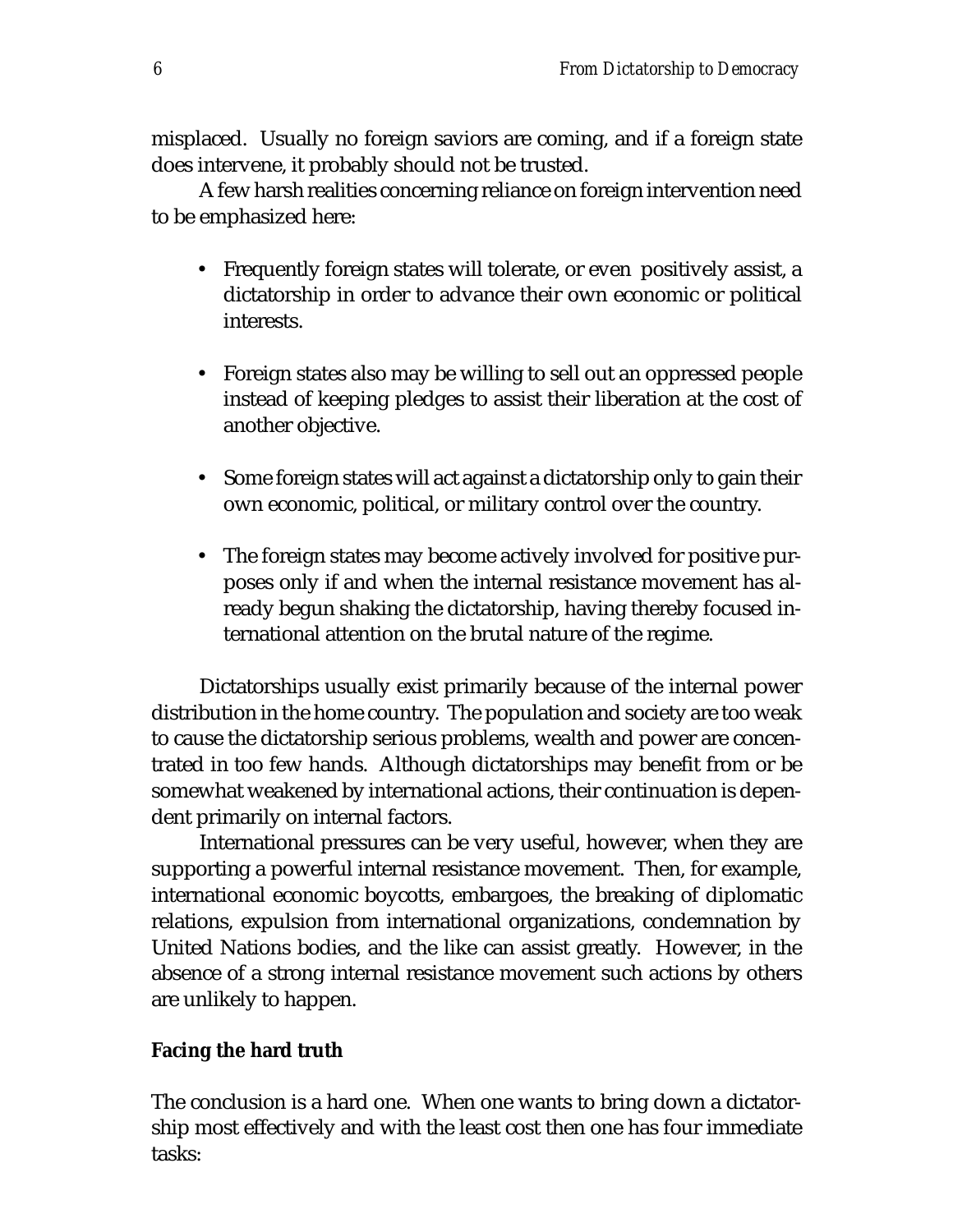- One must strengthen the oppressed population themselves in their determination, self-confidence, and resistance skills;
- One must strengthen the independent social groups and institutions of the oppressed people;
- One must create a powerful internal resistance force; and
- One must develop a wise grand strategic plan for liberation and implement it skillfully.

A liberation struggle is a time for self-reliance and internal strengthening of the struggle group. As Charles Stewart Parnell called out during the Irish rent strike campaign in 1879 and 1880:

It is no use relying on the Government . . . . You must only rely upon your own determination . . . . [H]elp yourselves by standing together . . . strengthen those amongst yourselves who are weak . . . , band yourselves together, organize yourselves . . . and you must win . . . .

When you have made this question ripe for settlement, then and not till then will it be settled.<sup>4</sup>

Against a strong self-reliant force, given wise strategy, disciplined and courageous action, and genuine strength, the dictatorship will eventually crumble. Minimally, however, the above four requirements must be fulfilled.

As the above discussion indicates, liberation from dictatorships ultimately depends on the people's ability to liberate themselves. The cases of successful political defiance—or nonviolent struggle for political ends cited above indicate that the means do exist for populations to free themselves, but that option has remained undeveloped. We will examine this option in detail in the following chapters. However, we should first look at the issue of negotiations as a means of dismantling dictatorships.

<sup>4</sup> Patrick Sarsfield O'Hegarty, *A History of Ireland Under the Union, 1880-1922* (London: Methuen, 1952), pp. 490-491.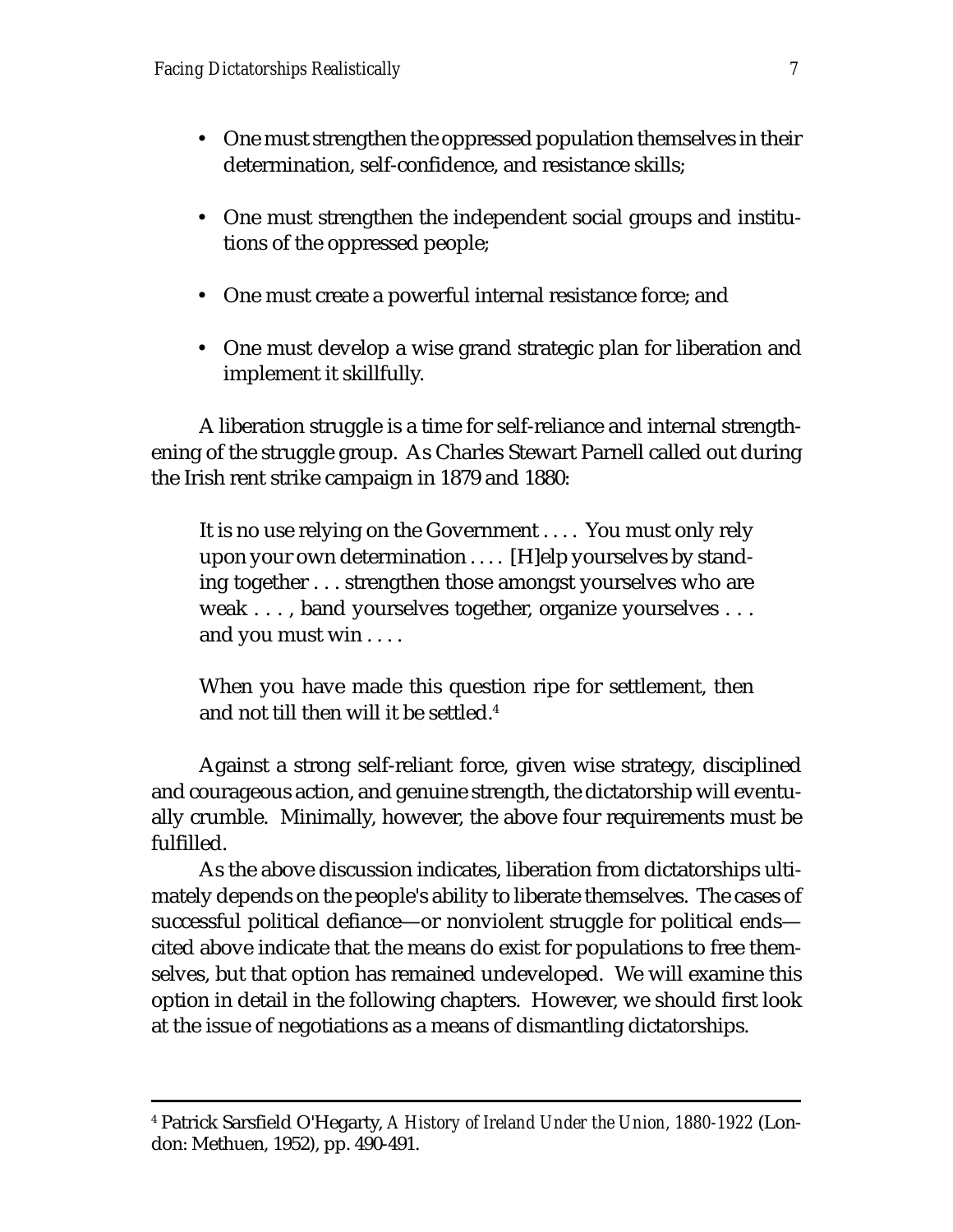### **TWO THE DANGERS OF NEGOTIATIONS**

When faced with the severe problems of confronting a dictatorship (as surveyed in Chapter One), some people may lapse back into passive submission. Others, seeing no prospect of achieving democracy, may conclude they must come to terms with the apparently permanent dictatorship, hoping that through "conciliation," "compromise," and "negotiations" they might be able to salvage some positive elements and to end the brutalities. On the surface, lacking realistic options, there is appeal in that line of thinking.

Serious struggle against brutal dictatorships is not a pleasant prospect. Why is it necessary to go that route? Can't everyone just be reasonable and find ways to talk, to negotiate the way to a gradual end to the dictatorship? Can't the democrats appeal to the dictators' sense of common humanity and convince them to reduce their domination bit by bit, and perhaps finally to give way completely to the establishment of a democracy?

It is sometimes argued that the truth is not all on one side. Perhaps the democrats have misunderstood the dictators, who may have acted from good motives in difficult circumstances? Or perhaps some may think, the dictators would gladly remove themselves from the difficult situation facing the country if only given some encouragement and enticements. It may be argued that the dictators could be offered a "win-win" solution, in which everyone gains something. The risks and pain of further struggle could be unnecessary, it may be argued, if the democratic opposition is only willing to settle the conflict peacefully by negotiations (which may even perhaps be assisted by some skilled individuals or even another government). Would that not be preferable to a difficult struggle, even if it is one conducted by nonviolent struggle rather than by military war?

#### **Merits and limitations of negotiations**

Negotiations are a very useful tool in resolving certain types of issues in conflicts and should not be neglected or rejected when they are appropriate.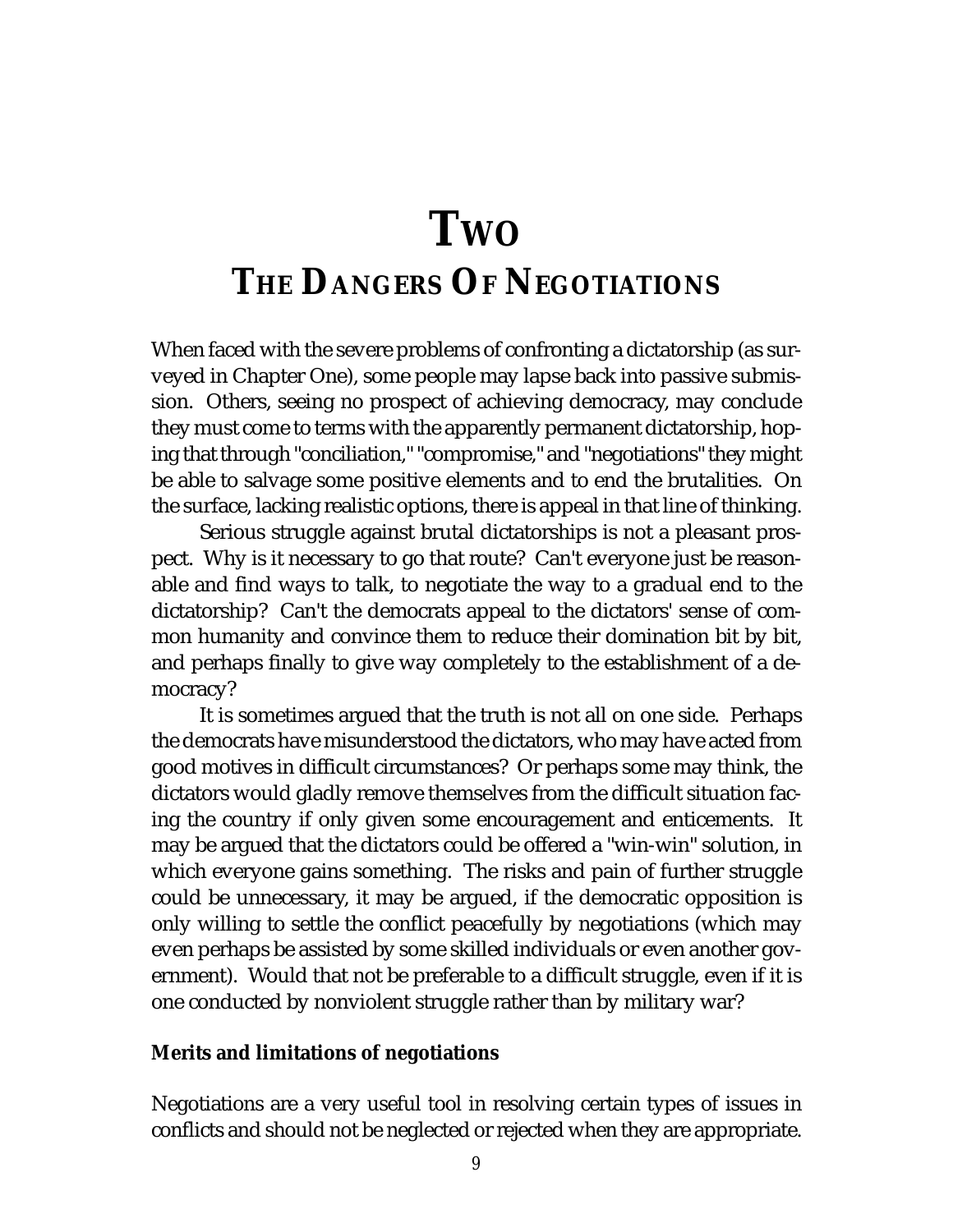In some situations where no fundamental issues are at stake, and therefore a compromise is acceptable, negotiations can be an important means to settle a conflict. A labor strike for higher wages is a good example of the appropriate role of negotiations in a conflict: a negotiated settlement may provide an increase somewhere between the sums originally proposed by each of the contending sides. Labor conflicts with legal trade unions are, however, quite different than the conflicts in which the continued existence of a cruel dictatorship or the establishment of political freedom are at stake.

When the issues at stake are fundamental, affecting religious principles, issues of human freedom, or the whole future development of the society, negotiations do not provide a way of reaching a mutually satisfactory solution. On some basic issues there should be no compromise. Only a shift in power relations in favor of the democrats can adequately safeguard the basic issues at stake. Such a shift will occur through struggle, not negotiations. This is not to say that negotiations ought never to be used. The point here is that negotiations are not a realistic way to remove a strong dictatorship in the absence of a powerful democratic opposition.

Negotiations, of course, may not be an option at all. Firmly entrenched dictators who feel secure in their position may refuse to negotiate with their democratic opponents. Or, when negotiations have been initiated, the democratic negotiators may disappear and never be heard from again.

#### **Negotiated surrender?**

Individuals and groups who oppose dictatorship and favor negotiations will often have good motives. Especially when a military struggle has continued for years against a brutal dictatorship without final victory, it is understandable that all the people of whatever political persuasion would want peace. Negotiations are especially likely to become an issue among democrats where the dictators have clear military superiority and the destruction and casualties among one's own people are no longer bearable. There will then be a strong temptation to explore any other route that might salvage some of the democrats' objectives while bringing an end to the cycle of violence and counter-violence.

The offer by a dictatorship of "peace" through negotiations with the democratic opposition is, of course, rather disingenuous. The violence could be ended immediately by the dictators themselves, if only they would stop waging war on their own people. They could at their own initiative with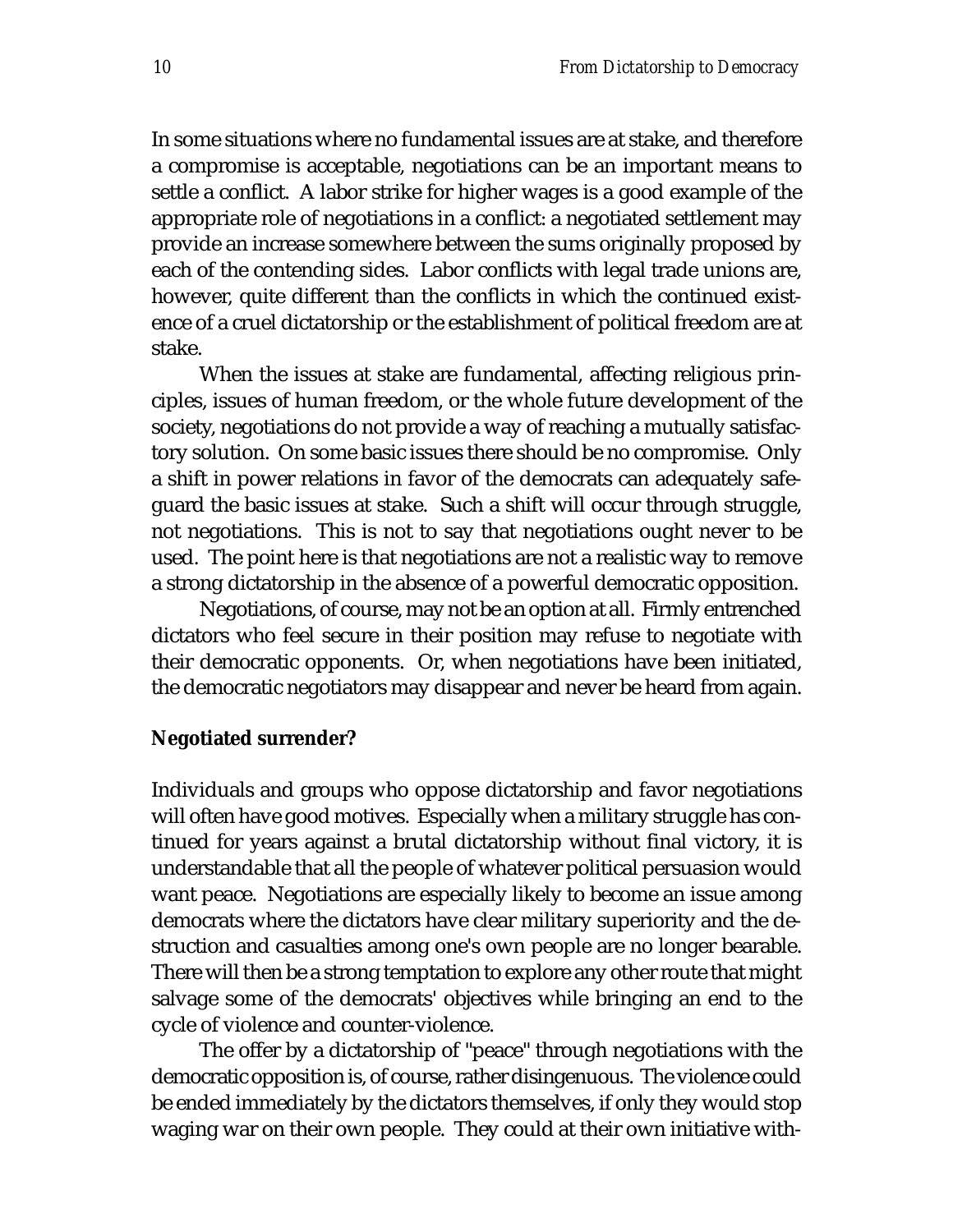out any bargaining restore respect for human dignity and rights, free political prisoners, end torture, halt military operations, withdraw from the government, and apologize to the people.

When the dictatorship is strong but an irritating resistance exists, the dictators may wish to negotiate the opposition into surrender under the guise of making "peace." The call to negotiate can sound appealing, but grave dangers can be lurking within the negotiating room.

On the other hand, when the opposition is exceptionally strong and the dictatorship is genuinely threatened, the dictators may seek negotiations in order to salvage as much of their control or wealth as possible. In neither case should the democrats help the dictators achieve their goals.

Democrats should be wary of the traps that may be deliberately built into a negotiation process by the dictators. The call for negotiations when basic issues of political liberties are involved may be an effort by the dictators to induce the democrats to surrender peacefully while the violence of the dictatorship continues. In those types of conflicts the only proper role of negotiations may occur at the end of a decisive struggle in which the power of the dictators has been effectively destroyed and they seek personal safe passage to an international airport.

#### **Power and justice in negotiations**

If this judgment sounds too harsh a commentary on negotiations, perhaps some of the romanticism associated with them needs to be moderated. Clear thinking is required as to how negotiations operate.

"Negotiation" does not mean that the two sides sit down together on a basis of equality and talk through and resolve the differences that produced the conflict between them. Two facts must be remembered. First, in negotiations it is not the relative justice of the conflicting views and objectives that determines the content of a negotiated agreement. Second, the content of a negotiated agreement is largely determined by the power capacity of each side.

Several difficult questions must be considered. What can each side do at a later date to gain its objectives if the other side fails to come to an agreement at the negotiating table? What can each side do after an agreement is reached if the other side breaks its word and uses its available forces to seize its objectives despite the agreement?

A settlement is not reached in negotiations through an assessment of the rights and wrongs of the issues at stake. While those may be much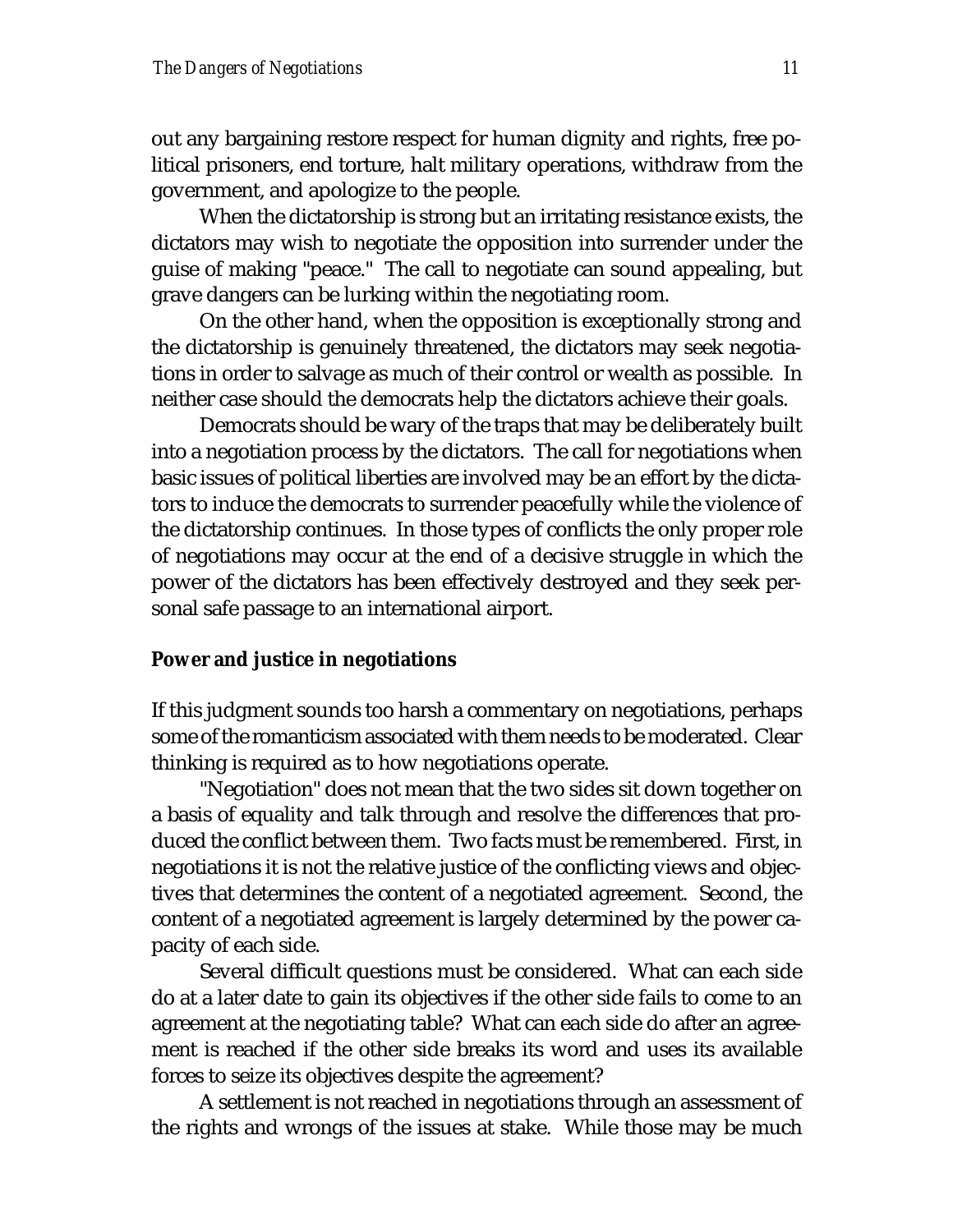discussed, the real results in negotiations come from an assessment of the absolute and relative power situations of the contending groups. What can the democrats do to ensure that their minimum claims cannot be denied? What can the dictators do to stay in control and neutralize the democrats? In other words, if an agreement comes, it is more likely the result of each side estimating how the power capacities of the two sides compare, and then calculating how an open struggle might end.

Attention must also be given to what each side is willing to give up in order to reach agreement. In successful negotiations there is compromise, a splitting of differences. Each side gets part of what it wants and gives up part of its objectives.

In the case of extreme dictatorships what are the pro-democracy forces to give up to the dictators? What objectives of the dictators are the prodemocracy forces to accept? Are the democrats to give to the dictators (whether a political party or a military cabal) a constitutionally-established permanent role in the future government? Where is the democracy in that?

Even assuming that all goes well in negotiations, it is necessary to ask: What kind of peace will be the result? Will life then be better or worse than it would be if the democrats began or continued to struggle?

#### **"Agreeable" dictators**

Dictators may have a variety of motives and objectives underlying their domination: power, position, wealth, reshaping the society, and the like. One should remember that none of these will be served if they abandon their control positions. In the event of negotiations dictators will try to preserve their goals.

Whatever promises offered by dictators in any negotiated settlement, no one should ever forget that the dictators may promise anything to secure submission from their democratic opponents, and then brazenly violate those same agreements.

If the democrats agree to halt resistance in order to gain a reprieve from repression, they may be very disappointed. A halt to resistance rarely brings reduced repression. Once the restraining force of internal and international opposition has been removed, dictators may even make their oppression and violence more brutal than before. The collapse of popular resistance often removes the countervailing force that has limited the control and brutality of the dictatorship. The tyrants can then move ahead against whomever they wish. "For the tyrant has the power to inflict only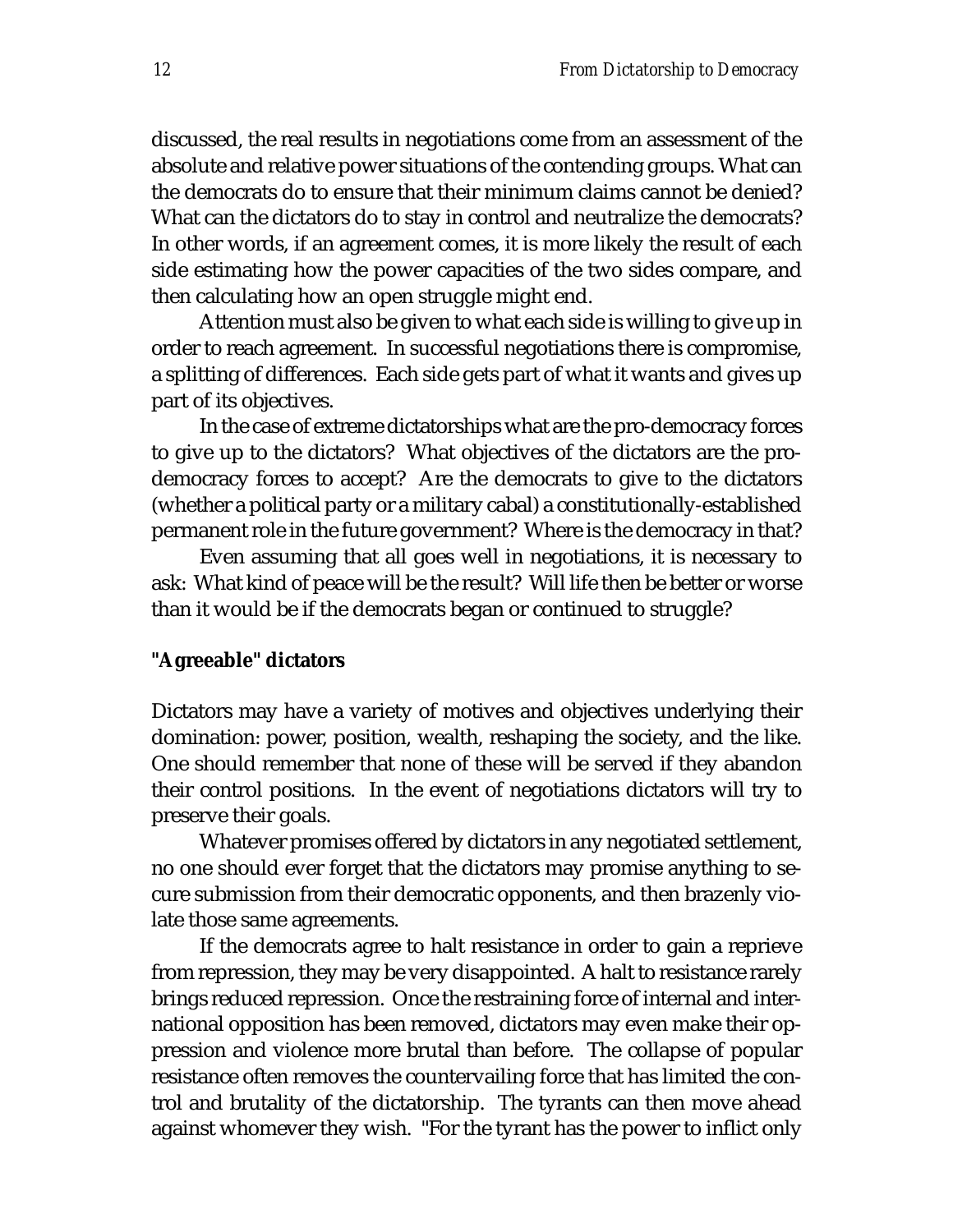that which we lack the strength to resist," wrote Krishnalal Shridharani.5

Resistance, not negotiations, is essential for change in conflicts where fundamental issues are at stake. In nearly all cases, resistance must continue to drive dictators out of power. Success is most often determined not by negotiating a settlement but through the wise use of the most appropriate and powerful means of resistance available. It is our contention, to be explored later in more detail, that political defiance, or nonviolent struggle, is the most powerful means available to those struggling for freedom.

#### **What kind of peace?**

If dictators and democrats are to talk about peace at all, extremely clear thinking is needed because of the dangers involved. Not everyone who uses the word "peace" wants peace with freedom and justice. Submission to cruel oppression and passive acquiescence to ruthless dictators who have perpetrated atrocities on hundreds of thousands of people is no real peace. Hitler often called for peace, by which he meant submission to his will. A dictators' peace is often no more than the peace of the prison or of the grave.

There are other dangers. Well-intended negotiators sometimes confuse the objectives of the negotiations and the negotiation process itself. Further, democratic negotiators, or foreign negotiation specialists accepted to assist in the negotiations, may in a single stroke provide the dictators with the domestic and international legitimacy that they had been previously denied because of their seizure of the state, human rights violations, and brutalities. Without that desperately needed legitimacy, the dictators cannot continue to rule indefinitely. Exponents of peace should not provide them legitimacy.

#### **Reasons for hope**

As stated earlier, opposition leaders may feel forced to pursue negotiations out of a sense of hopelessness of the democratic struggle. However, that sense of powerlessness can be changed. Dictatorships are not permanent. People living under dictatorships need not remain weak, and dictators need not be allowed to remain powerful indefinitely. Aristotle noted

<sup>5</sup> Krishnalal Shridharani, *War Without Violence: A Study of Gandhi's Method and Its Accomplishments* (New York: Harcourt, Brace, 1939, and reprint New York and London: Garland Publishing, 1972), p. 260.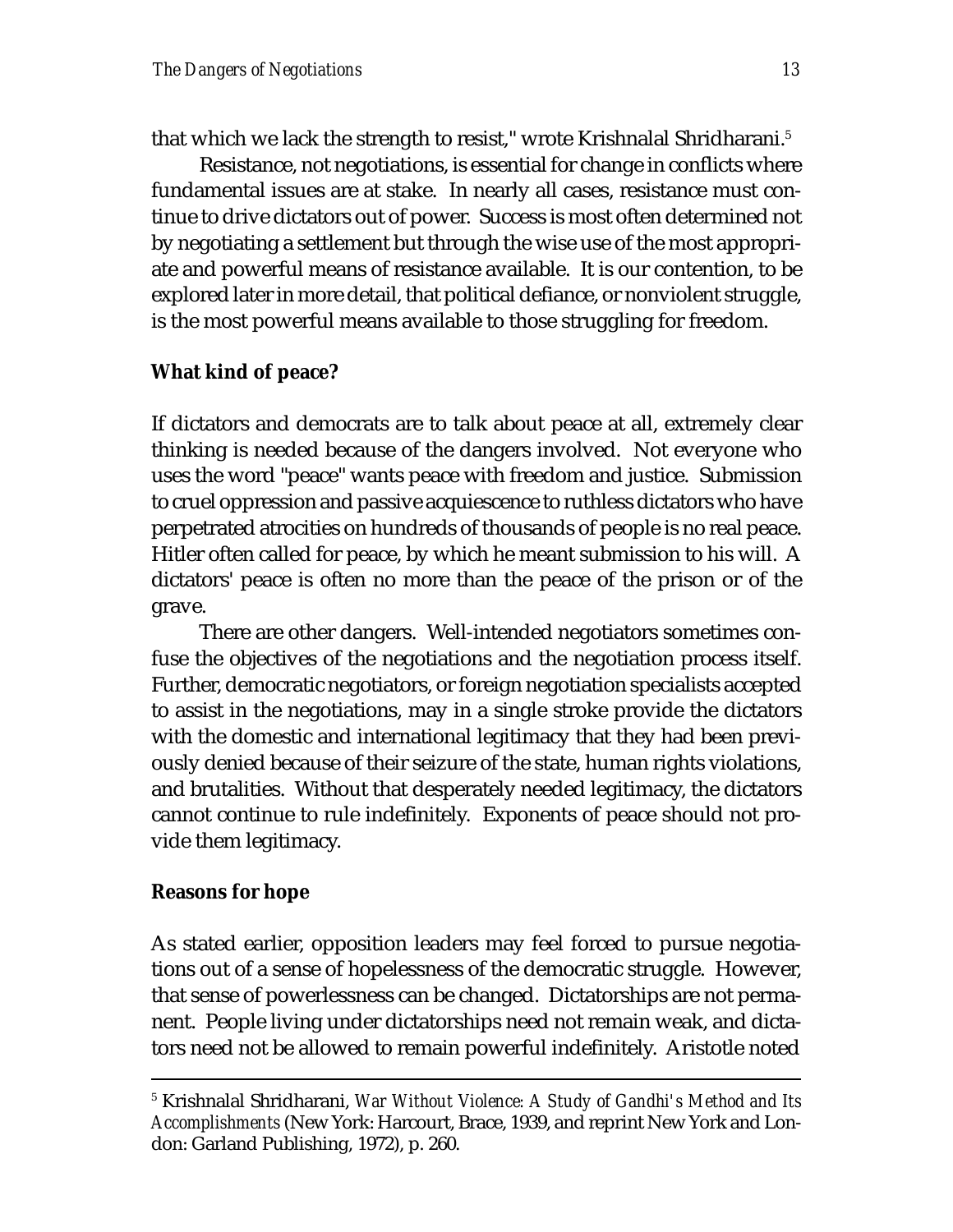long ago, ". . . [O]ligarchy and tyranny are shorter-lived than any other constitution. . . . [A]ll round, tyrannies have not lasted long."6 Modern dictatorships are also vulnerable. Their weaknesses can be aggravated and the dictators' power can be disintegrated. (In Chapter Four we will examine these weaknesses in more detail.)

Recent history shows the vulnerability of dictatorships, and reveals that they can crumble in a relatively short time span: whereas ten years— 1980-1990—were required to bring down the Communist dictatorship in Poland, in East Germany and Czechoslovakia in 1989 it occurred within weeks. In El Salvador and Guatemala in 1944 the struggles against the entrenched brutal military dictators required approximately two weeks each. The militarily powerful regime of the Shah in Iran was undermined in a few months. The Marcos dictatorship in the Philippines fell before people power within weeks in 1986: the United States government quickly abandoned President Marcos when the strength of the opposition became apparent. The attempted hard-line coup in the Soviet Union in August 1991 was blocked in days by political defiance. Thereafter, many of its long dominated constituent nations in only days, weeks, and months regained their independence.

The old preconception that violent means always work quickly and nonviolent means always require vast time is clearly not valid. Although much time may be required for changes in the underlying situation and society, the actual fight against a dictatorship sometimes occurs relatively quickly by nonviolent struggle.

Negotiations are not the only alternative to a continuing war of annihilation on the one hand and capitulation on the other. The examples just cited, as well as those listed in Chapter One, illustrate that another option exists for those who want both peace *and* freedom: political defiance.

<sup>6</sup> Aristotle, *The Politics,* transl. by T. A. Sinclair (Harmondsworth, Middlesex, England and Baltimore, Maryland: Penguin Books 1976 [1962]), Book V, Chapter 12, pp. 231 and 232.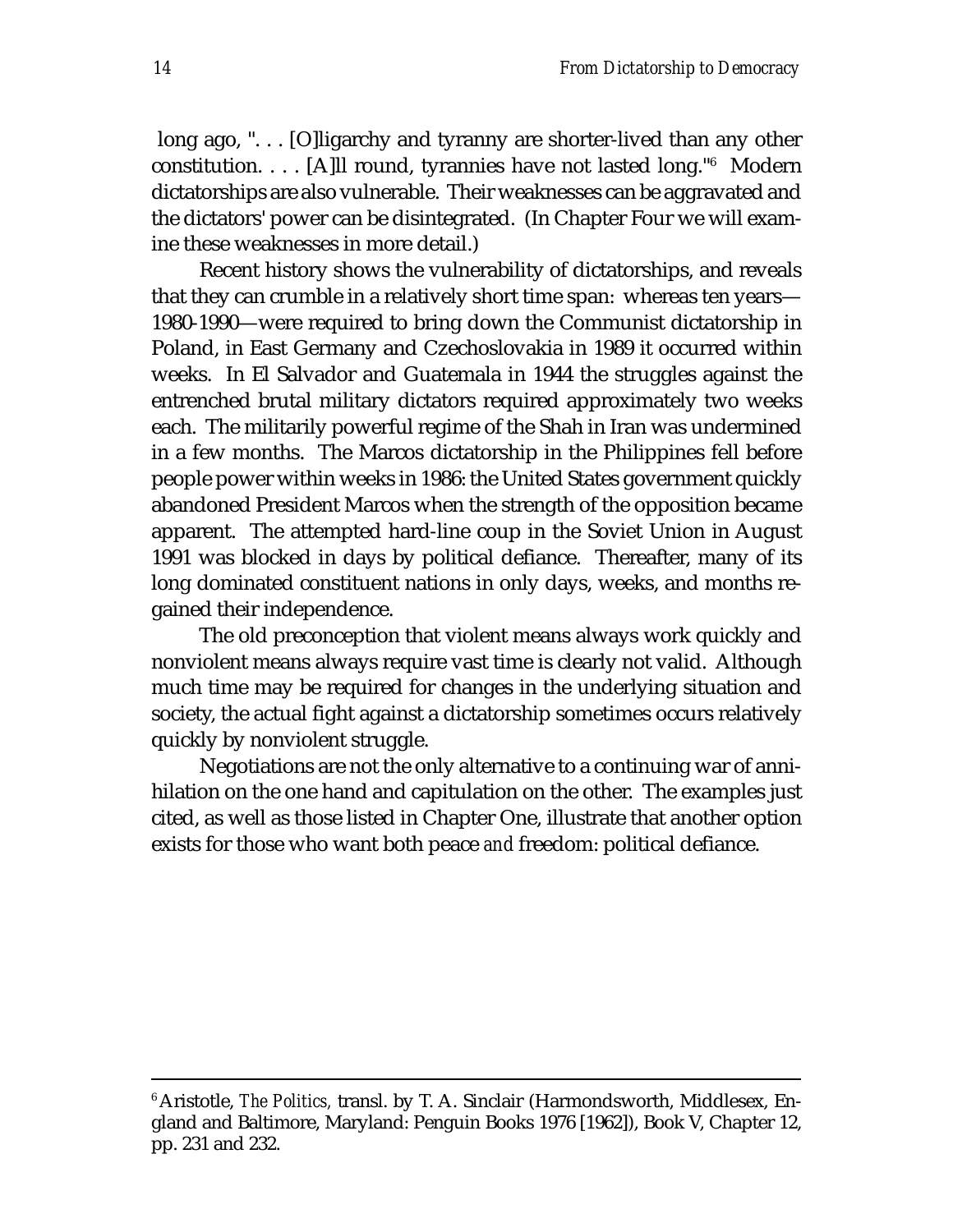# **THREE WHENCE COMES THE POWER?**

Achieving a society with both freedom and peace is of course no simple task. It will require great strategic skill, organization, and planning. Above all, it will require power. Democrats cannot hope to bring down a dictatorship and establish political freedom without the ability to apply their own power effectively.

But how is this possible? What kind of power can the democratic opposition mobilize that will be sufficient to destroy the dictatorship and its vast military and police networks? The answers lie in an oft ignored understanding of political power. Learning this insight is not really so difficult a task. Some basic truths are quite simple.

#### **The "Monkey Master" fable**

A Fourteenth Century Chinese parable by Liu-Ji, for example, outlines this neglected understanding of political power quite well:7

In the feudal state of Chu an old man survived by keeping monkeys in his service. The people of Chu called him "ju gong" (monkey master).

Each morning, the old man would assemble the monkeys in his courtyard, and order the eldest one to lead the others to the mountains to gather fruits from bushes and trees. It was the rule that each monkey had to give one-tenth of his collection to the old man. Those who failed to do so would be ruthlessly flogged. All the monkeys suffered bitterly, but dared not complain.

<sup>7</sup> This story, originally titled "Rule by Tricks" is from *Yu-li-zi* by Liu Ji (1311-1375) and has been translated by Sidney Tai, all rights reserved. Yu-li-zi is also the pseudonym of Liu Ji. The translation was originally published in *Nonviolent Sanctions: News from the Albert Einstein Institution* (Cambridge, Mass.), Vol. IV, No. 3 (Winter 1992-1993), p. 3.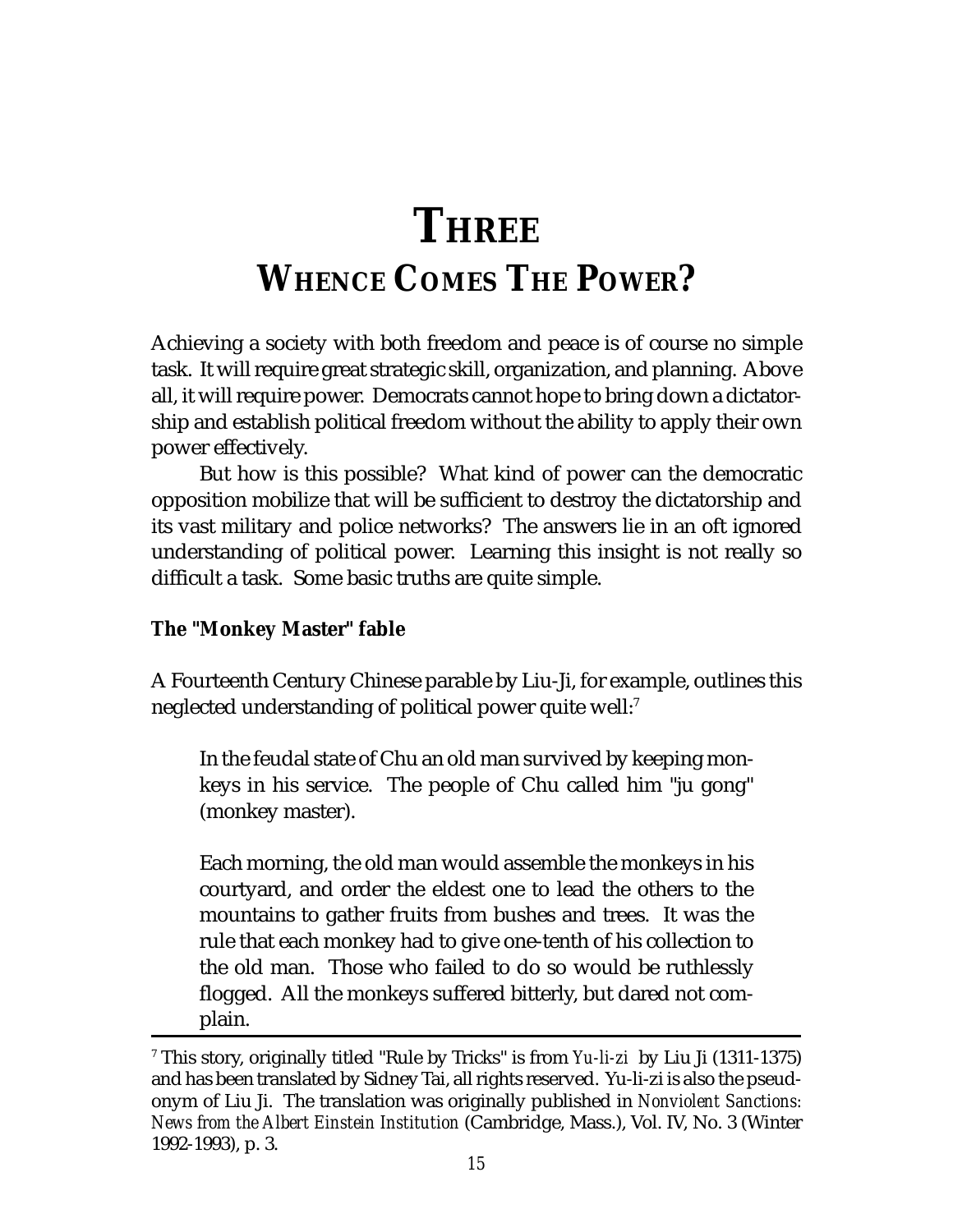One day, a small monkey asked the other monkeys: "Did the old man plant all the fruit trees and bushes?" The others said: "No, they grew naturally." The small monkey further asked: "Can't we take the fruits without the old man's permission?" The others replied: "Yes, we all can." The small monkey continued: "Then, why should we depend on the old man; why must we all serve him?"

Before the small monkey was able to finish his statement, all the monkeys suddenly became enlightened and awakened.

On the same night, watching that the old man had fallen asleep, the monkeys tore down all the barricades of the stockade in which they were confined, and destroyed the stockade entirely. They also took the fruits the old man had in storage, brought all with them to the woods, and never returned. The old man finally died of starvation.

Yu-li-zi says, "Some men in the world rule their people by tricks and not by righteous principles. Aren't they just like the monkey master? They are not aware of their muddleheadedness. As soon as their people become enlightened, their tricks no longer work."

#### **Necessary sources of political power**

The principle is simple. Dictators require the assistance of the people they rule, without which they cannot secure and maintain the sources of political power. These sources of political power include:

- *Authority,* the belief among the people that the regime is legitimate, and that they have a moral duty to obey it;
- *Human resources,* the number and importance of the persons and groups which are obeying, cooperating, or providing assistance to the rulers;
- *Skills and knowledge,* needed by the regime to perform specific actions and supplied by the cooperating persons and groups;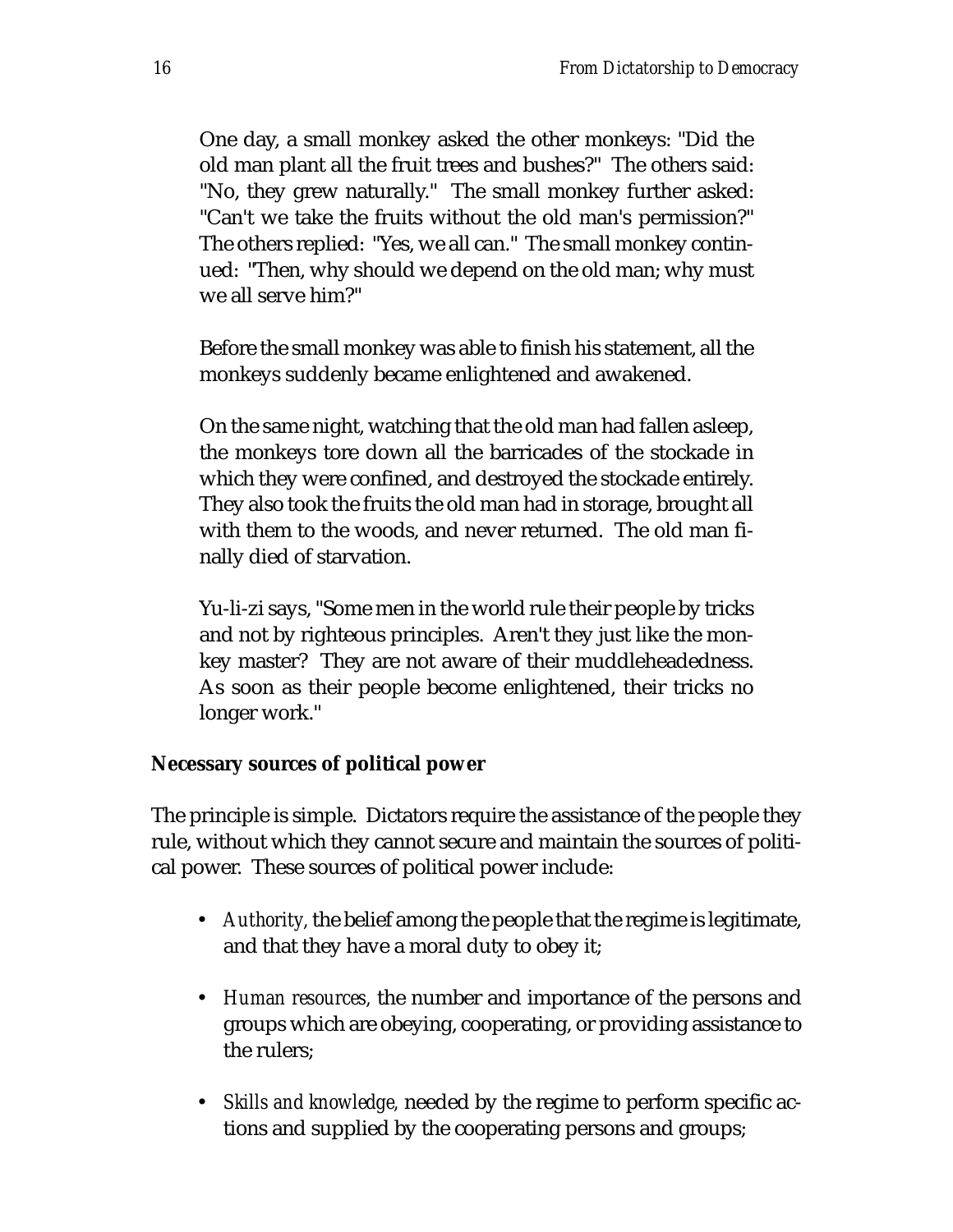- *Intangible factors,* psychological and ideological factors that may induce people to obey and assist the rulers;
- *Material resources,* the degree to which the rulers control or have access to property, natural resources, financial resources, the economic system, and means of communication and transportation; and
- *Sanctions,* punishments, threatened or applied, against the disobedient and noncooperative to ensure the submission and cooperation that are needed for the regime to exist and carry out its policies.

All of these sources, however, depend on acceptance of the regime, on the submission and obedience of the population, and on the cooperation of innumerable people and the many institutions of the society. These are not guaranteed.

Full cooperation, obedience, and support will increase the availability of the needed sources of power and, consequently, expand the power capacity of any government.

On the other hand, withdrawal of popular and institutional cooperation with aggressors and dictators diminishes, and may sever, the availability of the sources of power on which all rulers depend. Without availability of those sources, the rulers' power weakens and finally dissolves.

Naturally, dictators are sensitive to actions and ideas that threaten their capacity to do as they like. Dictators are therefore likely to threaten and punish those who disobey, strike, or fail to cooperate. However, that is not the end of the story. Repression, even brutalities, do not always produce a resumption of the necessary degree of submission and cooperation for the regime to function.

If, despite repression, the sources of power can be restricted or severed for enough time, the initial results may be uncertainty and confusion within the dictatorship. That is likely to be followed by a clear weakening of the power of the dictatorship. Over time, the withholding of the sources of power can produce the paralysis and impotence of the regime, and in severe cases, its disintegration. The dictators' power will die, slowly or rapidly, from political starvation.

The degree of liberty or tyranny in any government is, it follows, in large degree a reflection of the relative determination of the subjects to be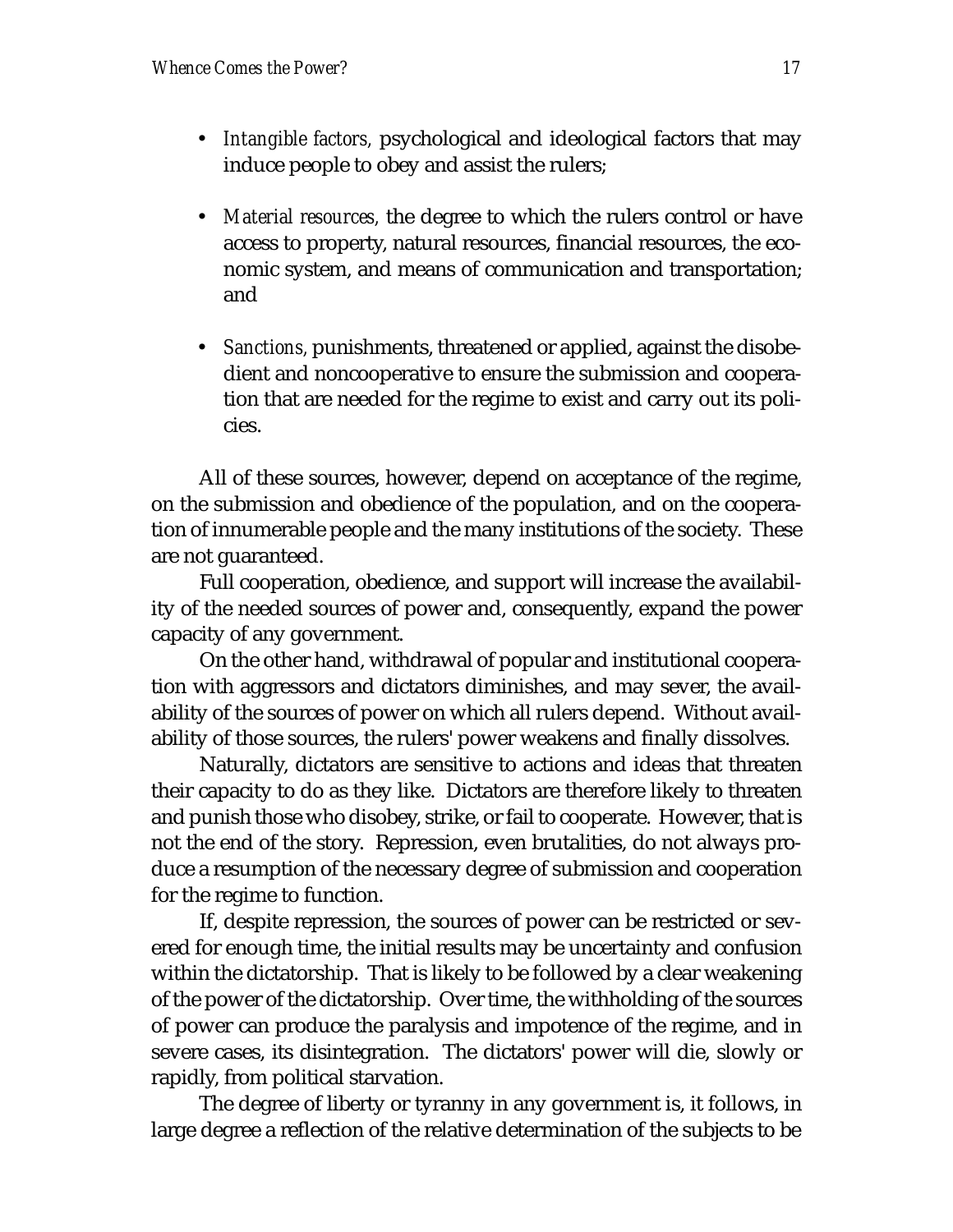free and their willingness and ability to resist efforts to enslave them.

Contrary to popular opinion, even totalitarian dictatorships are dependent on the population and the societies they rule. As the political scientist Karl W. Deutsch noted in 1953:

Totalitarian power is strong only if it does not have to be used too often. If totalitarian power must be used at all times against the entire population, it is unlikely to remain powerful for long. Since totalitarian regimes require more power for dealing with their subjects than do other types of government, such regimes stand in greater need of widespread and dependable compliance habits among their people; more than that they have to be able to count on the active support of at least significant parts of the population in case of need.8

The English Nineteenth Century legal theorist John Austin described the situation of a dictatorship confronting a disaffected people. Austin argued that if most of the population were determined to destroy the government and were willing to endure repression to do so, then the might of the government, including those who supported it, could not preserve the hated government, even if it received foreign assistance. The defiant people could not be forced back into permanent obedience and subjection, Austin concluded.9

Niccolo Machiavelli had much earlier argued that the prince ". . . who has the public as a whole for his enemy can never make himself secure; and the greater his cruelty, the weaker does his regime become."10

The practical political application of these insights was demonstrated by the heroic Norwegian resisters against the Nazi occupation, and as cited in Chapter One, by the brave Poles, Germans, Czechs, Slovaks, and many others who resisted Communist aggression and dictatorship, and finally helped produce the collapse of Communist rule in Europe. This, of course,

<sup>8</sup> Karl W. Deutsch, "Cracks in the Monolith," in Carl J. Friedrich, ed., *Totalitarianism* (Cambridge, Mass.: Harvard University Press, 1954), pp. 313-314.

<sup>9</sup> John Austin, *Lectures on Jurisprudence or the Philosophy of Positive Law* (Fifth edition, revised and edited by Robert Campbell, 2 vol., London: John Murray, 1911 [1861]), Vol. I, p. 296.

<sup>10</sup> Niccolo Machiavelli, "The Discourses on the First Ten Books of Livy," in *The Discourses of Niccolo Machiavelli* (London: Routledge and Kegan Paul, 1950), Vol. I, p. 254.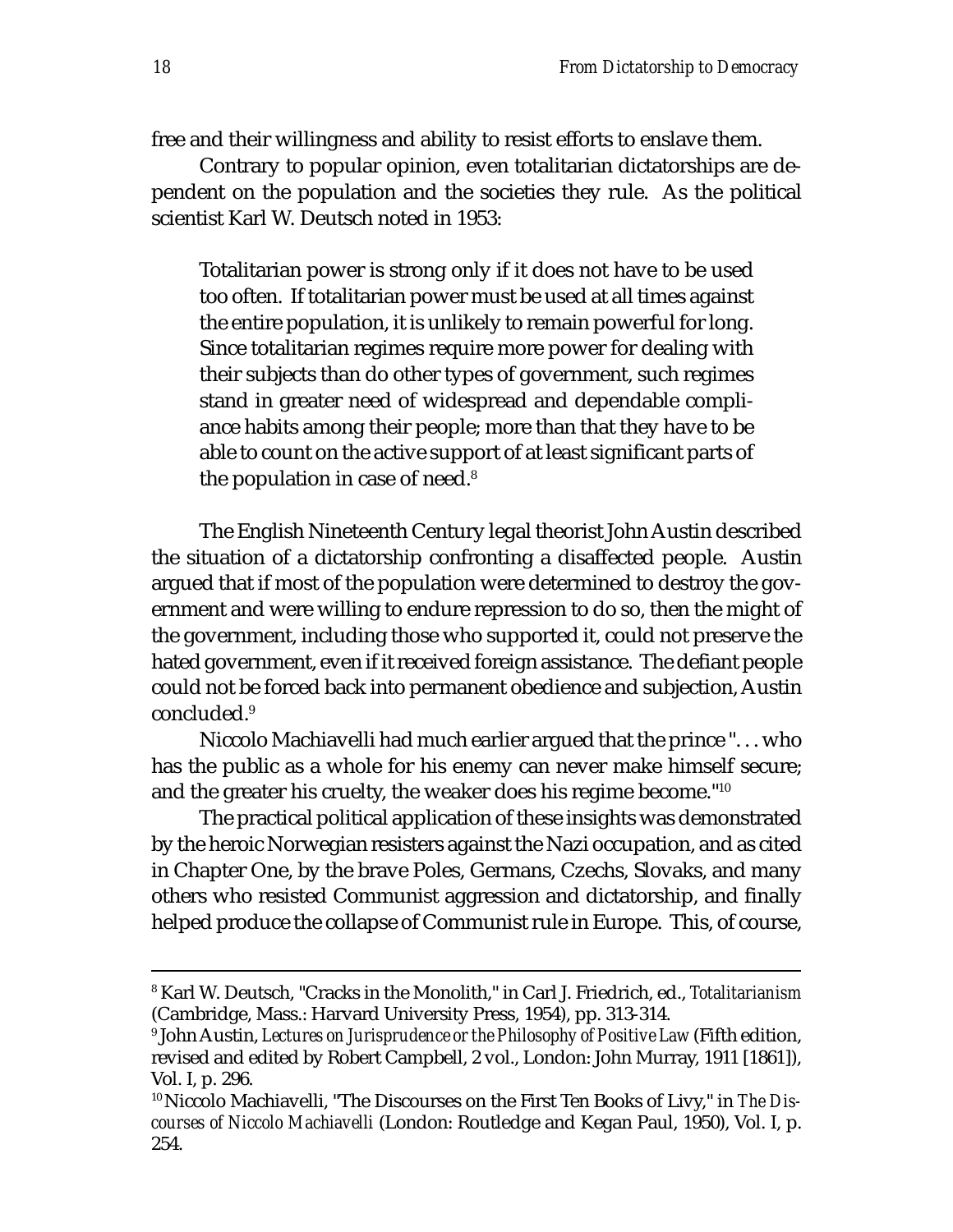is no new phenomenon: cases of nonviolent resistance go back at least to 494 B.C. when plebeians withdrew cooperation from their Roman patrician masters.11 Nonviolent struggle has been employed at various times by peoples throughout Asia, Africa, the Americas, Australasia, and the Pacific islands, as well as Europe.

Three of the most important factors in determining to what degree a government's power will be controlled or uncontrolled therefore are: (1) the relative *desire* of the populace to impose limits on the government's power; (2) the relative *strength* of the subjects' independent organizations and institutions to withdraw collectively the sources of power; and (3) the population's relative *ability* to withhold their consent and assistance.

#### **Centers of democratic power**

One characteristic of a democratic society is that there exist independent of the state a multitude of nongovernmental groups and institutions. These include, for example, families, religious organizations, cultural associations, sports clubs, economic institutions, trade unions, student associations, political parties, villages, neighborhood associations, gardening clubs, human rights organizations, musical groups, literary societies, and others. These bodies are important in serving their own objectives and also in helping to meet social needs.

Additionally, these bodies have great political significance. They provide group and institutional bases by which people can exert influence over the direction of their society and resist other groups or the government when they are seen to impinge unjustly on their interests, activities, or purposes. Isolated individuals, not members of such groups, usually are unable to make a significant impact on the rest of the society, much less a government, and certainly not a dictatorship.

Consequently, if the autonomy and freedom of such bodies can be taken away by the dictators, the population will be relatively helpless. Also, if these institutions can themselves be dictatorially controlled by the central regime or replaced by new controlled ones, they can be used to dominate both the individual members and also those areas of the society.

However, if the autonomy and freedom of these independent civil institutions (outside of government control) can be maintained or regained they are highly important for the application of political defiance. The

<sup>11</sup> See Gene Sharp, *The Politics of Nonviolent Action* (Boston: Porter Sargent, 1973), p. 75 and passim for other historical examples.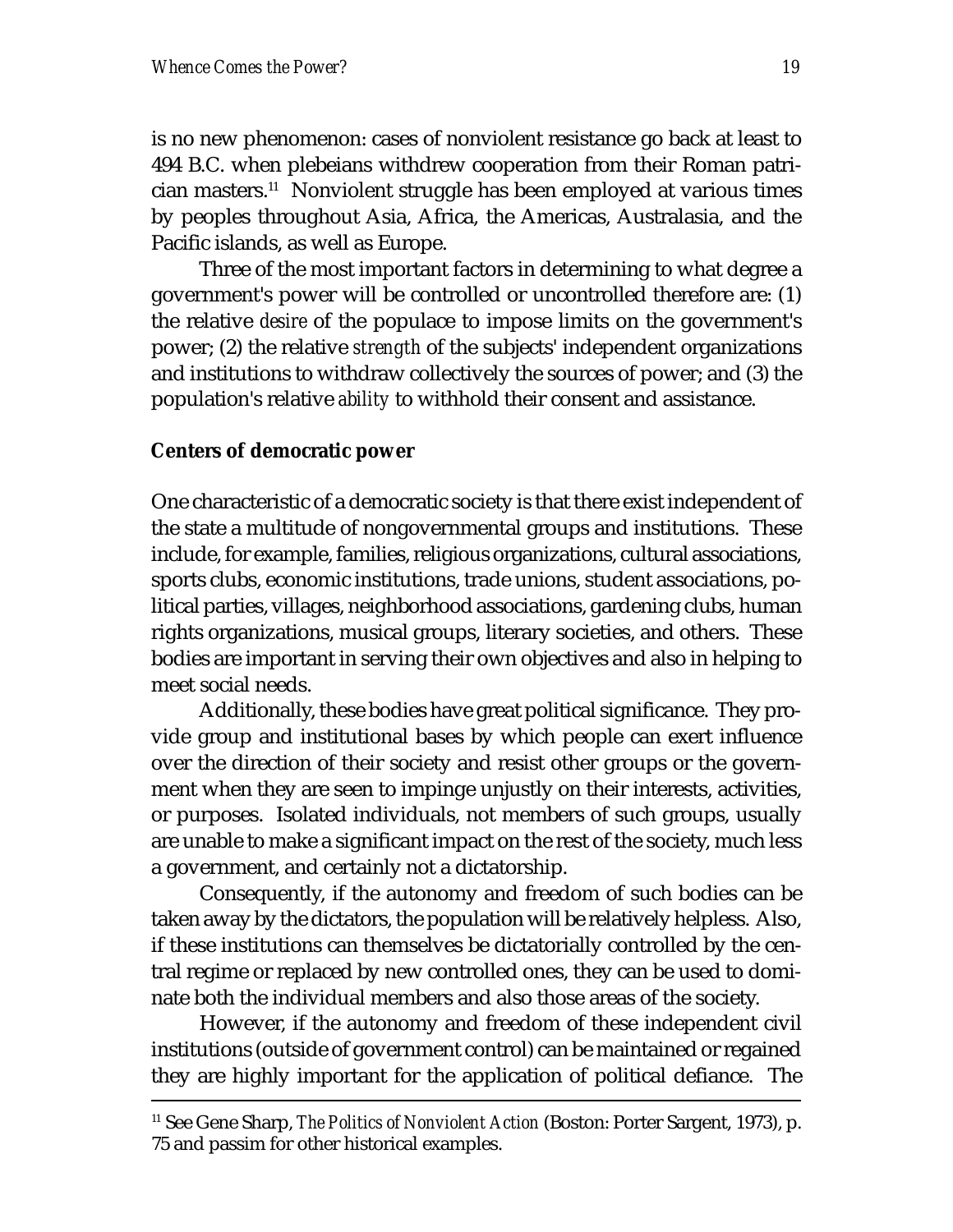common feature of the cited examples in which dictatorships have been disintegrated or weakened has been the courageous *mass* application of political defiance by the population and its institutions.

As stated, these centers of power provide the institutional bases from which the population can exert pressure or can resist dictatorial controls. In the future, they will be part of the indispensable structural base for a free society. Their continued independence and growth therefore is often a prerequisite for the success of the liberation struggle.

If the dictatorship has been largely successful in destroying or controlling the society's independent bodies, it will be important for the resisters to create new independent social groups and institutions, or to reassert democratic control over surviving or partially controlled bodies. During the Hungarian Revolution of 1956-1957 a multitude of direct democracy councils emerged, even joining together to establish for some weeks a whole federated system of institutions and governance. In Poland during the late 1980s workers maintained illegal Solidarity unions and, in some cases, took over control of the official, Communist-dominated, trade unions. Such institutional developments can have very important political consequences.

Of course, none of this means that weakening and destroying dictatorships is easy, nor that every attempt will succeed. It certainly does not mean that the struggle will be free of casualties, for those still serving the dictators are likely to fight back in an effort to force the populace to resume cooperation and obedience.

*The above insight into power does mean, however, that the deliberate disintegration of dictatorships is possible.* Dictatorships in particular have specific characteristics that render them highly vulnerable to skillfully implemented political defiance. Let us examine these characteristics in more detail.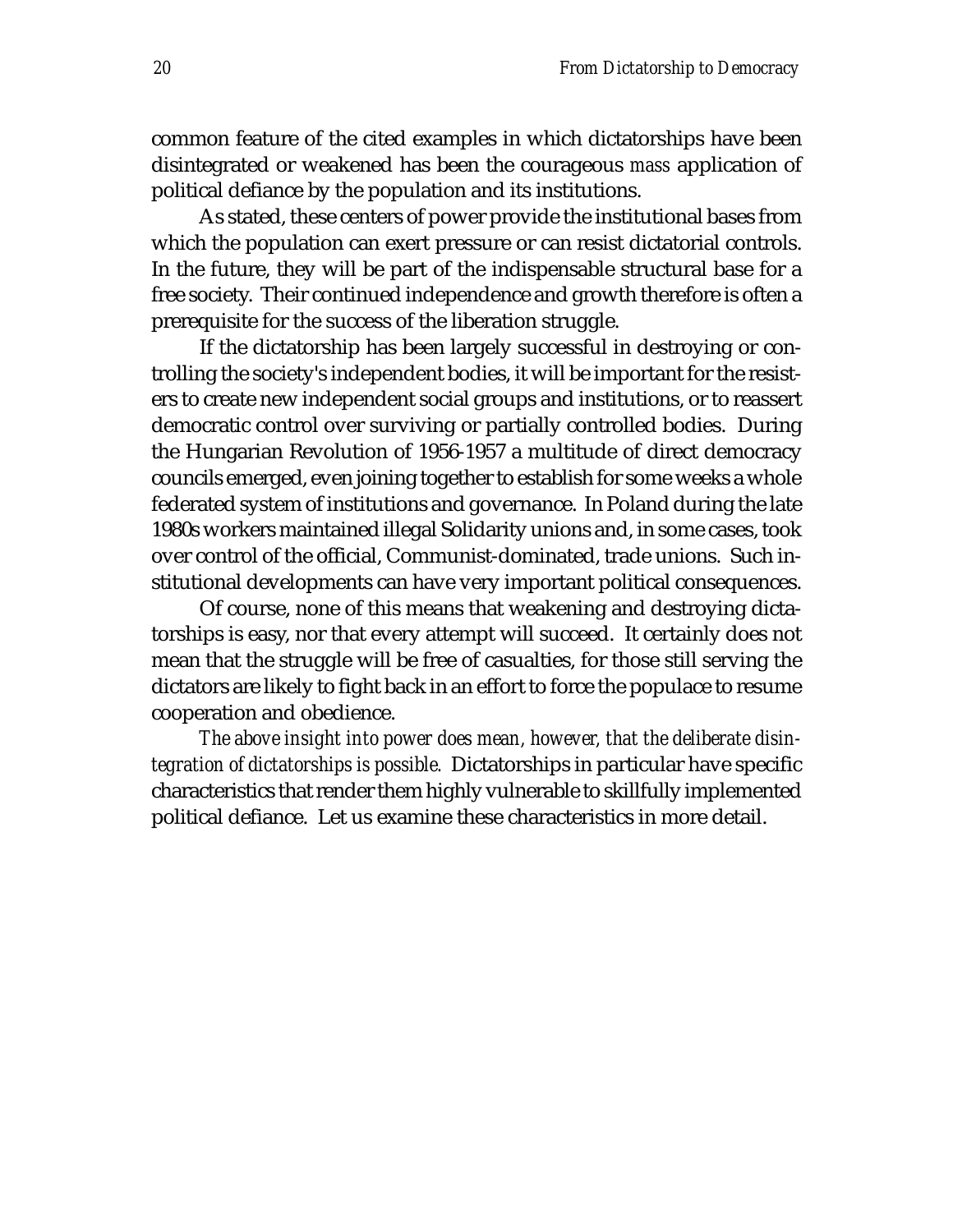# **FOUR DICTATORSHIPS HAVE WEAKNESSES**

Dictatorships often appear invulnerable. Intelligence agencies, police, military forces, prisons, concentration camps, and execution squads are controlled by a powerful few. A country's finances, natural resources, and production capacities are often arbitrarily plundered by dictators and used to support the dictators' will.

In comparison, democratic opposition forces often appear extremely weak, ineffective, and powerless. That perception of invulnerability against powerlessness makes effective opposition unlikely.

That is not the whole story, however.

#### **Identifying the Achilles' heel**

A myth from Classical Greece illustrates well the vulnerability of the supposedly invulnerable. Against the warrior Achilles, no blow would injure and no sword would penetrate his skin. When still a baby, Achilles' mother had supposedly dipped him into the waters of the magical river Styx, resulting in the protection of his body from all dangers. There was, however, a problem. Since the baby was held by his heel so that he would not be washed away, the magical water had not covered that small part of his body. When Achilles was a grown man he appeared to all to be invulnerable to the enemies' weapons. However, in the battle against Troy, instructed by one who knew the weakness, an enemy soldier aimed his arrow at Achilles' unprotected heel, the one spot where he could be injured. The strike proved fatal. Still today, the phrase "Achilles' heel" refers to the vulnerable part of a person, a plan, or an institution at which if attacked there is no protection.

The same principle applies to ruthless dictatorships. They, too, can be conquered, but most quickly and with least cost if their weaknesses can be identified and the attack concentrated on them.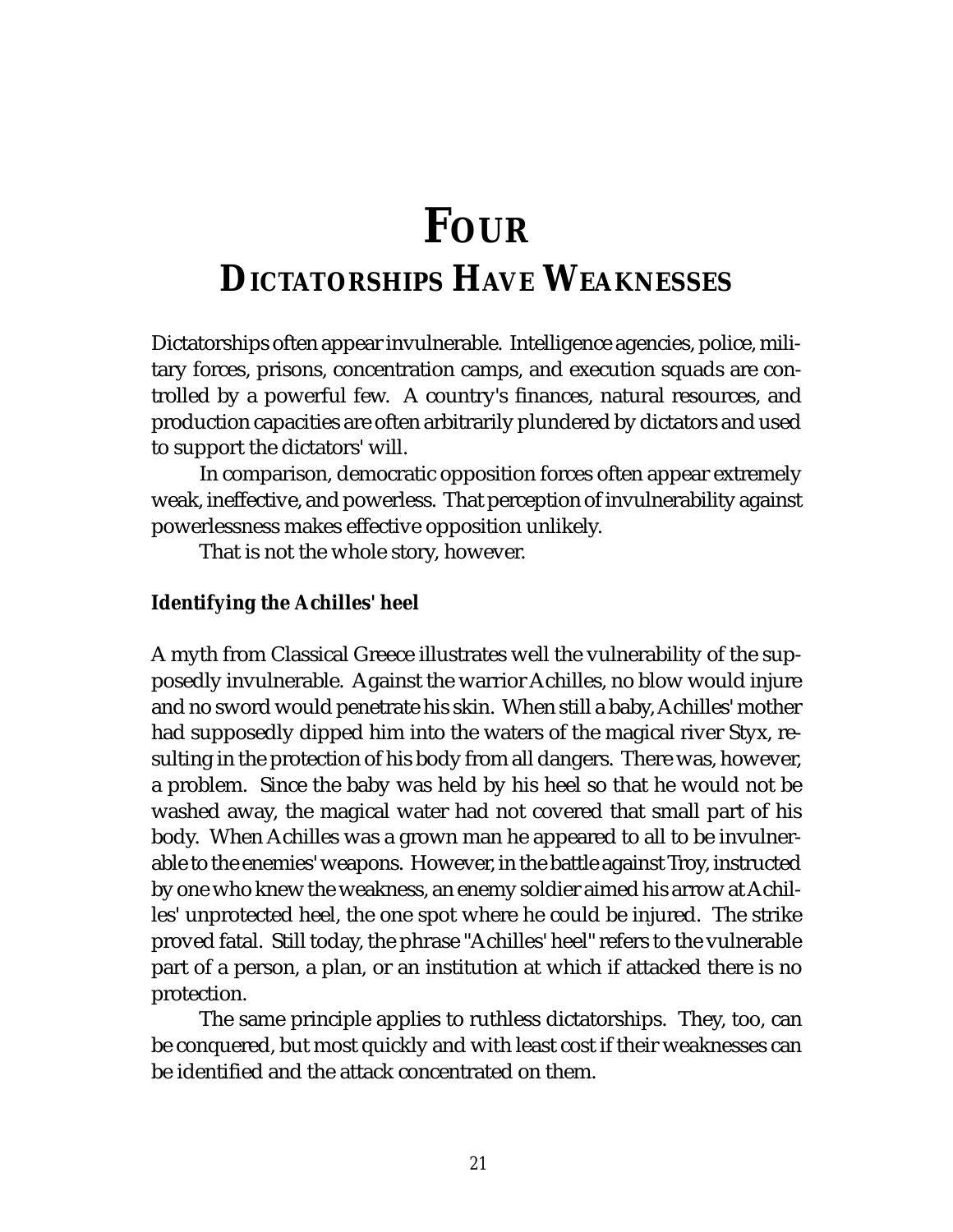#### **Weaknesses of dictatorships**

Among the weaknesses of dictatorships are the following:

- 1. The cooperation of a multitude of people, groups, and institutions needed to operate the system may be restricted or withdrawn.
- 2. The requirements and effects of the regime's past policies will some what limit its present ability to adopt and implement conflicting policies.
- 3. The system may become routine in its operation, less able to adjust quickly to new situations.
- 4. Personnel and resources already allocated for existing tasks will not be easily available for new needs.
- 5. Subordinates fearful of displeasing their superiors may not report accurate or complete information needed by the dictators to make decisions.
- 6. The ideology may erode, and myths and symbols of the system may become unstable.
- 7. If a strong ideology is present that influences one's view of reality, firm adherence to it may cause inattention to actual conditions and needs.
- 8. Deteriorating efficiency and competency of the bureaucracy, or ex-cessive controls and regulations, may make the system's policies and operation ineffective.
- 9. Internal institutional conflicts and personal rivalries and hostilities may harm, and even disrupt, the operation of the dictatorship.
- 10. Intellectuals and students may become restless in response to conditions, restrictions, doctrinalism, and repression.
- 11.The general public may over time become apathetic, skeptical, and even hostile to the regime.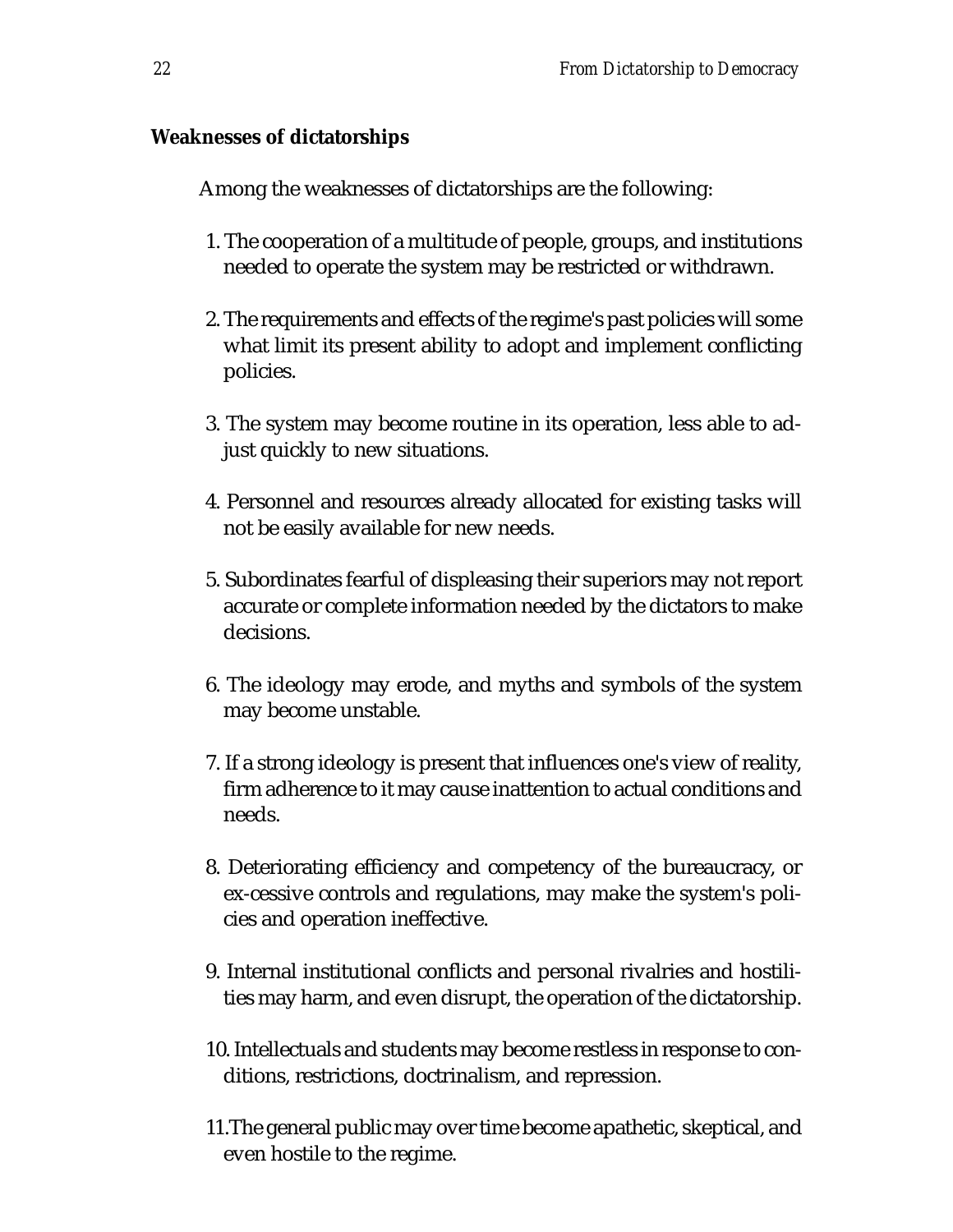- 12. Regional, class, cultural, or national differences may become acute.
- 13. The power hierarchy of the dictatorship is always unstable to some degree, and at times extremely so. Individuals do not only remain in the same position in the ranking, but may rise or fall to other ranks or be removed entirely and replaced by new persons.
- 14. Sections of the police or military forces may act to achieve their own objectives, even against the will of established dictators, including by coup d'état.
- 15. If the dictatorship is new, time is required for it to become well established.
- 16. With so many decisions made by so few people in the dictatorship, mistakes of judgment, policy, and action are likely to occur.
- 17. If the regime seeks to avoid these dangers and decentralizes controls and decision making, its control over the central levers of power may be further eroded.

#### **Attacking weaknesses of dictatorships**

With knowledge of such inherent weaknesses, the democratic opposition can seek to aggravate these "Achilles' heels" deliberately in order to alter the system drastically or to disintegrate it.

The conclusion is then clear: despite the appearances of strength, all dictatorships have weaknesses, internal inefficiencies, personal rivalries, institutional inefficiencies, and conflicts between organizations and departments. These weaknesses, over time, tend to make the regime less effective and more vulnerable to changing conditions and deliberate resistance. Not everything the regime sets out to accomplish will get completed. At times, for example, even Hitler's direct orders were never implemented because those beneath him in the hierarchy refused to carry them out. The dictatorial regime may at times even fall apart quickly, as we have already observed.

This does not mean dictatorships can be destroyed without risks and casualties. Every possible course of action for liberation will involve risks and potential suffering, and will take time to operate. And, of course, no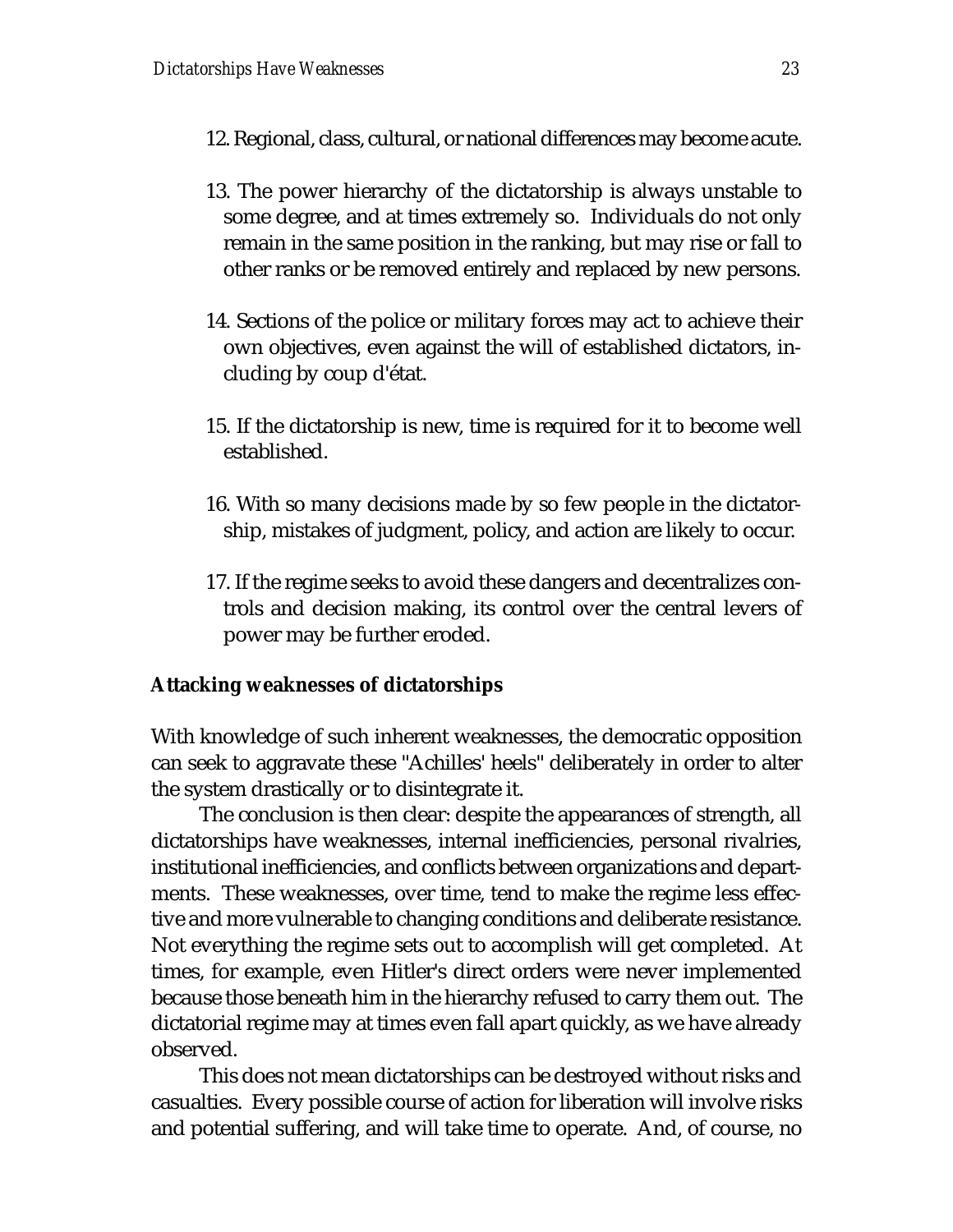means of action can ensure rapid success in every situation. However, types of struggle that target the dictatorship's identifiable weaknesses have greater chance of success than those that seek to fight the dictatorship where it is clearly strongest. The question is *how* this struggle is to be waged.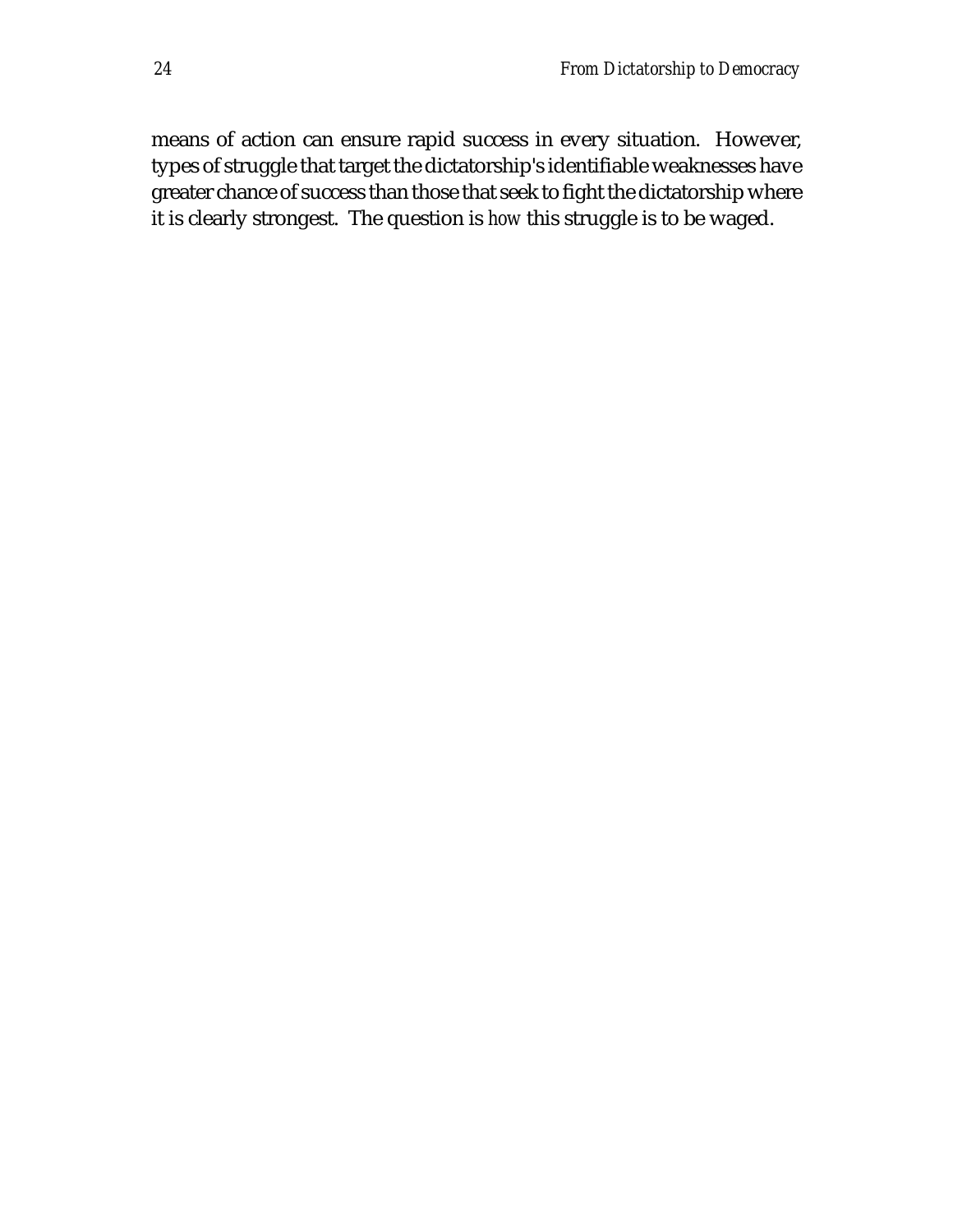## **FIVE EXERCISING POWER**

In Chapter One we noted that military resistance against dictatorships does not strike them where they are weakest, but rather where they are strongest. By choosing to compete in the areas of military forces, supplies of ammunition, weapons technology, and the like, resistance movements tend to put themselves at a distinct disadvantage. Dictatorships will almost always be able to muster superior resources in these areas. The dangers of relying on foreign powers for salvation were also outlined. In Chapter Two we examined the problems of relying on negotiations as a means to remove dictatorships.

What means are then available that will offer the democratic resistance distinct advantages and will tend to aggravate the identified weaknesses of dictatorships? What technique of action will capitalize on the theory of political power discussed in Chapter Three? The alternative of choice is political defiance.

Political defiance has the following characteristics:

- It does not accept that the outcome will be decided by the means of fighting chosen by the dictatorship.
- It is difficult for the regime to combat.
- It can uniquely aggravate weaknesses of the dictatorship and can sever its sources of power.
- It can in action be widely dispersed but can also be concentrated on a specific objective.
- It leads to errors of judgment and action by the dictators.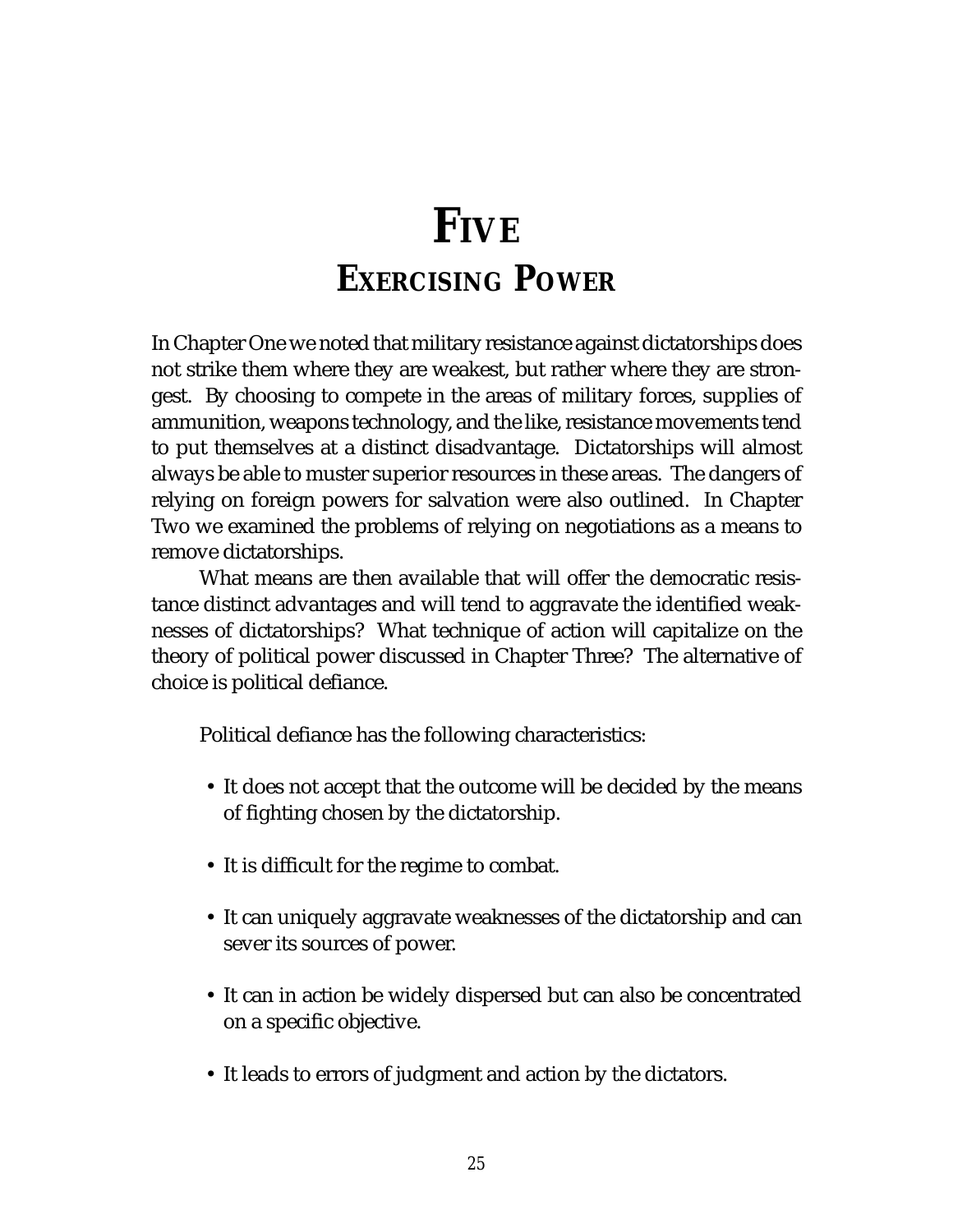- It can effectively utilize the population as a whole and the society's groups and institutions in the struggle to end the brutal domination of the few.
- It helps to spread the distribution of effective power in the society, making the establishment and maintenance of a democratic society more possible.

#### **The workings of nonviolent struggle**

Like military capabilities, political defiance can be employed for a variety of purposes, ranging from efforts to influence the opponents to take different actions, to create conditions for a peaceful resolution of conflict, or to disintegrate the opponents' regime. However, political defiance operates in quite different ways from violence. Although both techniques are means to *wage* struggle, they do so with very different means and with different consequences. The ways and results of violent conflict are well known. Physical weapons are used to intimidate, injure, kill, and destroy.

Nonviolent struggle is a much more complex and varied means of struggle than is violence. Instead, the struggle is fought by psychological, social, economic, and political weapons applied by the population and the institutions of the society. These have been known under various names of protests, strikes, noncooperation, boycotts, disaffection, and people power. As noted earlier, all governments can rule only as long as they receive replenishment of the needed sources of their power from the cooperation, submission, and obedience of the population and the institutions of the society. Political defiance, unlike violence, is uniquely suited to severing those sources of power.

#### **Nonviolent weapons and discipline**

The common error of past improvised political defiance campaigns is the reliance on only one or two methods, such as strikes and mass demonstrations. In fact, a multitude of methods exist that allow resistance strategists to concentrate and disperse resistance as required.

About two hundred specific methods of nonviolent action have been identified, and there are certainly scores more. These methods are classified under three broad categories: protest and persuasion, noncooperation, and intervention. Methods of nonviolent protest and persuasion are largely symbolic demonstrations, including parades, marches, and vigils (54 meth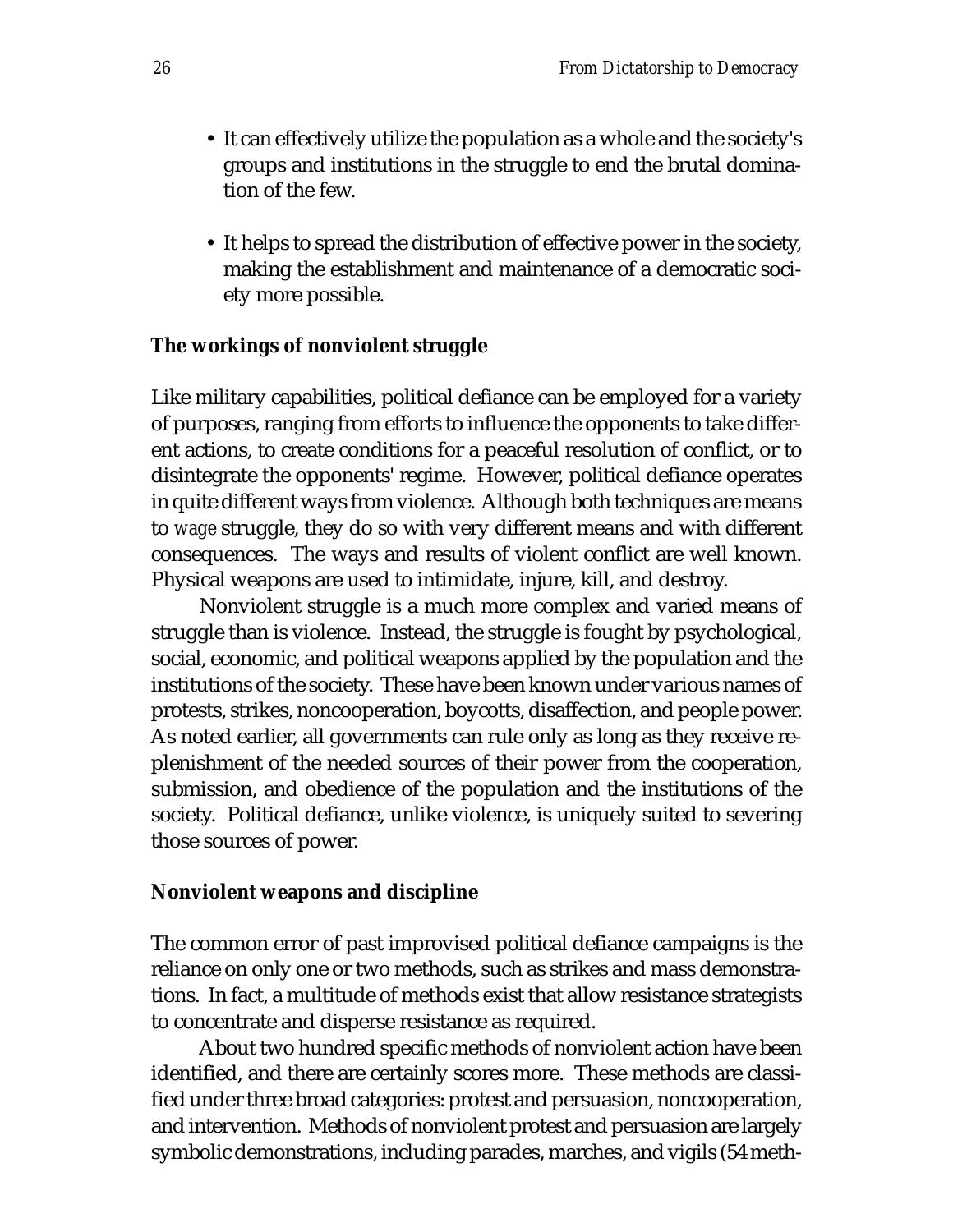ods). Noncooperation is divided into three sub-categories: (a) social noncooperation (16 methods), (b) economic noncooperation, including boycotts (26 methods) and strikes (23 methods), and (c) political noncooperation (38 methods). Nonviolent intervention, by psychological, physical, social, economic, or political means, such as the fast, nonviolent occupation, and parallel government (41 methods), is the final group. A list of 198 of these methods is included as the Appendix to this publication.

The use of a considerable number of these methods—carefully chosen, applied persistently and on a large scale, wielded in the context of a wise strategy and appropriate tactics, by trained civilians—is likely to cause any illegitimate regime severe problems. This applies to all dictatorships.

In contrast to military means, the methods of nonviolent struggle can be focused directly on the issues at stake. For example, since the issue of dictatorship is primarily political, then political forms of nonviolent struggle would be crucial. These would include denial of legitimacy to the dictators and noncooperation with their regime. Noncooperation would also be applied against specific policies. At times stalling and procrastination may be quietly and even secretly practiced, while at other times open disobedience and defiant public demonstrations and strikes may be visible to all.

On the other hand, if the dictatorship is vulnerable to economic pressures or if many of the popular grievances against it are economic, then economic action, such as boycotts or strikes, may be appropriate resistance methods. The dictators' efforts to exploit the economic system might be met with limited general strikes, slow-downs, and refusal of assistance by (or disappearance of) indispensable experts. Selective use of various types of strikes may be conducted at key points in manufacturing, in transport, in the supply of raw materials, and in the distribution of products.

Some methods of nonviolent struggle require people to perform acts unrelated to their normal lives, such as distributing leaflets, operating an underground press, going on hunger strike, or sitting down in the streets. These methods may be difficult for some people to undertake except in very extreme situations.

Other methods of nonviolent struggle instead require people to continue approximately their normal lives, though in somewhat different ways. For example, people may report for work, instead of striking, but then deliberately work more slowly or inefficiently than usual. "Mistakes" may be consciously made more frequently. One may become "sick" and "unable" to work at certain times. Or, one may simply refuse to work. One might go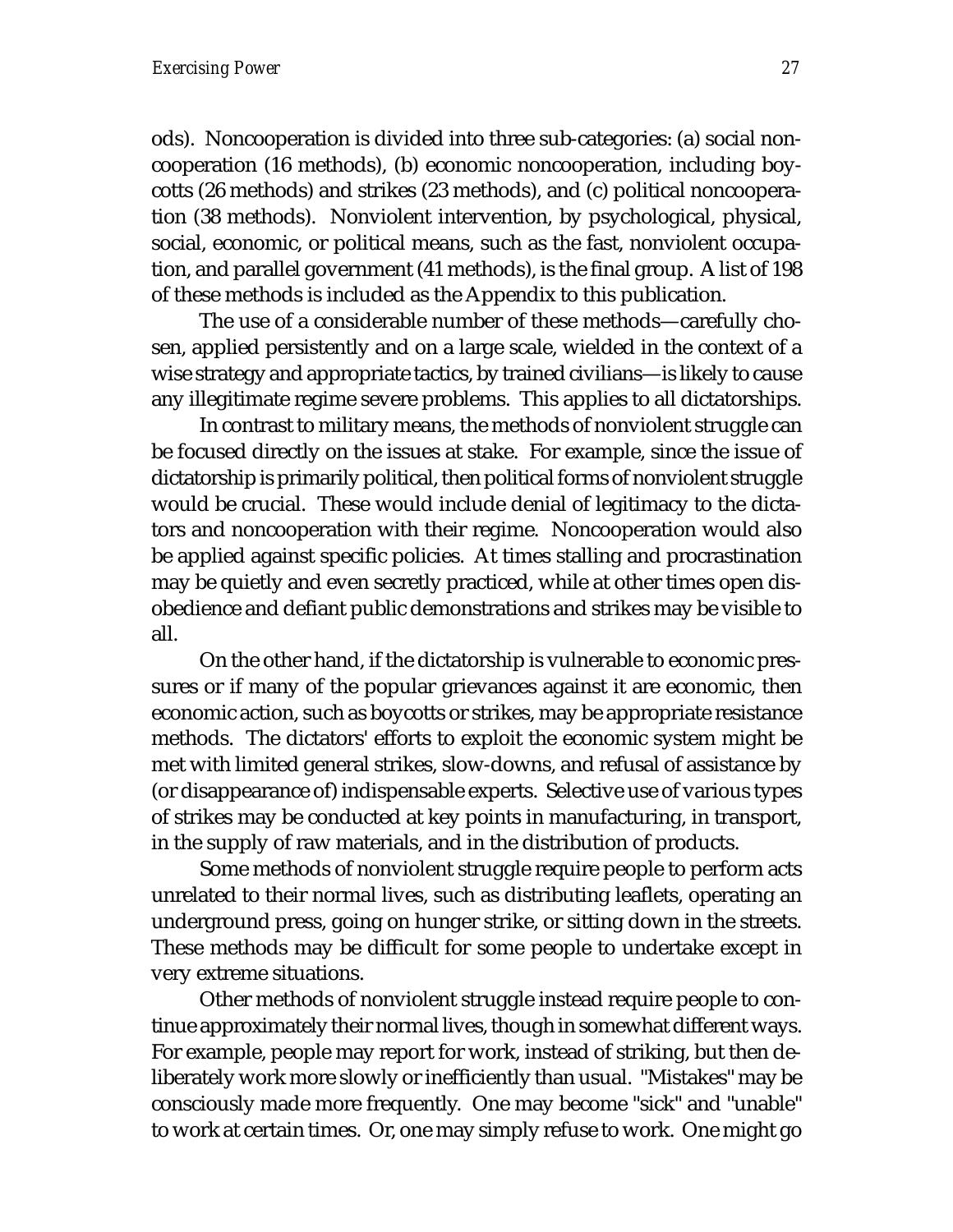to religious services when the act expresses not only religious but also political convictions. One may act to protect children from the attackers' propaganda by education at home or in illegal classes. One might refuse to join certain "recommended" or required organizations that one would not have joined freely in earlier times. The similarity of such types of action to people's usual activities and the limited degree of departure from their normal lives may make participation in the national liberation struggle much easier for many people.

Since nonviolent struggle and violence operate in fundamentally different ways, even limited resistance violence during a political defiance campaign will be counterproductive, for it will shift the struggle to one in which the dictators have an overwhelming advantage (military warfare). Nonviolent discipline is a key to success and must be maintained despite provocations and brutalities by the dictators and their agents.

The maintenance of nonviolent discipline against violent opponents facilitates the workings of the four mechanisms of change in nonviolent struggle (discussed below). Nonviolent discipline is also extremely important in the process of political jiu-jitsu. In this process the stark brutality of the regime against the clearly nonviolent actionists politically rebounds against the dictators' position, causing dissention in their own ranks as well as fomenting support for the resisters among the general population, the regime's usual supporters, and third parties.

In some cases, however, limited violence against the dictatorship may be inevitable. Frustration and hatred of the regime may explode into violence. Or, certain groups may be unwilling to abandon violent means even though they recognize the important role of nonviolent struggle. In these cases, political defiance does not need to be abandoned. However, it will be necessary to separate the violent action as far as possible from the nonviolent action. This should be done in terms of geography, population groups, timing, and issues. Otherwise the violence could have a disastrous effect on the potentially much more powerful and successful use of political defiance.

The historical record indicates that while casualties in dead and wounded must be expected in political defiance, they will be far fewer than the casualties in military warfare. Furthermore, this type of struggle does not contribute to the endless cycle of killing and brutality.

Nonviolent struggle both requires and tends to produce a loss (or greater control) of fear of the government and its violent repression. That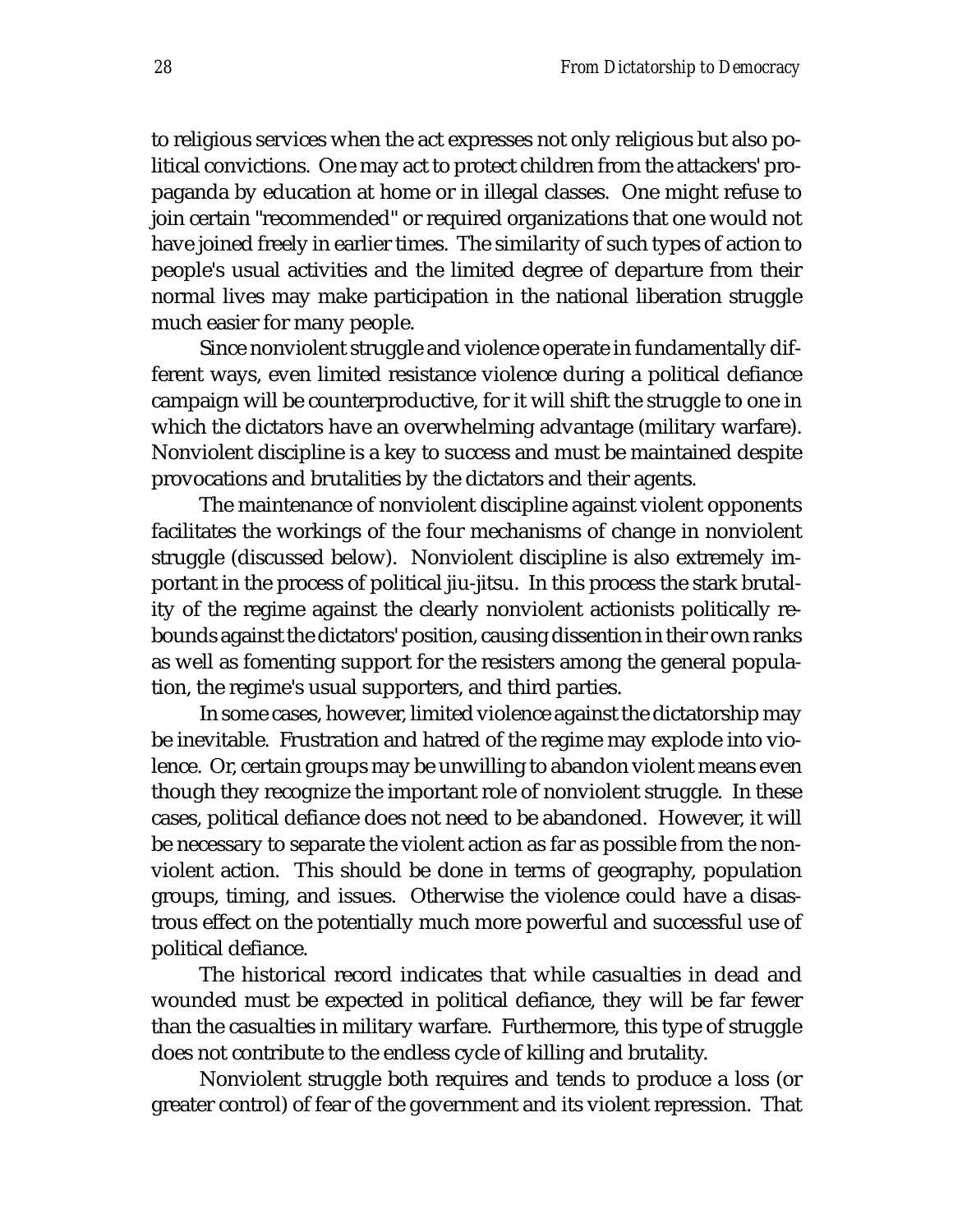abandonment or control of fear is a key element in destroying the power of the dictators over the general population.

# **Openness, secrecy, and high standards**

Secrecy, deception, and underground conspiracy pose very difficult problems for a movement using nonviolent action. It is often impossible to keep the political police and intelligence agents from learning about intentions and plans. From the perspective of the movement, secrecy is not only rooted in fear but contributes to fear, which dampens the spirit of resistance and reduces the number of people who can participate in a given action. It also can contribute to suspicions and accusations, often unjustified, within the movement, concerning who is an informer or agent for the opponents. Secrecy may also affect the ability of a movement to remain nonviolent. In contrast, openness regarding intentions and plans will not only have the opposite effects, but will contribute to an image that the resistance movement is in fact extremely powerful. The problem is of course more complex than this suggests, and there are significant aspects of resistance activities that may require secrecy. A well-informed assessment will be required by those knowledgeable about both the dynamics of nonviolent struggle and also the dictatorship's means of surveillance in the specific situation.

The editing, printing, and distribution of underground publications, the use of illegal radio broadcasts from within the country, and the gathering of intelligence about the operations of the dictatorship are among the special limited types of activities where a high degree of secrecy will be required.

The maintenance of high standards of behavior in nonviolent action is necessary at all stages of the conflict. Such factors as fearlessness and maintaining nonviolent discipline are always required. It is important to remember that large numbers of people may frequently be necessary to effect particular changes. However, such numbers can be obtained as reliable participants only by maintaining the high standards of the movement.

# **Shifting power relationships**

Strategists need to remember that the conflict in which political defiance is applied is a constantly changing field of struggle with continuing interplay of moves and countermoves. Nothing is static. Power relationships, both absolute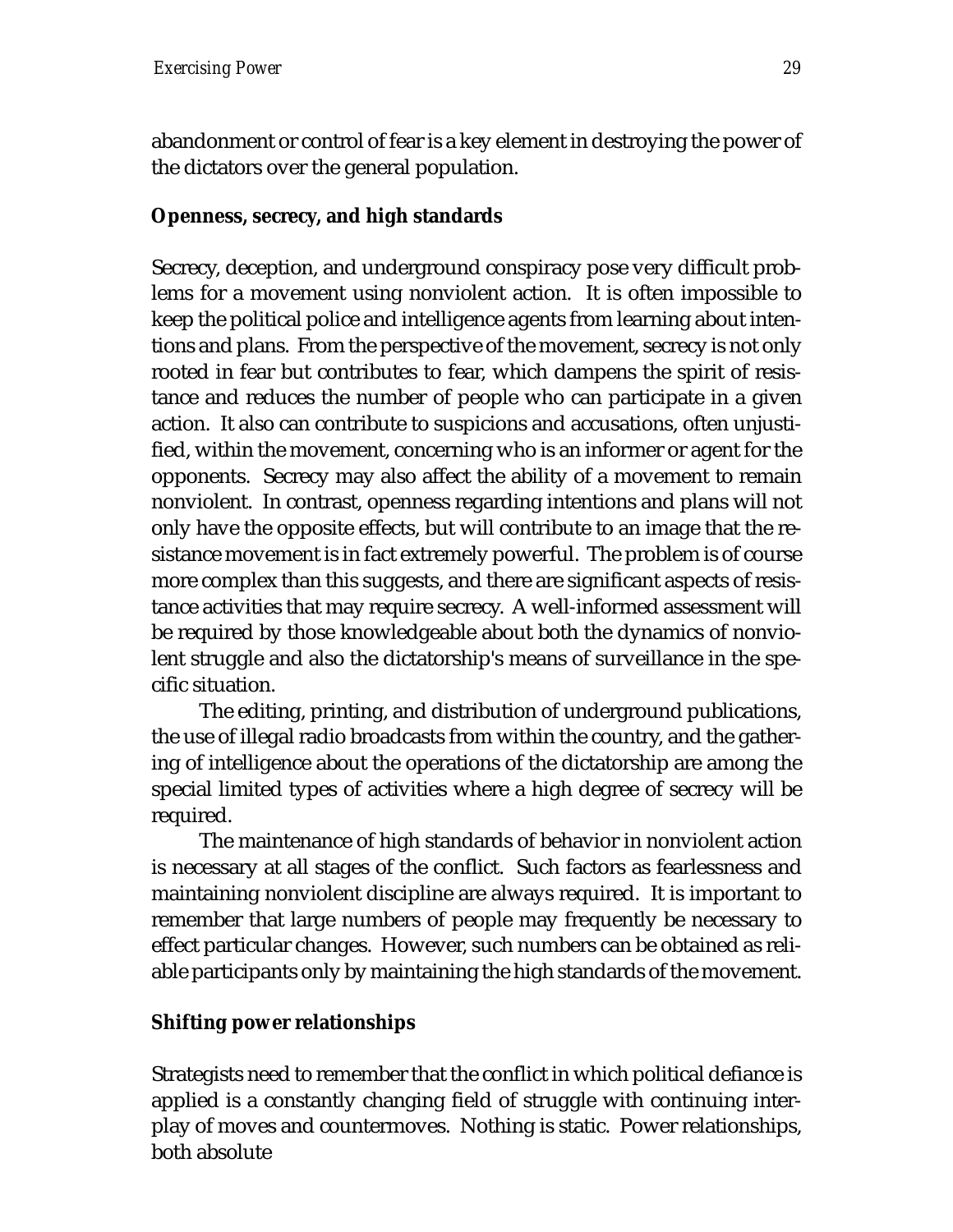and relative, are subject to constant and rapid changes. This is made possible by the resisters continuing their nonviolent persistence despite repression.

The variations in the respective power of the contending sides in this type of conflict situation are likely to be more extreme than in violent conflicts, to take place more quickly, and to have more diverse and politically significant consequences. Due to these variations, specific actions by the resisters are likely to have consequences far beyond the particular time and place in which they occur. These effects will rebound to strengthen or weaken one group or another.

In addition, the nonviolent group may, by its actions exert influence over the increase or decrease in the relative strength of *the opponent group* to a great extent. For example, disciplined courageous nonviolent resistance in face of the dictators' brutalities may induce unease, disaffection, unreliability, and in extreme situations even mutiny among the dictators' own soldiers and population. This resistance may also result in increased international condemnation of the dictatorship. In addition, skillful, disciplined, and persistent use of political defiance may result in more and more participation in the resistance by people who normally would give their tacit support to the dictators or generally remain neutral in the conflict.

#### **Four mechanisms of change**

Nonviolent struggle produces change in four ways. The first mechanism is the least likely, though it has occurred. When members of the opponent group are emotionally moved by the suffering of repression imposed on courageous nonviolent resisters or are rationally persuaded that the resisters' cause is just, they may come to accept the resisters' aims. This mechanism is called conversion. Though cases of *conversion* in nonviolent action do sometimes happen, they are rare, and in most conflicts this does not occur at all or at least not on a significant scale.

Far more often, nonviolent struggle operates by changing the conflict situation and the society so that the opponents simply cannot do as they like. It is this change that produces the other three mechanisms: accommodation, nonviolent coercion, and disintegration. Which of these occurs depends on the degree to which the relative and absolute power relations are shifted in favor of the democrats.

If the issues are not fundamental ones, the demands of the opposi-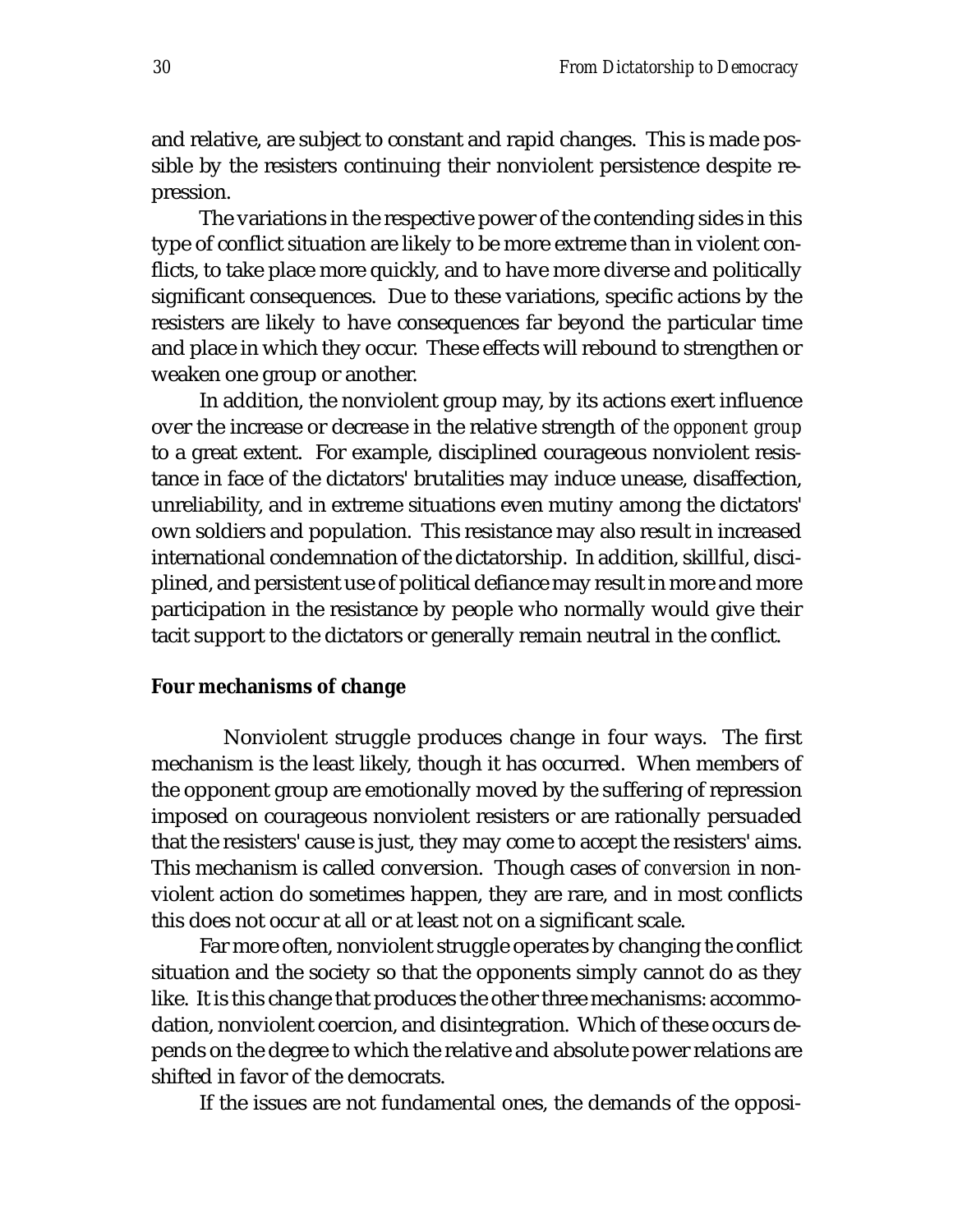tion in a limited campaign are not considered threatening, and the contest of forces has altered the power relationships to some degree, the immediate conflict may be ended by reaching an agreement, a splitting of differences or compromise. This mechanism is called *accommodation.* Many strikes are settled in this manner, for example, with both sides attaining some of their objectives but neither achieving all it wanted. A government may perceive such a settlement to have some positive benefits, such as defusing tension, creating an impression of "fairness," or polishing the international image of the regime. It is important, therefore, that great care be exercised in selecting the issues on which a settlement by accommodation is acceptable. A struggle to bring down a dictatorship is not one of these.

Nonviolent struggle can be much more powerful than indicated by the mechanisms of conversion or accommodation. Mass noncooperation and defiance can so change social and political situations, especially power relationships, that the dictators' ability to control the economic, social, and political processes of government and the society is in fact taken away. The opponents' military forces may become so unreliable that they no longer simply obey orders to repress resisters. Although the opponents' leaders remain in their positions, and adhere to their original goals, their ability to act effectively has been taken away from them. That is called *nonviolent coercion.*

In some extreme situations, the conditions producing nonviolent coercion are carried still further. The opponents' leadership in fact loses all ability to act and their own structure of power collapses. The resisters' self-direction, noncooperation, and defiance become so complete that the opponents now lack even a semblance of control over them. The opponents' bureaucracy refuses to obey its own leadership. The opponents' troops and police mutiny. The opponents' usual supporters or population repudiate their former leadership, denying that they have any right to rule at all. Hence, their former assistance and obedience falls away. The fourth mechanism of change, *disintegration* of the opponents' system, is so complete that they do not even have sufficient power to surrender. The regime simply falls to pieces.

In planning liberation strategies, these four mechanisms should be kept in mind. They sometimes operate essentially by chance. However, the selection of one or more of these as the intended mechanism of change in a conflict will make it possible to formulate specific and mutually reinforcing strategies. Which mechanism (or mechanisms) to select will de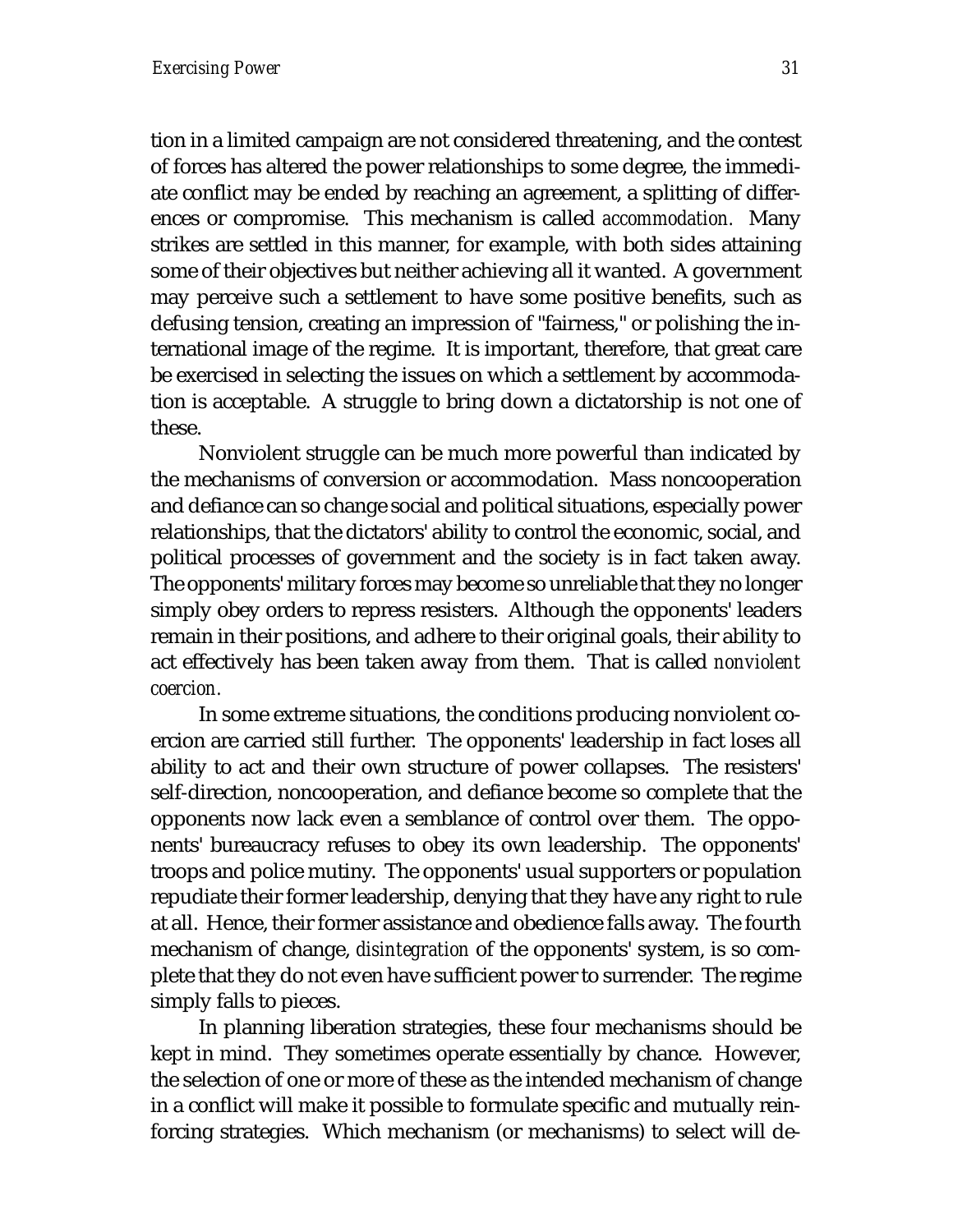pend on numerous factors, including the absolute and relative power of the contending groups and the attitudes and objectives of the nonviolent struggle group.

### **Democratizing effects of political defiance**

In contrast to the centralizing effects of violent sanctions, use of the technique of nonviolent struggle contributes to democratizing the political society in several ways.

One part of the democratizing effect is negative. That is, in contrast to military means, this technique does not provide a means of repression under command of a ruling elite which can be turned against the population to establish or maintain a dictatorship. Leaders of a political defiance movement can exert influence and apply pressures on their followers, but they cannot imprison or execute them when they dissent or choose other leaders.

Another part of the democratizing effect is positive. That is, nonviolent struggle provides the population with means of resistance that can be used to achieve and defend their liberties against existing or would-be dictators. Below are several of the positive democratizing effects nonviolent struggle may have:

- Experience in applying nonviolent struggle may result in the population being more self-confident in challenging the regime's threats and capacity for violent repression.
- Nonviolent struggle provides the means of noncooperation and defiance by which the population can resist undemocratic controls over them by any dictatorial group.
- Nonviolent struggle can be used to assert the practice of democratic freedoms, such as free speech, free press, independent organizations, and free assembly, in face of repressive controls.
- Nonviolent struggle contributes strongly to the survival, rebirth, and strengthening of the independent groups and institutions of the society, as previously discussed. These are important for democracy because of their capacity to mobilize the power capacity of the population and to impose limits on the effective power of any would-be dictators.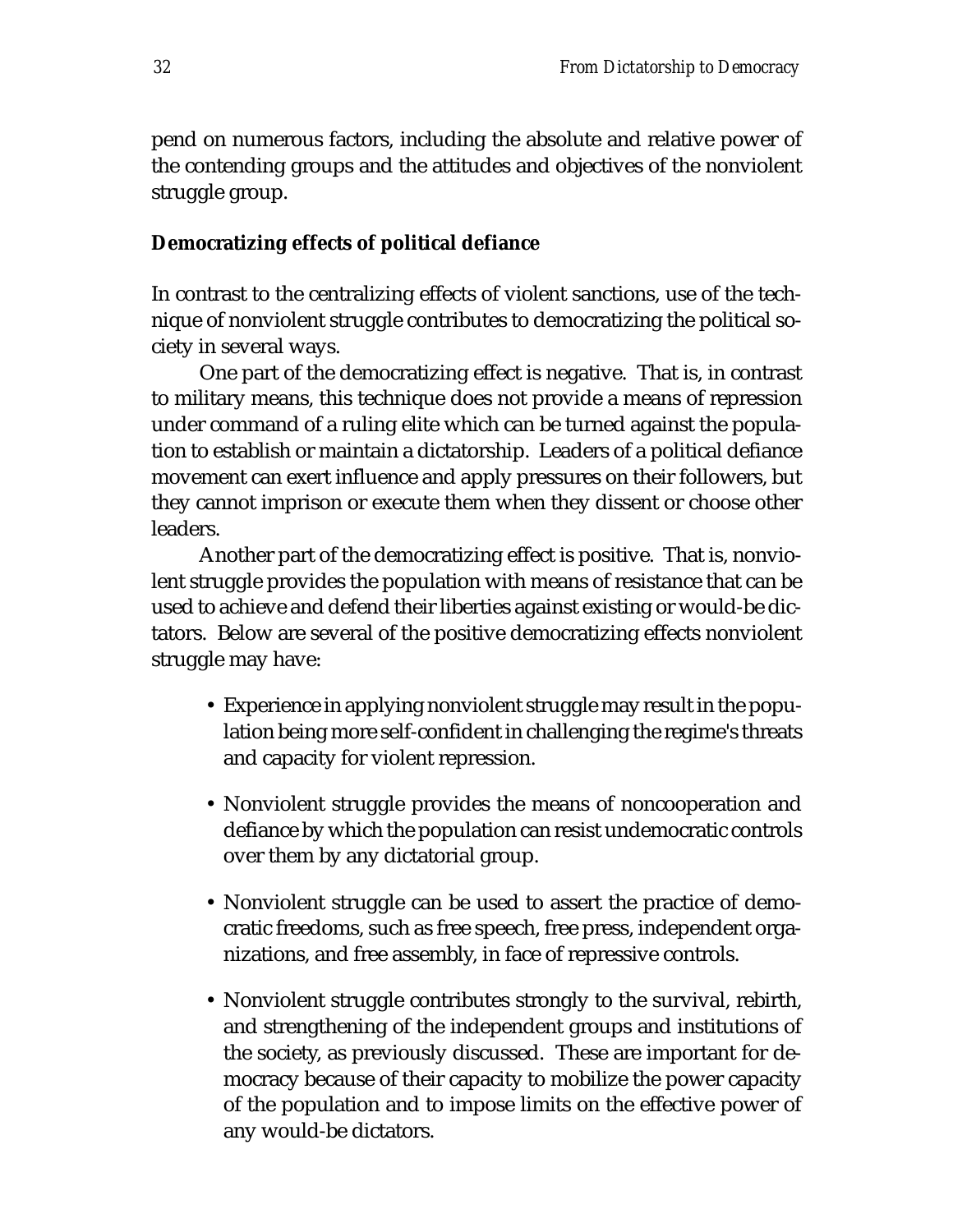- Nonviolent struggle provides means by which the population can wield power against repressive police and military action by a dictatorial government.
- Nonviolent struggle provides methods by which the population and the independent institutions can in the interests of democracy restrict or sever the sources of power for the ruling elite, thereby threatening its capacity to continue its domination.

# **Complexity of nonviolent struggle**

As we have seen from this discussion, nonviolent struggle is a complex technique of social action, involving a multitude of methods, a range of mechanisms of change, and specific behavioral requirements. To be effective, especially against a dictatorship, political defiance requires careful planning and preparation. Prospective participants will need to understand what is required of them. Resources will need to have been made available. And strategists will need to have analyzed how nonviolent struggle can be most effectively applied. We now turn our attention to this latter crucial element: the need for strategic planning.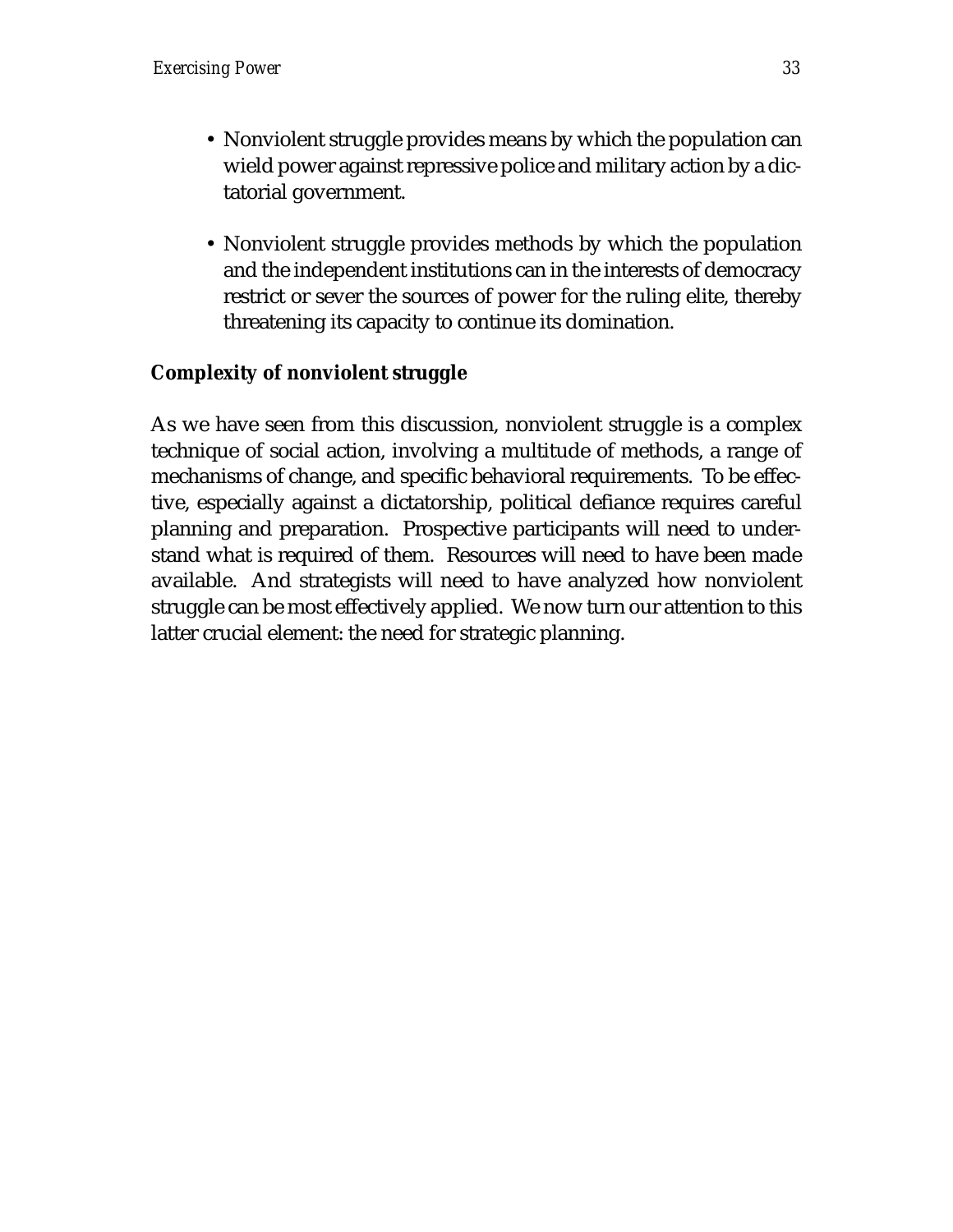# **SIX**

# **THE NEED FOR STRATEGIC PLANNING**

Political defiance campaigns against dictatorships may begin in a variety of ways. In the past these struggles have almost always been unplanned and essentially accidental. Specific grievances that have triggered past initial actions have varied widely, but often included new brutalities, the arrest or killing of a highly regarded person, a new repressive policy or order, food shortages, disrespect toward religious beliefs, or an anniversary of an important related event. Sometimes, a particular act by the dictatorship has so enraged the populace that they have launched into action without having any idea how the rising might end. At other times a courageous individual or a small group may have taken action which aroused support. A specific grievance may be recognized by others as similar to wrongs they had experienced and they, too, may thus join the struggle. Sometimes, a specific call for resistance from a small group or individual may meet an unexpectedly large response.

While spontaneity has some positive qualities, it has often had disadvantages. Frequently, the democratic resisters have not anticipated the brutalities of the dictatorship, so that they suffered gravely and the resistance has collapsed. At times the lack of planning by democrats has left crucial decisions to chance, with disastrous results. Even when the oppressive system was brought down, lack of planning on how to handle the transition to a democratic system has contributed to the emergence of a new dictatorship.

# **Realistic planning**

In the future, unplanned popular action will undoubtedly play significant roles in risings against dictatorships. However, it is now possible to calculate the most effective ways to bring down a dictatorship, to assess when the political situation and popular mood are ripe, and to choose how to initiate a campaign. Very careful thought *based on a realistic assessment* of the situation and the capabilities of the populace is required in order to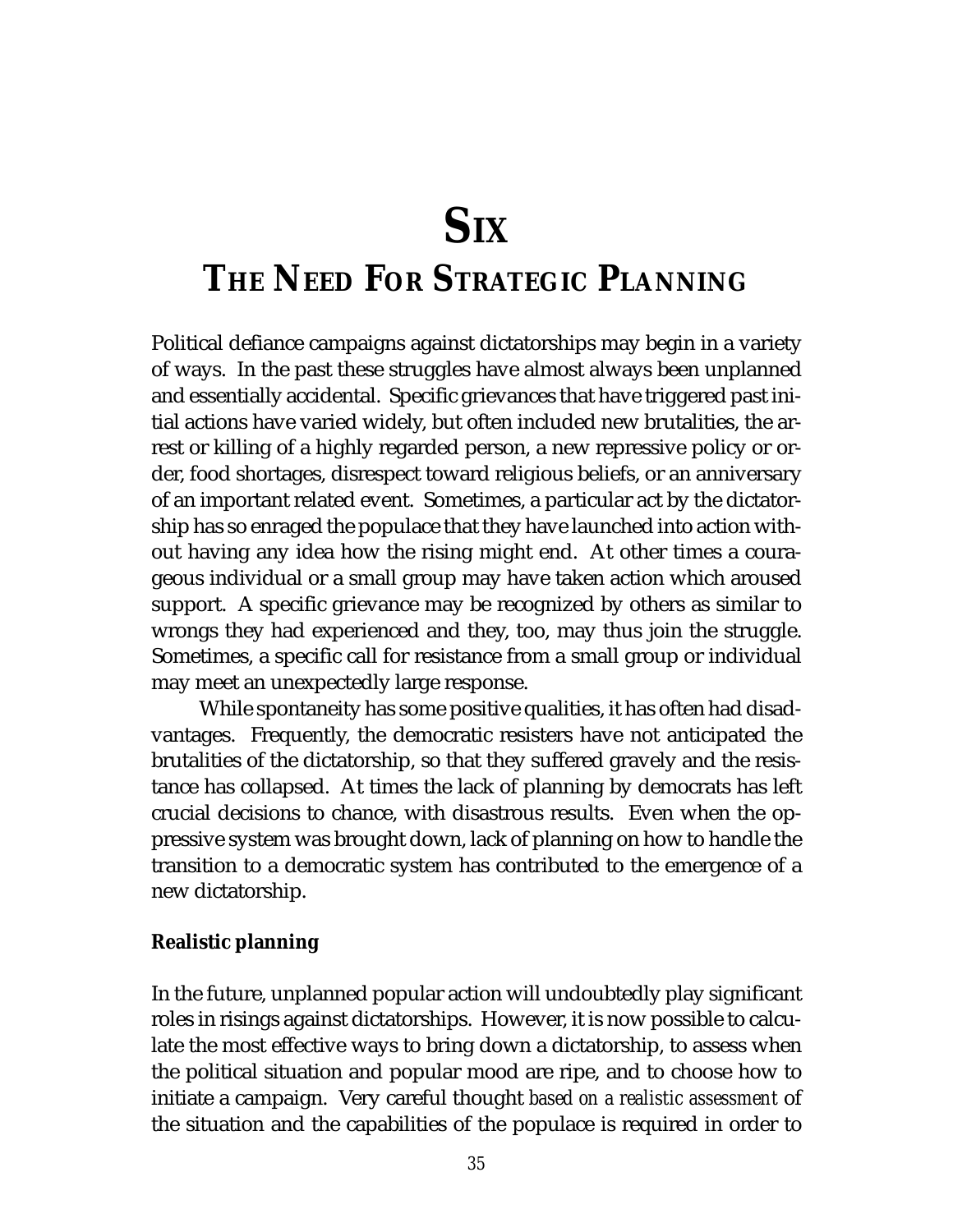select effective ways to achieve freedom under such circumstances.

If one wishes to accomplish something, it is wise to plan how to do it. The more important the goal, or the graver the consequences of failure, the more important planning becomes. Strategic planning increases the likelihood that all available resources will be mobilized and employed most effectively. This is especially true for a democratic movement – which has limited material resources and whose supporters will be in danger – that is trying to bring down a powerful dictatorship. In contrast, the dictatorship usually will have access to vast material resources, organizational strength, and ability to perpetrate brutalities.

"To plan a strategy" here means to calculate a course of action that will make it more likely to get from the present to the desired future situation. In terms of this discussion, it means from a dictatorship to a future democratic system. A plan to achieve that objective will usually consist of a phased series of campaigns and other organized activities designed to strengthen the oppressed population and society and to weaken the dictatorship. Note here that the objective is not simply to destroy the current dictatorship but to emplace a democratic system. A grand strategy that limits its objective to merely destroying the incumbent dictatorship runs a great risk of producing another tyrant.

### **Hurdles to planning**

Some exponents of freedom in various parts of the world do not bring their full capacities to bear on the problem of how to achieve liberation. Only rarely do these advocates fully recognize the extreme importance of careful strategic planning before they act. Consequently, this is almost never done.

Why is it that the people who have the vision of bringing political freedom to their people should so rarely prepare a comprehensive strategic plan to achieve that goal? Unfortunately, often most people in democratic opposition groups do not understand the need for strategic planning or are not accustomed or trained to think strategically. This is a difficult task. Constantly harassed by the dictatorship, and overwhelmed by immediate responsibilities, resistance leaders often do not have the safety or time to develop strategic thinking skills.

Instead, it is a common pattern simply to react to the initiatives of the dictatorship. The opposition is then always on the defensive, seeking to maintain limited liberties or bastions of freedom, at best slowing the ad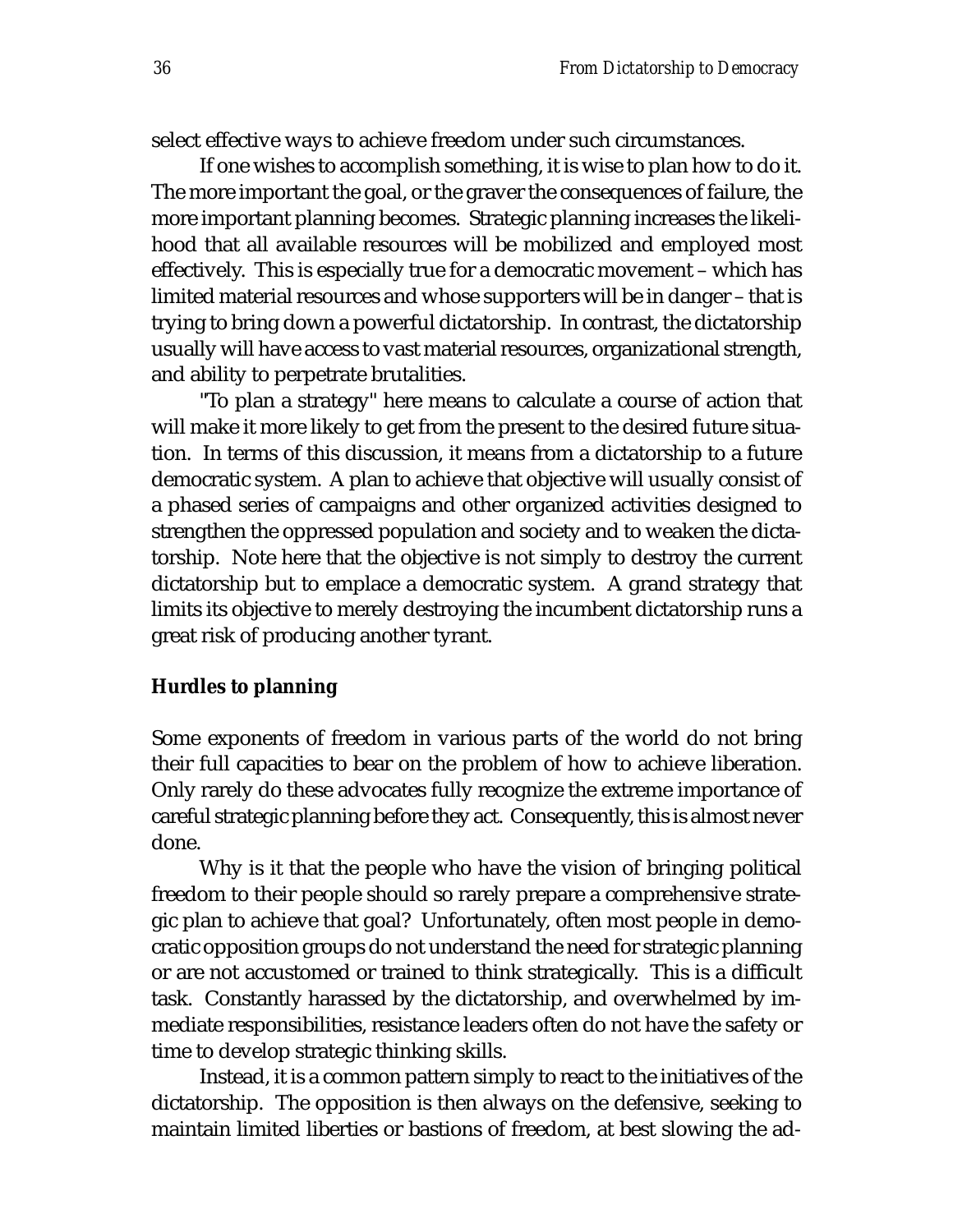vance of the dictatorial controls or causing certain problems for the regime's new policies.

Some individuals and groups, of course, may not see the need for broad long-term planning of a liberation movement. Instead, they may naïvely think that if they simply espouse their goal strongly, firmly, and long enough, it will somehow come to pass. Others assume that if they simply live and witness according to their principles and ideals in face of difficulties, they are doing all they can to implement them. The espousal of humane goals and loyalty to ideals are admirable, but are grossly inadequate to end a dictatorship and to achieve freedom.

Other opponents of dictatorship may naïvely think that if only they use enough violence, freedom will come. But, as noted earlier, violence is no guarantor of success. Instead of liberation, it can lead to defeat, massive tragedy, or both. In most situations the dictatorship is best equipped for violent struggle and the military realities rarely, if ever, favor the democrats.

There are also activists who base their actions on what they "feel" they should do. These approaches are, however, not only egocentric but they offer no guidance for developing a grand strategy of liberation.

Action based on a "bright idea" that someone has had is also limited. What is needed instead is action based on careful calculation of the "next steps" required to topple the dictatorship. Without strategic analysis, resistance leaders will often not know what that "next step" should be, for they have not thought carefully about the successive specific steps required to achieve victory. Creativity and bright ideas are very important, but they need to be utilized in order to advance the strategic situation of the democratic forces.

Acutely aware of the multitude of actions that could be taken against the dictatorship and unable to determine where to begin, some people counsel "Do everything simultaneously." That might be helpful but, of course, is impossible, especially for relatively weak movements. Furthermore, such an approach provides no guidance on where to begin, on where to concentrate efforts, and how to use often limited resources.

Other persons and groups may see the need for some planning, but are only able to think about it on a short-term or tactical basis. They may not see that longer-term planning is necessary or possible. They may at times be unable to think and analyze in strategic terms, allowing themselves to be repeatedly distracted by relatively small issues, often responding to the opponents' actions rather than seizing the initiative for the demo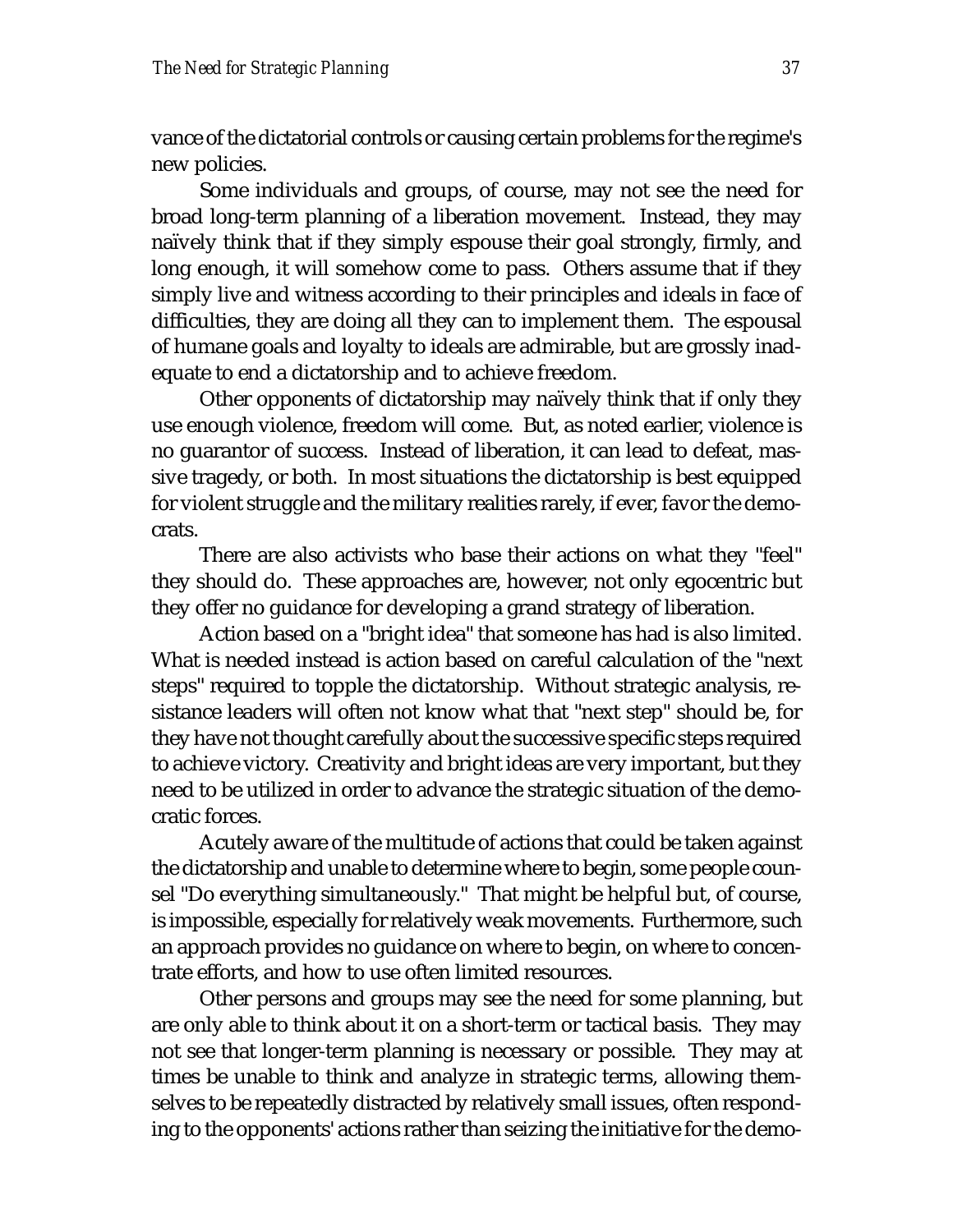cratic resistance. Devoting so much energy to short-term activities, these leaders often fail to explore several alternative courses of action which could guide the overall efforts so that the goal is constantly approached.

It is also just possible that some democratic movements do not plan a comprehensive strategy to bring down the dictatorship, concentrating instead only on immediate issues, for another reason. Inside themselves, they do not really believe that the dictatorship can be ended by their own efforts. Therefore, planning how to do so is considered to be a romantic waste of time or an exercise in futility. People struggling for freedom against established brutal dictatorships are often confronted by such immense military and police power that it appears the dictators can accomplish whatever they will. Lacking real hope, these people will, nevertheless, defy the dictatorship for reasons of integrity and perhaps history. Though they will never admit it, perhaps never consciously recognize it, their actions appear to themselves as hopeless. Hence, for them, long-term comprehensive strategic planning has no merit.

The result of such failures to plan strategically is often drastic: one's strength is dissipated, one's actions are ineffective, energy is wasted on minor issues, advantages are not utilized, and sacrifices are for naught. If democrats do not plan strategically they are likely to fail to achieve their objectives. A poorly planned, odd mixture of activities will not move a major resistance effort forward. Instead, it will more likely allow the dictatorship to increase its controls and power.

Unfortunately, because comprehensive strategic plans for liberation are rarely, if ever, developed, dictatorships appear much more durable than they in fact are. They survive for years or decades longer than need be the case.

### **Four important terms in strategic planning**

In order to help us to think strategically, clarity about the meanings of four basic terms is important.

*Grand strategy* is the conception that serves to coordinate and direct the use of all appropriate and available resources (economic, human, moral, political, organizational, etc.) of a group seeking to attain its objectives in a conflict.

Grand strategy, by focusing primary attention on the group's objectives and resources in the conflict, determines the most appropriate technique of action (such as conventional military warfare or nonviolent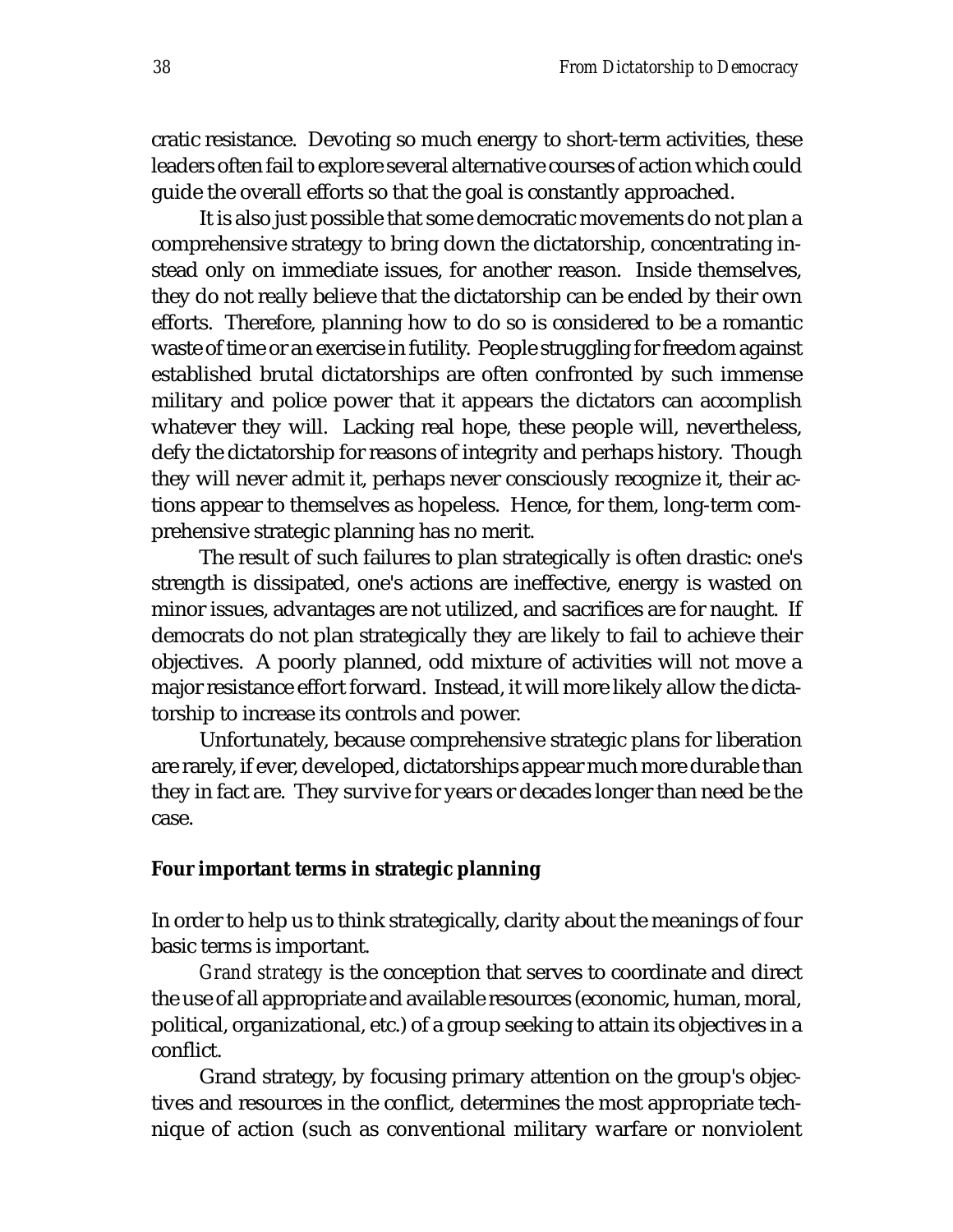struggle) to be employed in the conflict. In planning a grand strategy resistance leaders must evaluate and plan which pressures and influences are to be brought to bear upon the opponents. Further, grand strategy will include decisions on the appropriate conditions and timing under which initial and subsequent resistance campaigns will be launched.

Grand strategy sets the basic framework for the selection of more limited strategies for waging the struggle. Grand strategy also determines the allocation of general tasks to particular groups and the distribution of resources to them for use in the struggle.

*Strategy* is the conception of how best to achieve particular objectives in a conflict, operating within the scope of the chosen grand strategy. Strategy is concerned with whether, when, and how to fight, as well as how to achieve maximum effectiveness in struggling for certain ends. A strategy has been compared to the artist's concept, while a strategic plan is the architect's blueprint.12

Strategy may also include efforts to develop a strategic situation that is so advantageous that the opponents are able to foresee that open conflict is likely to bring their certain defeat, and therefore capitulate without an open struggle. Or, if not, the improved strategic situation will make success of the challengers certain in struggle. Strategy also involves how to act to make good use of successes when gained.

Applied to the course of the struggle itself, the strategic plan is the basic idea of how a campaign shall develop, and how its separate components shall be fitted together to contribute most advantageously to achieve its objectives. It involves the skillful deployment of particular action groups in smaller operations. Planning for a wise strategy must take into consideration the requirements for success in the operation of the chosen technique of struggle. Different techniques will have different requirements. Of course, just fulfilling "requirements" is not sufficient to ensure success. Additional factors may also be needed.

In devising strategies, the democrats must clearly define their objectives and determine how to measure the effectiveness of efforts to achieve them. This definition and analysis permits the strategist to identify the precise requirements for securing each selected objective. This need for clarity and definition applies equally to tactical planning.

Tactics and methods of action are used to implement the strategy. *Tactics* relate to the skillful use of one's forces to the best advantage in a

<sup>&</sup>lt;sup>12</sup> Robert Helvey, personal communication, 15 August 1993.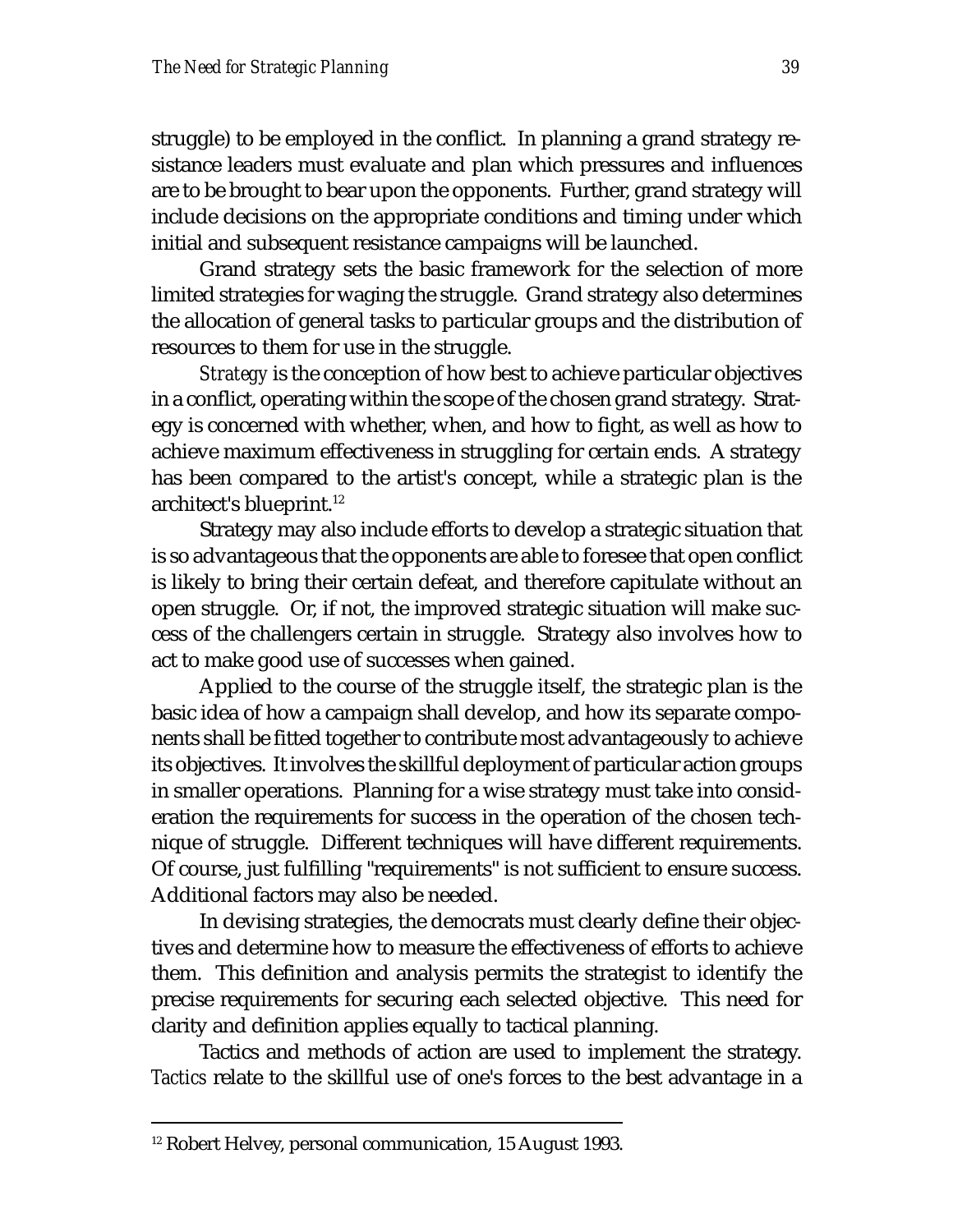limited situation. A tactic is a limited action, employed to achieve a restricted objective. The choice of tactics is governed by the conception of how best in a restricted phase of a conflict to utilize the available means of fighting to implement the strategy. To be most effective, tactics and methods must be chosen and applied with constant attention to the achievement of strategic objectives. Tactical gains that do not reinforce the attainment of strategic objectives may in the end turn out to be wasted energy.

A tactic is thus concerned with a limited course of action that fits within the broad strategy, just as a strategy fits within the grand strategy. Tactics are always concerned with fighting, whereas strategy includes wider considerations. A particular tactic can only be understood as part of the overall strategy of a battle or a campaign. Tactics are applied for shorter periods of time than strategies, or in smaller areas (geographical, institutional, etc.), or by a more limited number of people, or for more limited objectives. In nonviolent action the distinction between a tactical objective and a strategic objective may be partly indicated by whether the chosen objective of the action is minor or major.

Offensive tactical engagements are selected to support attainment of strategic objectives. Tactical engagements are the tools of the strategist in creating conditions favorable for delivering decisive attacks against an opponent. It is most important, therefore, that those given responsibility for planning and executing tactical operations be skilled in assessing the situation, and selecting the most appropriate methods for it. Those expected to participate must be trained in the use of the chosen technique and the specific methods.

*Method* refers to the specific weapons or means of action. Within the technique of nonviolent struggle, these include the dozens of particular forms of action (such as the many kinds of strikes, boycotts, political noncooperation, and the like) cited in Chapter Five. (See also Appendix.)

The development of a responsible and effective strategic plan for a nonviolent struggle depends upon the careful formulation and selection of the grand strategy, strategies, tactics, and methods.

The main lesson of this discussion is that a calculated use of one's intellect is required in careful strategic planning for liberation from a dictatorship. Failure to plan intelligently can contribute to disasters, while the effective use of one's intellectual capacities can chart a strategic course that will judiciously utilize one's available resources to move the society toward the goal of liberty and democracy.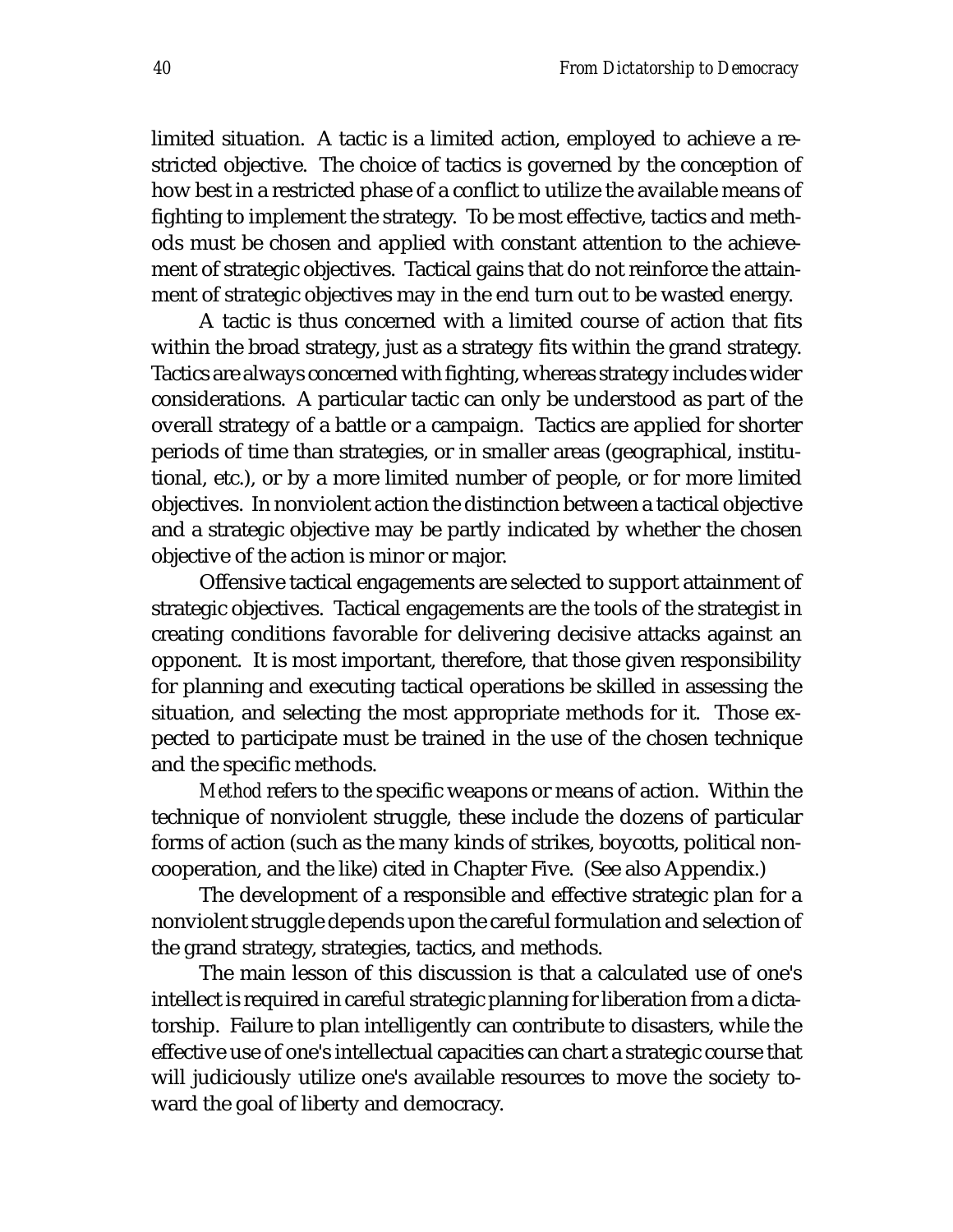# **SEVEN PLANNING STRATEGY**

In order to increase the chances for success, resistance leaders will need to formulate a comprehensive plan of action capable of strengthening the suffering people, weakening and then destroying the dictatorship, and building a durable democracy. To achieve such a plan of action, a careful assessment of the situation and of the options for effective action is needed. Out of such a careful analysis both a grand strategy and the specific campaign strategies for achieving freedom can be developed. Though related, the development of grand strategy and campaign strategies are two separate processes. Only after the grand strategy has been developed can the specific campaign strategies be fully developed. Campaign strategies will need to be designed to achieve and reinforce the grand strategic objectives.

The development of resistance strategy requires attention to many questions and tasks. Here we shall identify some of the important factors that need to be considered, both at the grand strategic level and the level of campaign strategy. All strategic planning, however, requires that the resistance planners have a profound understanding of the entire conflict situation, including attention to physical, historical, governmental, military, cultural, social, political, psychological, economic, and international factors. Strategies can only be developed in the context of the particular struggle and its background.

Of primary importance, democratic leaders and strategic planners will want to assess the objectives and importance of the cause. Are the objectives worth a major struggle, and why? It is critical to determine the real objective of the struggle. We have argued here that overthrow of the dictatorship or removal of the present dictators is *not* enough. The objective in these conflicts needs to be the establishment of a free society with a democratic system of government. Clarity on this point will influence the development of a grand strategy and of the ensuing specific strategies.

Particularly, strategists will need to answer many fundamental questions, such as these: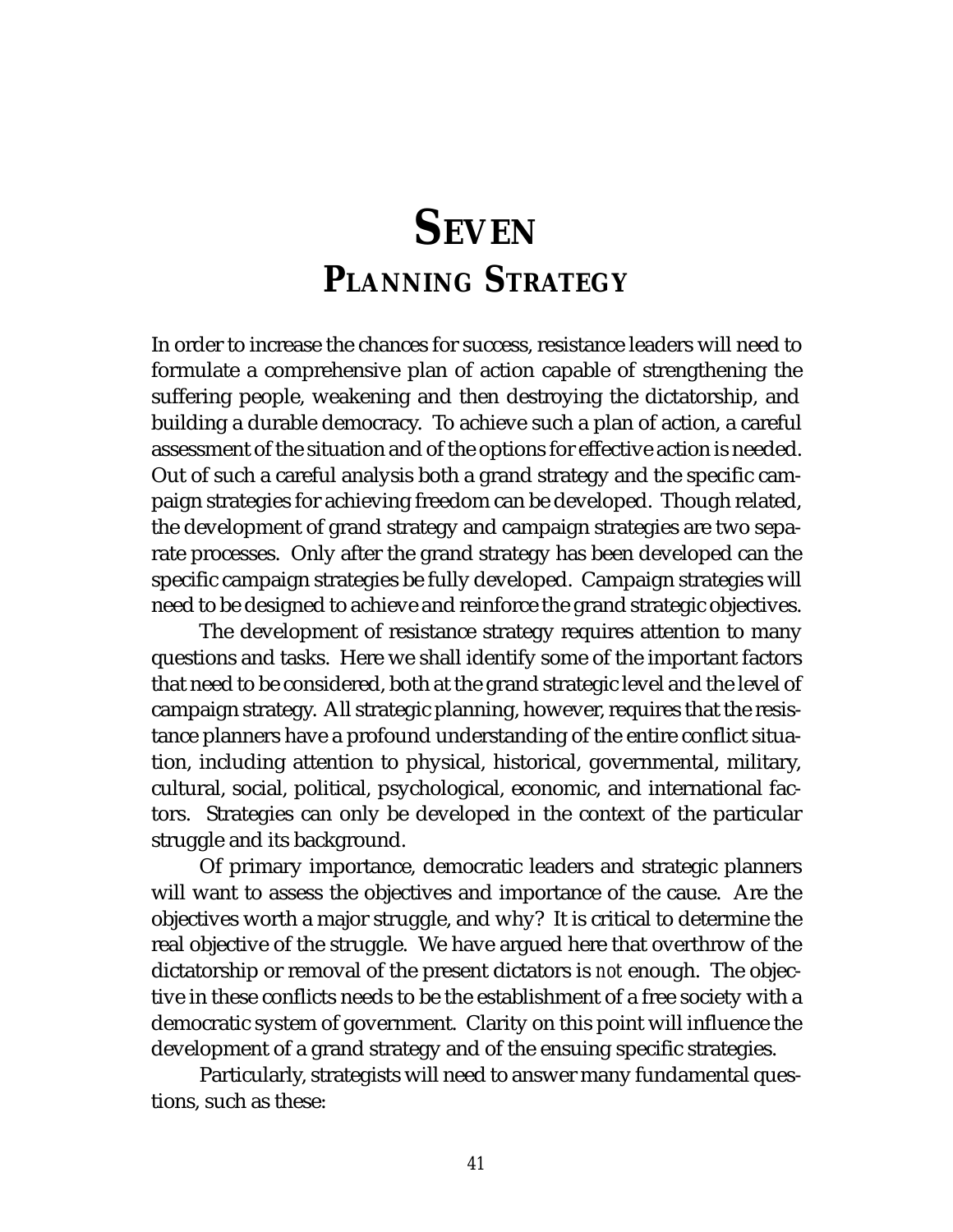- What are the main obstacles to achieving freedom?
- What factors will facilitate achieving freedom?
- What are the main strengths of the dictatorship?
- What are the various weaknesses of the dictatorship?
- To what degree are the sources of power for the dictatorship vulnerable?
- What are the strengths of the democratic forces and the general population?
- What are the weaknesses of the democratic forces and how can they be corrected?
- What is the status of third parties, not immediately involved in the conflict, who already assist or might assist, either the dictatorship or the democratic movement, and if so in what ways?

### **Choice of means**

At the grand strategic level, planners will need to choose the main means of struggle to be employed in the coming conflict. The merits and limitations of several alternative techniques of struggle will need to be evaluated, such as conventional military warfare, guerrilla warfare, political defiance, and others.

In making this choice the strategists will need to consider such questions as the following: Is the chosen type of struggle within the capacities of the democrats? Does the chosen technique utilize strengths of the dominated population? Does this technique target the weaknesses of the dictatorship, or does it strike at its strongest points? Do the means help the democrats become more self-reliant, or do they require dependency on third parties or external suppliers? What is the record of the use of the chosen means in bringing down dictatorships? Do they increase or limit the casualties and destruction that may be incurred in the coming conflict? Assuming success in ending the dictatorship, what effect would the selected means have on the type of government that would arise from the struggle?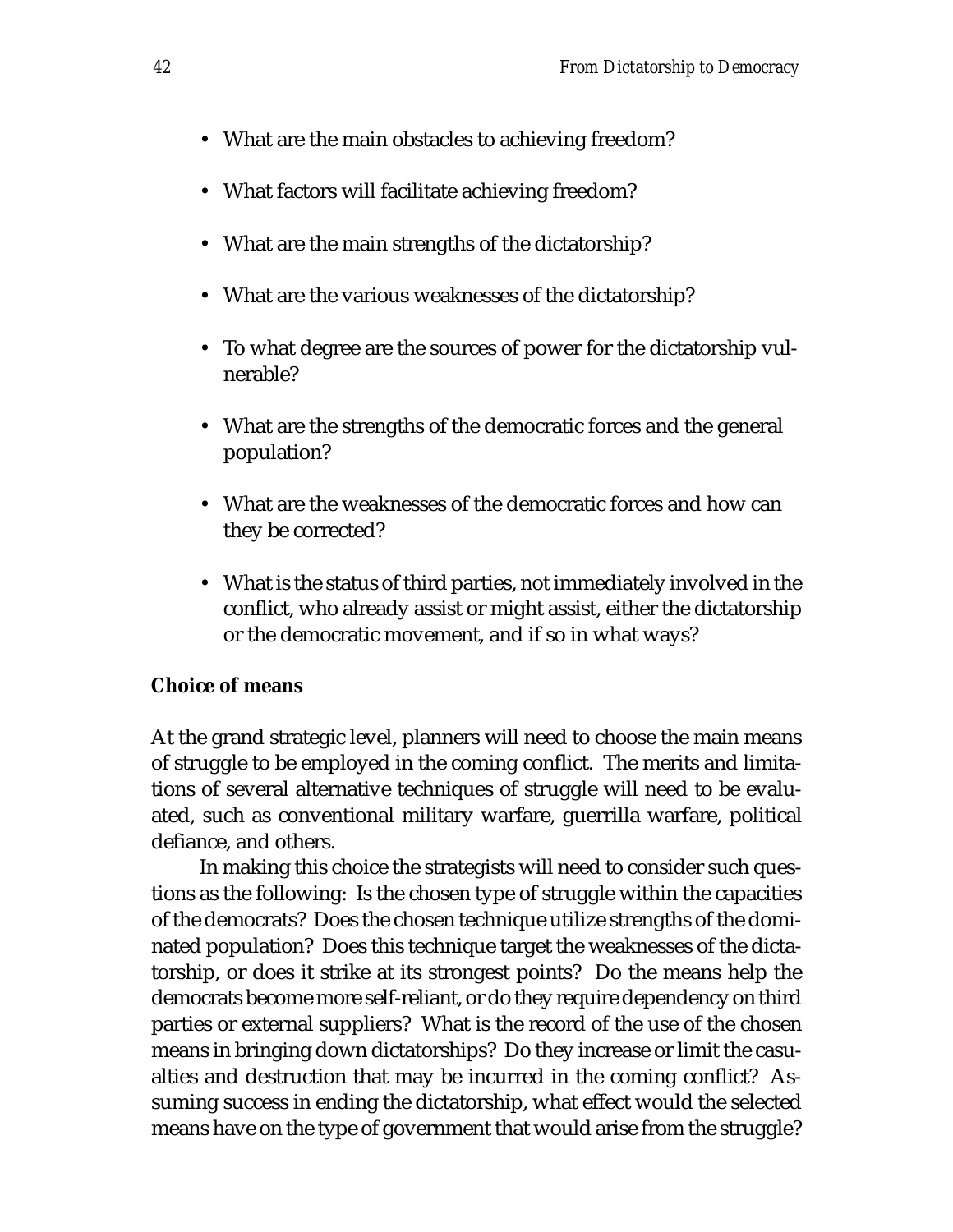The types of action determined to be counterproductive will need to be excluded in the developed grand strategy.

In previous chapters we have argued that political defiance offers significant comparative advantages to other techniques of struggle. Strategists will need to examine their particular conflict situation and determine whether political defiance provides affirmative answers to the above questions.

# **Planning for democracy**

It should be remembered that against a dictatorship the objective of the grand strategy is not simply to bring down the dictators but to install a democratic system and make the rise of a new dictatorship impossible. To accomplish these objectives, the chosen means of struggle will need to contribute to a change in the distribution of effective power in the society. Under the dictatorship the population and civil institutions of the society have been too weak, and the government too strong. Without a change in this imbalance, a new set of rulers can, if they wish, be just as dictatorial as the old ones. A "palace revolution" or a coup d'état therefore is not welcome.

Political defiance contributes to a more equitable distribution of effective power through the mobilization of the society against the dictatorship, as was discussed in Chapter Five. This process occurs in several ways. The development of a nonviolent struggle capacity means that the dictatorship's capacity for violent repression no longer as easily produces intimidation and submission among the population. The population will have at its disposal powerful means to counter and at times block the exertion of the dictators' power. Further, the mobilization of popular power through political defiance will strengthen the independent institutions of the society. The experience of once exercising effective power is not quickly forgot. The knowledge and skill gained in struggle will make the population less likely to be easily dominated by would-be dictators. This shift in power relationships would ultimately make establishment of a durable democratic society much more likely.

# **External assistance**

As part of the preparation of a grand strategy it is necessary to assess what will be the relative roles of internal resistance and external pressures for disintegrating the dictatorship. In this analysis we have argued that the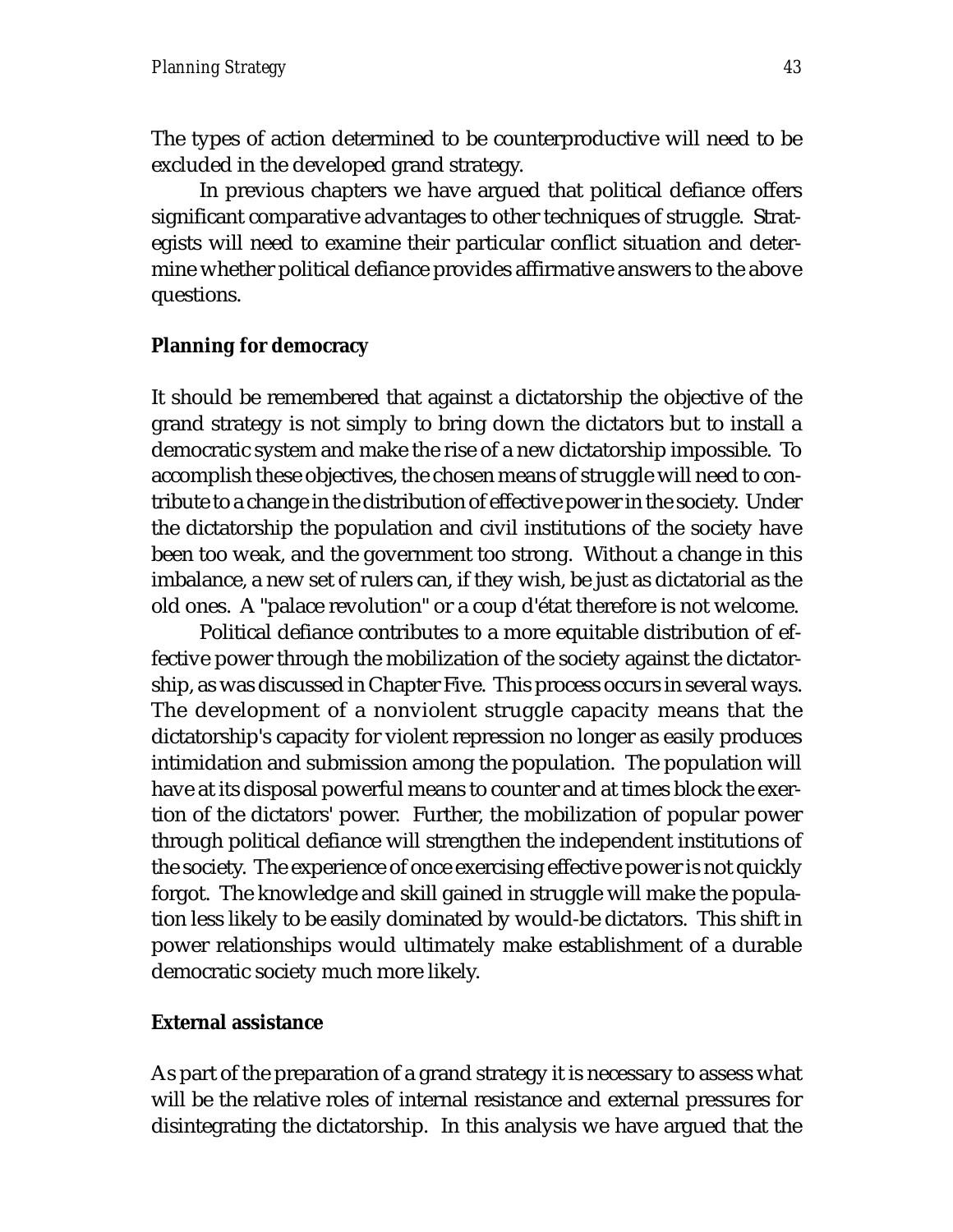main force of the struggle must be borne from inside the country itself. To the degree that international assistance comes at all, it will be stimulated by the internal struggle.

As a modest supplement, efforts can be made to mobilize world public opinion against the dictatorship, on humanitarian, moral, and religious grounds. Efforts can be taken to obtain diplomatic, political, and economic sanctions by governments and international organizations against the dictatorship. These may take the forms of economic and military weapons embargoes, reduction in levels of diplomatic recognition or the breaking of diplomatic ties, banning of economic assistance and prohibition of investments in the dictatorial country, expulsion of the dictatorial government from various international organizations and from United Nations bodies. Further, international assistance, such as the provision of financial and communications support, can also be provided directly to the democratic forces.

### **Formulating a grand strategy**

Following an assessment of the situation, the choice of means, and a determination of the role of external assistance, planners of the grand strategy will need to sketch in broad strokes how the conflict might best be conducted. This broad plan would stretch from the present to the future liberation and the institution of a democratic system. In formulating a grand strategy these planners will need to ask themselves a variety of questions. The following questions pose (in a more specific way than earlier) the types of considerations required in devising a grand strategy for a political defiance struggle:

How might the long-term struggle best begin? How can the oppressed population muster sufficient self-confidence and strength to act to challenge the dictatorship, even initially in a limited way? How could the population's capacity to apply noncooperation and defiance be increased with time and experience? What might be the objectives of a series of limited campaigns to regain democratic control over the society and limit the dictatorship?

Are there independent institutions that have survived the dictatorship which might be used in the struggle to establish freedom? What institutions of the society can be regained from the dictators' control, or what institutions need to be newly created by the democrats to meet their needs and establish spheres of democracy even while the dictatorship continues?

How can organizational strength in the resistance be developed? How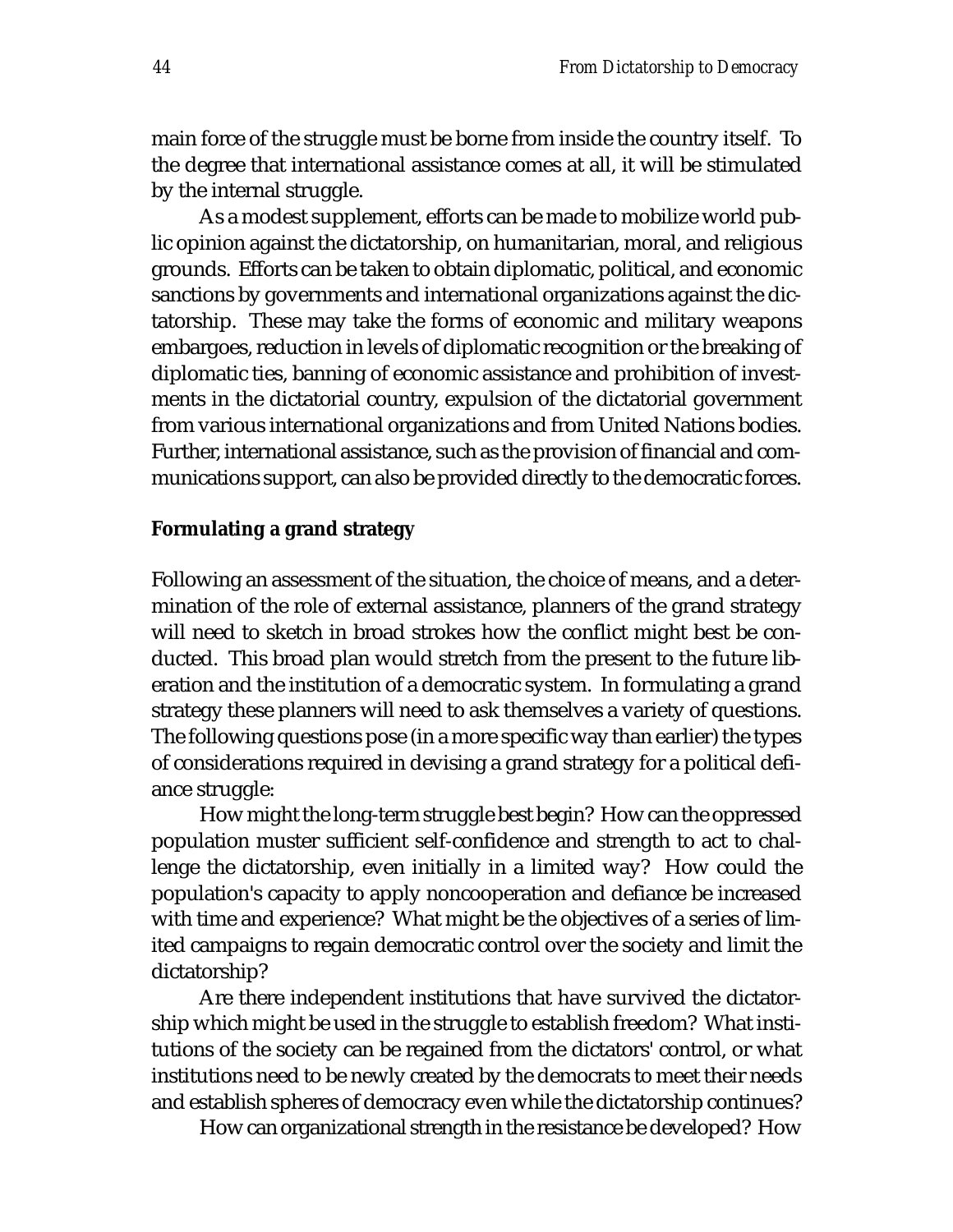can participants be trained? What resources (finances, equipment, etc.) will be required throughout the struggle? What types of symbolism can be most effective in mobilizing the population?

By what kinds of action and in what stages could the sources of power of the dictators be incrementally weakened and severed? How can the resisting population simultaneously persist in its defiance and also maintain the necessary nonviolent discipline? How can the society continue to meet its basic needs during the course of the struggle? How can social order be maintained in the midst of the conflict? As victory approaches, how can the democratic resistance continue to build the institutional base of the post-dictatorship society to make the transition as smooth as possible?

It must be remembered that no single blueprint exists or can be created to plan strategy for every liberation movement against dictatorships. Each struggle to bring down a dictatorship and establish a democratic system will be somewhat different. No two situations will be exactly alike, each dictatorship will have some individual characteristics, and the capacities of the freedom-seeking population will vary. Planners of grand strategy for a political defiance struggle will require a profound understanding not only of their specific conflict situation, but of their chosen means of struggle as well.<sup>13</sup>

When the grand strategy of the struggle has been carefully planned there are sound reasons for making it widely known. The large numbers of people required to participate may be more willing and able to act if they understand the general conception, as well as specific instructions. This knowledge could potentially have a very positive effect on their morale, their willingness to participate, and to act appropriately. The general outlines of the grand strategy would become known to the dictators in any case and knowledge of its features potentially could lead them to be less brutal in their repression, knowing that it could rebound politically against themselves. Awareness of the special characteristics of the grand strategy could potentially also contribute to dissension and defections from the dictators' own camp.

Once a grand strategic plan for bringing down the dictatorship and establishing a democratic system has been adopted, it is important for the

<sup>13</sup> Recommended full length studies are Gene Sharp, *The Politics of Nonviolent Action* (Boston, MA: Porter Sargent, 1973) and Peter Ackerman and Christopher Kruegler, *Strategic Nonviolent Conflict* (Westport, Connecticut: Praeger, 1994). Also see Gene Sharp, *Waging Nonviolent Struggle: Twentieth Century Practice and Twenty-First Century Potential*. Forthcoming.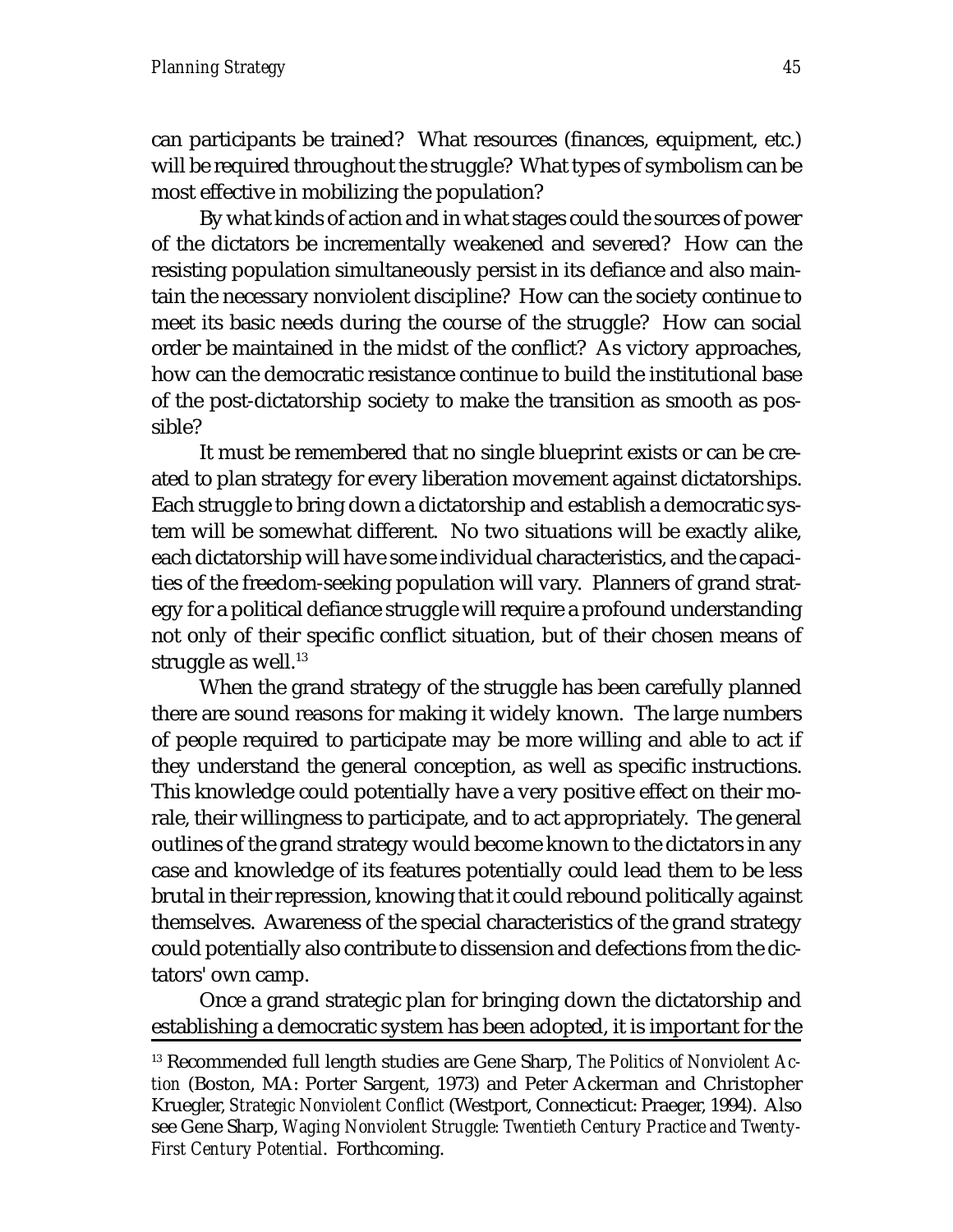pro-democracy groups to persist in applying it. Only in very rare circumstances should the struggle depart from the initial grand strategy. When there is abundant evidence that the chosen grand strategy was misconceived, or that the circumstances of the struggle have fundamentally changed, planners may need to alter the grand strategy. Even then, this should be done only after a basic reassessment has been made and a new more adequate grand strategic plan has been developed and adopted.

### **Planning campaign strategies**

However wise and promising the developed grand strategy to end the dictatorship and to institute democracy may be, a grand strategy does not implement itself. Particular strategies will need to be developed to guide the major campaigns aimed at undermining the dictators' power. These strategies, in turn, will incorporate and guide a range of tactical engagements that will aim to strike decisive blows against the dictators' regime. The tactics and the specific methods of action must be chosen carefully so that they contribute to achieving the goals of each particular strategy. The discussion here focuses exclusively on the level of strategy.

Strategists planning the major campaigns will, like those who planned the grand strategy, require a thorough understanding of the nature and modes of operation of their chosen technique of struggle. Just as military officers must understand force structures, tactics, logistics, munitions, the effects of geography, and the like in order to plot military strategy, political defiance planners must understand the nature and strategic principles of nonviolent struggle. Even then, however, knowledge of nonviolent struggle, attention to recommendations in this essay, and answers to the questions posed here will not themselves produce strategies. The formulation of strategies for the struggle still requires an informed creativity.

In planning the strategies for the specific selective resistance campaigns and for the longer term development of the liberation struggle, the political defiance strategists will need to consider various issues and problems. The following are among these:

- Determination of the specific objectives of the campaign and their contributions to implementing the grand strategy.
- Consideration of the specific methods, or political weapons, that can best be used to implement the chosen strategies. Within each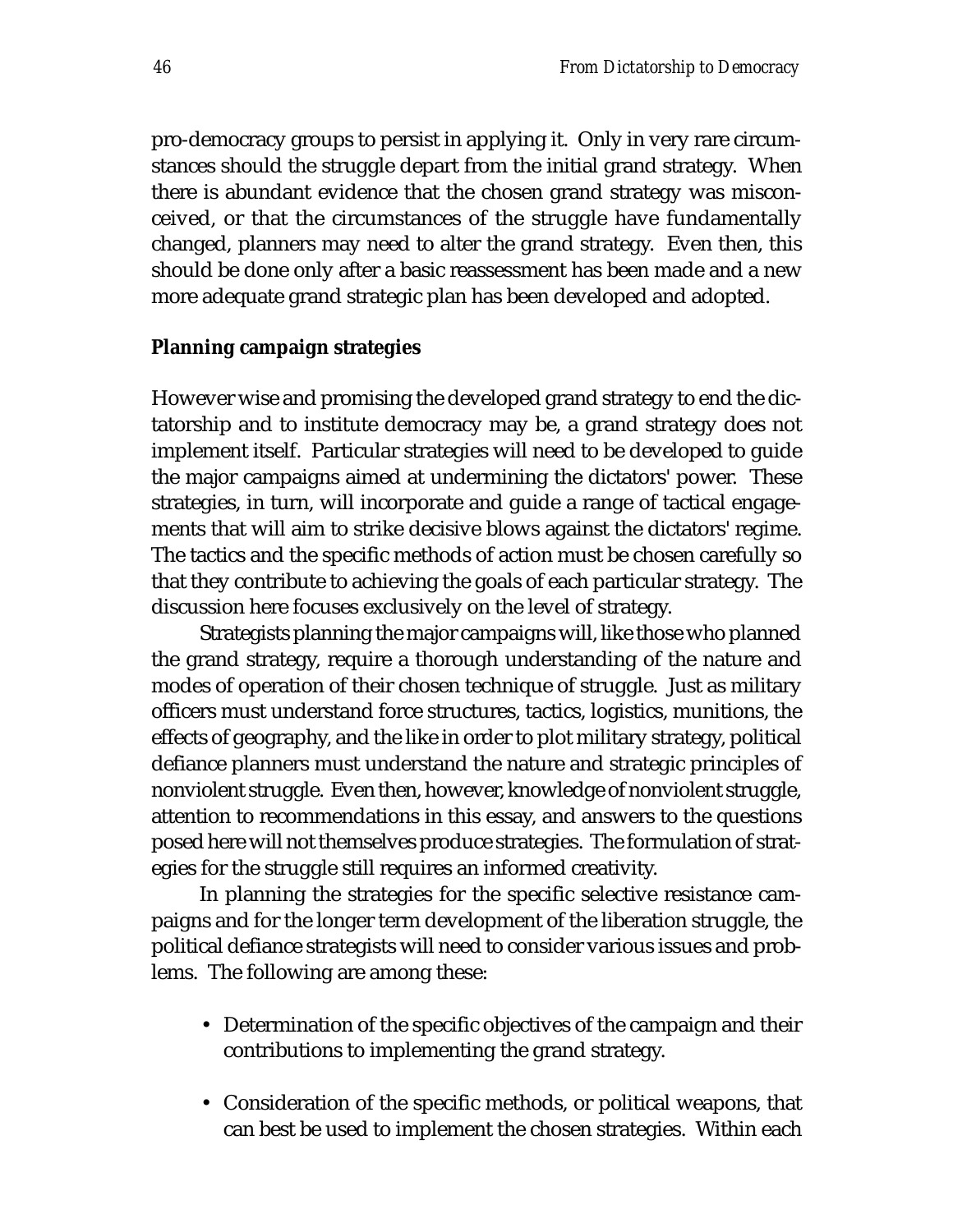overall plan for a particular strategic campaign it will be necessary to determine what smaller, tactical plans and which specific methods of action should be used to impose pressures and restrictions against the dictatorship's sources of power. It should be remembered that the achievement of major objectives will come as a result of carefully chosen and implemented specific smaller steps.

- Determination whether, or how, economic issues should be related to the overall essentially political struggle. If economic issues are to be prominent in the struggle, care will be needed that the economic grievances can actually be remedied after the dictatorship is ended. Otherwise, disillusionment and disaffection may set in if quick solutions are not provided during the transition period to a democratic society. Such disillusionment could facilitate the rise of dictatorial forces promising an end to economic woes.
- Determination in advance of what kind of leadership structure and communications system will work best for initiating the resistance struggle. What means of decision-making and communication will be possible during the course of the struggle to give continuing guidance to the resisters and the general population?
- Communication of the resistance news to the general population, to the dictators' forces, and the international press. Claims and reporting should always be strictly factual. Exaggerations and unfounded claims will undermine the credibility of the resistance.
- Plans for self-reliant constructive social, educational, economic, and political activities to meet the needs of one's own people during the coming conflict. Such projects can be conducted by persons not directly involved in the resistance activities.
- Determination of what kind of external assistance is desirable in support of the specific campaign or the general liberation struggle. How can external help be best mobilized and used without making the internal struggle dependent on uncertain external factors? Attention will need to be given to which external groups are most likely, and most appropriate, to assist, such as non-governmental organizations (social movements, religious or political groups, labor unions, etc.), governments, and/or the United Nations and its various bodies.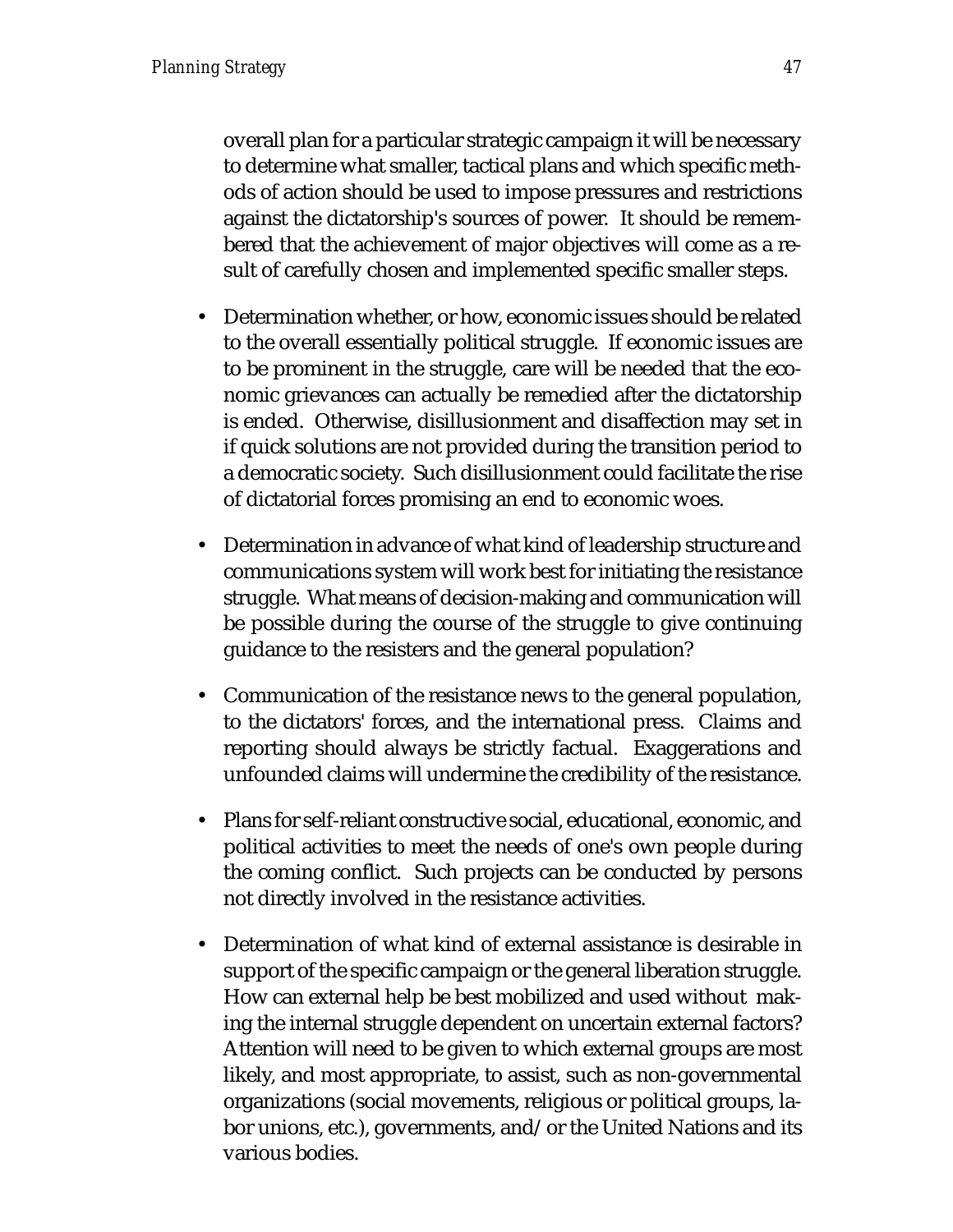Furthermore, the resistance planners will need to take measures to preserve order and to meet social needs by one's own forces during mass resistance against dictatorial controls. This will not only create alternative independent democratic structures and meet genuine needs, but also will reduce credibility for any claims that ruthless repression is required to halt disorder and lawlessness.

### **Spreading the idea of noncooperation**

For successful political defiance against a dictatorship, it is essential that the population grasp the idea of noncooperation. As illustrated by the "Monkey Master" story (see Chapter Three), the basic idea is simple: if enough of the subordinates refuse to continue their cooperation long enough despite repression, the oppressive system will be weakened and finally collapse.

People living under the dictatorship may be already familiar with this concept from a variety of sources. Even so, the democratic forces should deliberately spread and popularize the idea of noncooperation. The "Monkey Master" story, or a similar one, could be disseminated throughout the society. Such a story could be easily understood. Once the general concept of noncooperation is grasped, people will be able to understand the relevance of future calls to practice noncooperation with the dictatorship. They will also be able on their own to improvise a myriad of specific forms of noncooperation in new situations.

Despite the difficulties and dangers in attempts to communicate ideas, news, and resistance instructions while living under dictatorships, democrats have frequently proved this to be possible. Even under Nazi and Communist rule it was possible for resisters to communicate not only with other individuals but even with large public audiences through the production of illegal newspapers, leaflets, books, and in later years with audio and video cassettes.

With the advantage of prior strategic planning, general guidelines for resistance can be prepared and disseminated. These can indicate the issues and circumstances under which the population should protest and withhold cooperation, and how this might be done. Then, even if communications from the democratic leadership are severed, and specific instructions have not been issued or received, the population will know how to act on certain important issues. Such guidelines would also provide a test to identify counterfeit "resistance instructions" issued by the political police designed to provoke discrediting action.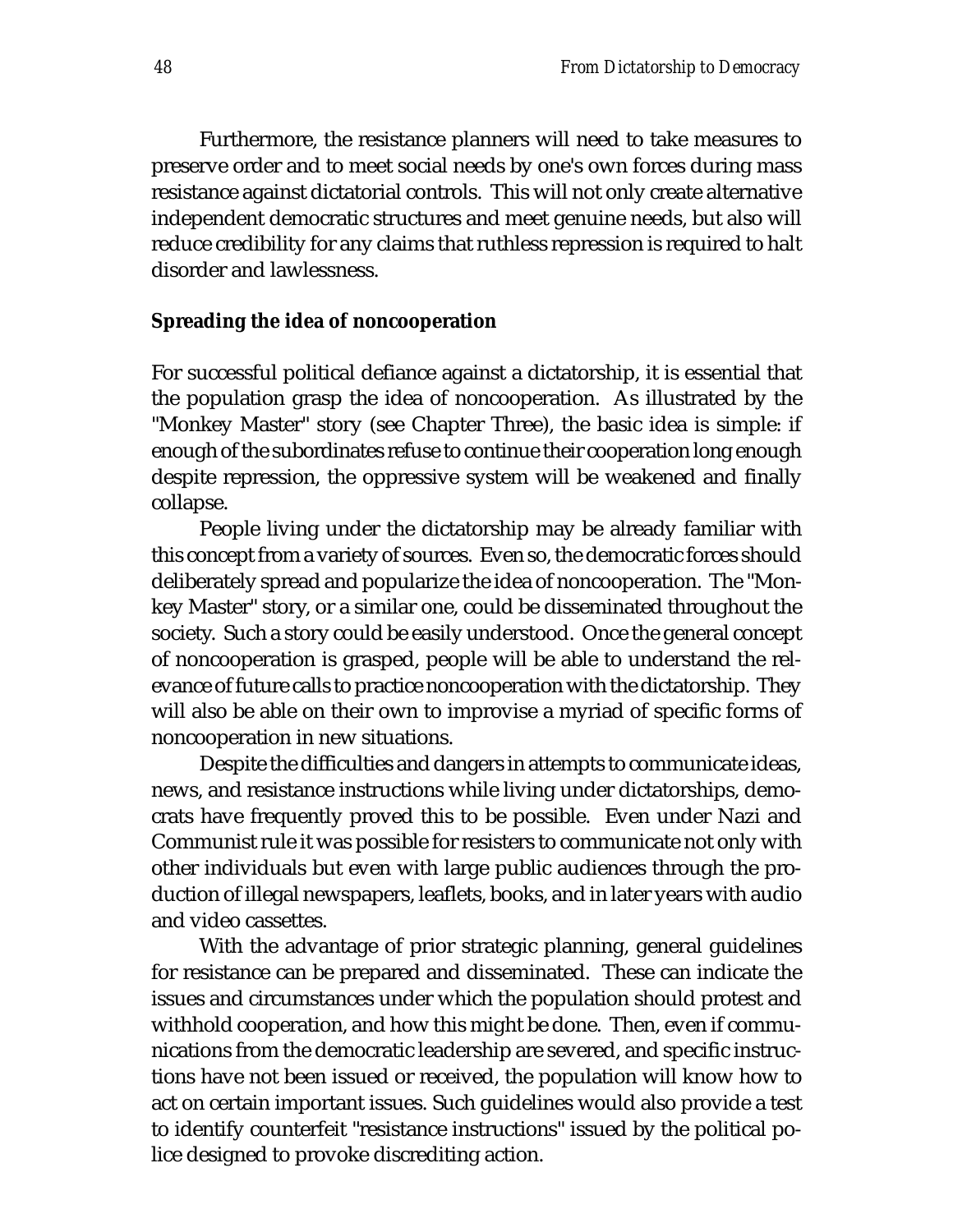#### **Repression and countermeasures**

Strategic planners will need to assess the likely responses and repression, especially the threshold of violence, of the dictatorship to the actions of the democratic resistance. It will be necessary to determine how to withstand, counteract, or avoid this possible increased repression without submission. Tactically, for specific occasions, appropriate warnings to the population and the resisters about expected repression would be in order, so that they will know the risks of participation. If repression may be serious, preparations for medical assistance for wounded resisters should be made.

Anticipating repression, the strategists will do well to consider in advance the use of tactics and methods that will contribute to achieving the specific goal of a campaign, or liberation, but that will make brutal repression less likely or less possible. For example, street demonstrations and parades against extreme dictatorships may be dramatic, but they may also risk thousands of dead demonstrators. The high cost to the demonstrators may not, however, actually apply more pressure on the dictatorship than would occur through everyone staying home, a strike, or massive acts of noncooperation from the civil servants.

If it has been proposed that provocative resistance action risking high casualties will be required for a strategic purpose, then one should very carefully consider the proposal's costs and possible gains. Will the population and the resisters be likely to behave in a disciplined and nonviolent manner during the course of the struggle? Can they resist provocations to violence? Planners must consider what measures may be taken to keep nonviolent discipline and maintain the resistance despite brutalities. Will such measures as pledges, policy statements, discipline leaflets, marshals for demonstrations, and boycotts of pro-violence persons and groups be possible and effective? Leaders should always be alert for the presence of *agents provocateurs* whose mission will be to incite the demonstrators to violence.

### **Adhering to the strategic plan**

Once a sound strategic plan is in place, the democratic forces should not be distracted by minor moves of the dictators that may tempt them to depart from the grand strategy and the strategy for a particular campaign, causing them to focus major activities on unimportant issues. Nor should the emotions of the moment—perhaps in response to new brutalities by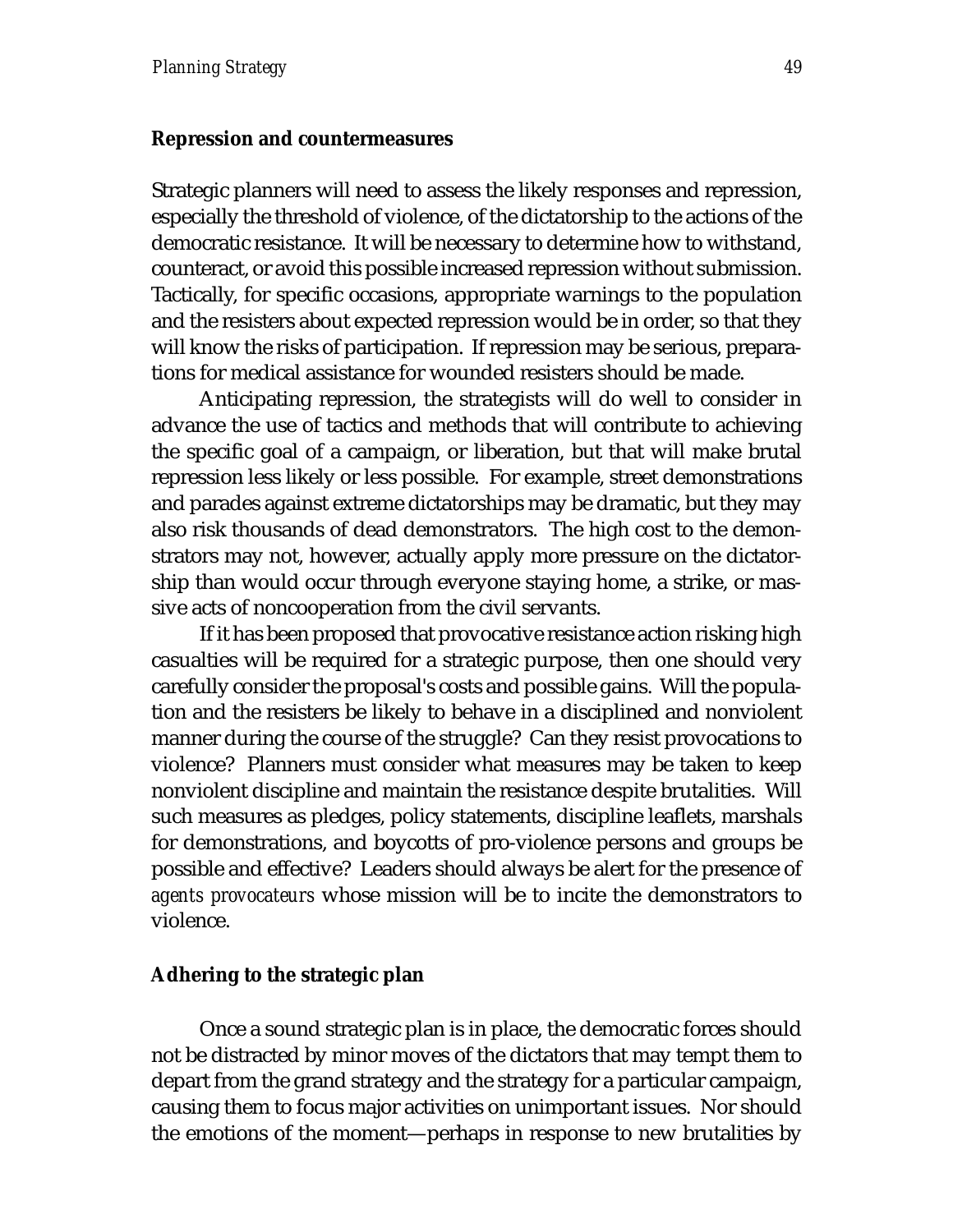the dictatorship—be allowed to divert the democratic resistance from its grand strategy or the campaign strategy. The brutalities may have been perpetrated precisely in order to provoke the democratic forces to abandon their well-laid plan and even to commit violent acts in order that the dictators could more easily defeat them.

As long as the basic analysis is judged to be sound, the task of the pro-democracy forces is to press forward stage by stage. Of course, changes in tactics and intermediate objectives will occur and good leaders will always be ready to exploit opportunities. These adjustments should not be confused with objectives of the grand strategy or the objectives of the specific campaign. Careful implementation of the chosen grand strategy and of strategies for particular campaigns will greatly contribute to success.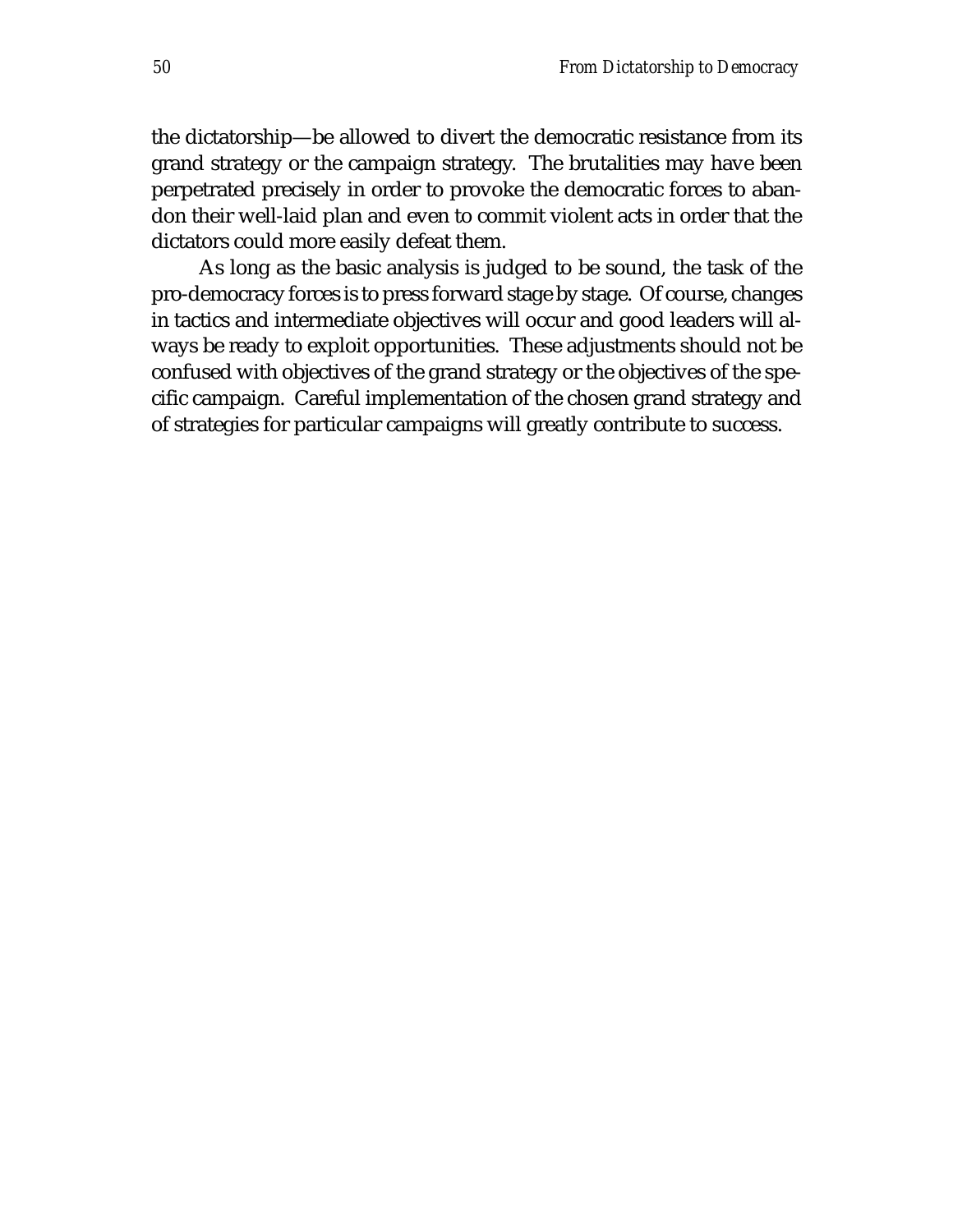# **EIGHT APPLYING POLITICAL DEFIANCE**

In situations in which the population feels powerless and frightened, it is important that initial tasks for the public be low-risk, confidence-building actions. These types of actions—such as wearing one's clothes in an unusual way—may publicly register a dissenting opinion and provide an opportunity for the public to participate significantly in acts of dissent. In other cases a relatively minor (on the surface) nonpolitical issue (such as securing a safe water supply) might be made the focus for group action. Strategists should choose an issue the merits of which will be widely recognized and difficult to reject. Success in such limited campaigns could not only correct specific grievances but also convince the population that it indeed has power potential.

Most of the strategies of campaigns in the long-term struggle should *not* aim for the immediate complete downfall of the dictatorship, but instead for gaining limited objectives. Nor does every campaign require the participation of all sections of the population.

In contemplating a series of specific campaigns to implement the grand strategy, the defiance strategists need to consider how the campaigns at the beginning, the middle, and near the conclusion of the long-term struggle will differ from each other.

### **Selective resistance**

In the initial stages of the struggle, separate campaigns with different specific objectives can be very useful. Such selective campaigns may follow one after the other. Occasionally, two or three might overlap in time.

In planning a strategy for "selective resistance" it is necessary to identify specific limited issues or grievances that symbolize the general oppression of the dictatorship. Such issues may be the appropriate targets for conducting campaigns to gain intermediary strategic objectives within the over-all grand strategy.

These intermediary strategic objectives need to be attainable by the current or projected power capacity of the democratic forces. This helps to ensure a series of victories, which are good for morale, and also contribute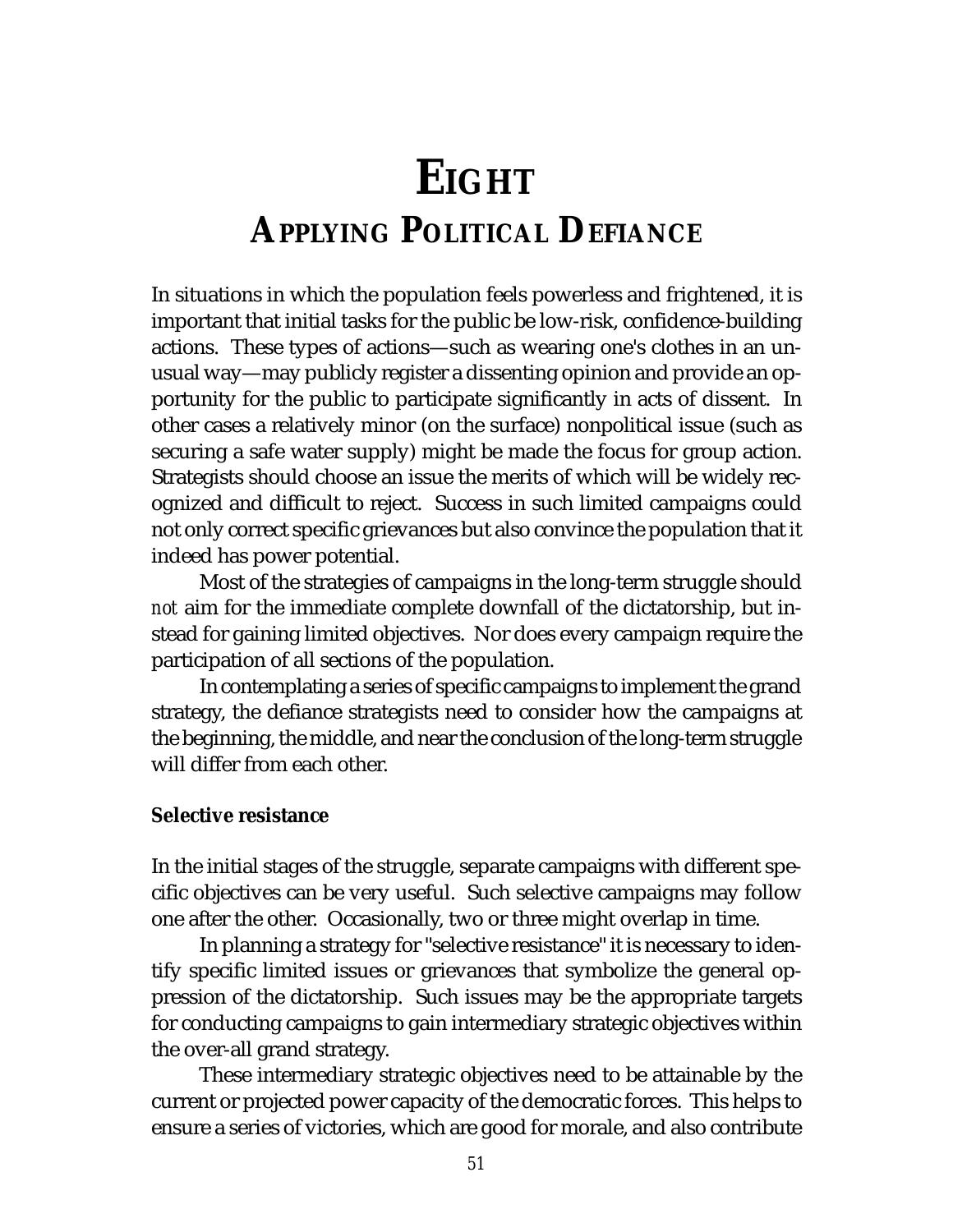to advantageous incremental shifts in power relations for the long-term struggle.

Selective resistance strategies should concentrate primarily on specific social, economic, or political issues. These may be chosen in order to keep some part of the social and political system out of the dictators' control, to regain control of some part currently controlled by the dictators, or to deny the dictators a particular objective. If possible, the campaign of selective resistance should also strike at one weakness or more of the dictatorship, as already discussed. Thereby, democrats can make the greatest possible impact with their available power capacity.

Very early the strategists need to plan at least the strategy for the first campaign. What are to be its limited objectives? How will it help fulfill the chosen grand strategy? If possible, it is wise to formulate at least the general outlines of strategies for a second and possibly a third campaign. All such strategies will need to implement the chosen grand strategy and operate within its general guidelines.

### **Symbolic challenge**

At the beginning of a new campaign to undermine the dictatorship, the first more specifically political actions may be limited in scope. They should be designed in part to test and influence the mood of the population, and to prepare them for continuing struggle through noncooperation and political defiance.

The initial action is likely to take the form of symbolic protest or may be a symbolic act of limited or temporary noncooperation. If the number of persons willing to act is small, then the initial act might, for example, involve placing flowers at a place of symbolic importance. On the other hand, if the number of persons willing to act is very large, then a five minute halt to all activities or several minutes of silence might be used. In other situations, a few individuals might undertake a hunger strike, a vigil at a place of symbolic importance, a brief student boycott of classes, or a temporary sit-in at an important office. Under a dictatorship these more aggressive actions would most likely be met with harsh repression.

Certain symbolic acts, such as a physical occupation in front of the dictator's palace or political police headquarters may involve high risk and are therefore not advisable for initiating a campaign.

Initial symbolic protest actions have at times aroused major national and international attention—as the mass street demonstrations in Burma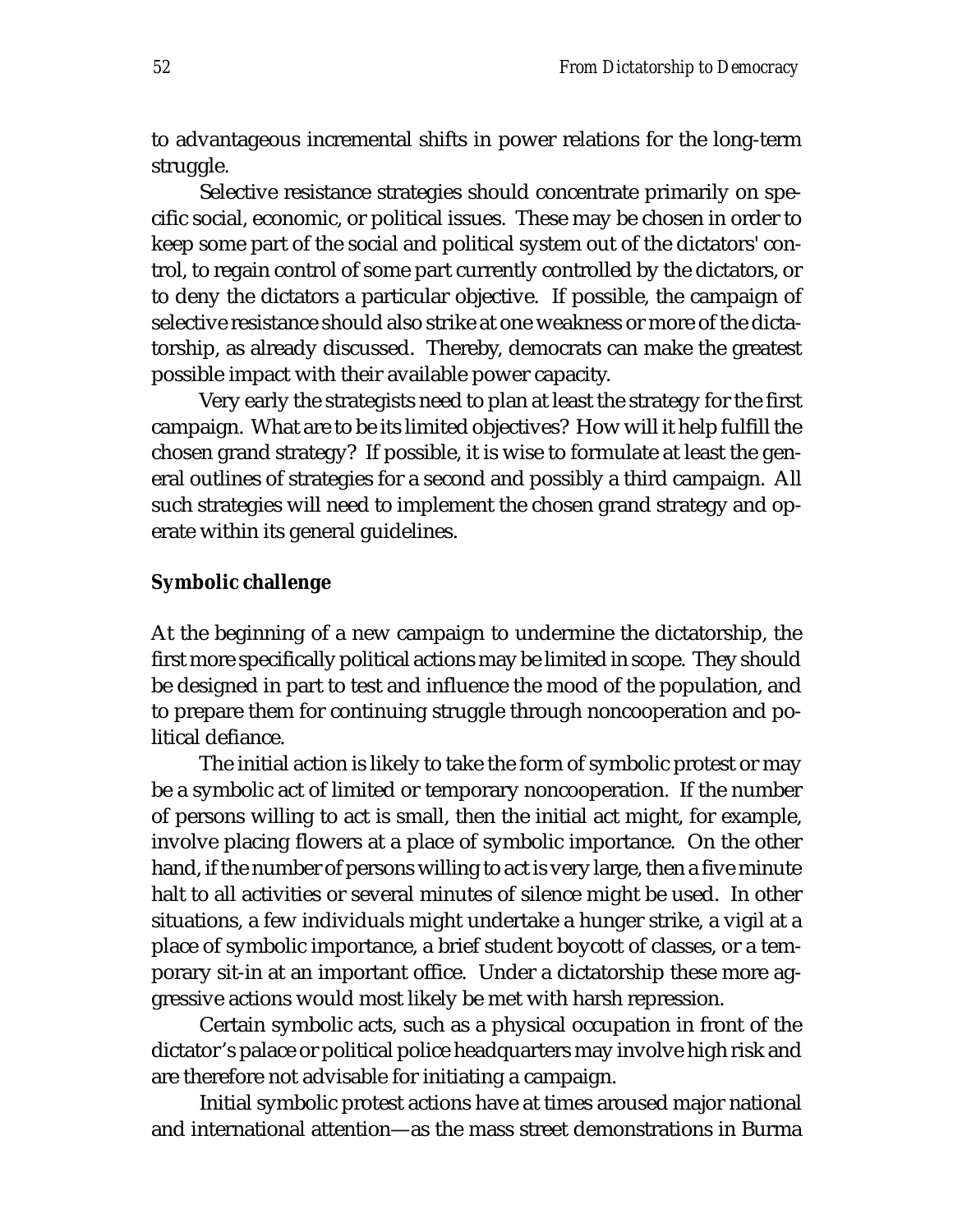in 1988 or the student occupation and hunger strike in Tiananman Square in Beijing in 1989. The high casualties of demonstrators in both of these cases points to the great care strategists must exercise in planning campaigns. Although having a tremendous moral and psychological impact, such actions by themselves are unlikely to bring down a dictatorship, for they remain largely symbolic and do not alter the power position of the dictatorship.

It usually is not possible to sever the availability of the sources of power to the dictators completely and rapidly at the beginning of a struggle. That would require virtually the whole population and almost all the institutions of the society—which had previously been largely submissive—to reject absolutely the regime and suddenly defy it by massive and strong noncooperation. That has not yet occurred and would be most difficult to achieve. In most cases, therefore, a quick campaign of full noncooperation and defiance is an unrealistic strategy for an early campaign against the dictatorship.

# **Spreading responsibility**

During a selective resistance campaign the brunt of the struggle is for a time usually borne by one section or more of the population. In a later campaign with a different objective, the burden of the struggle would be shifted to other population groups. For example, students might conduct strikes on an educational issue, religious leaders and believers might concentrate on a freedom of religion issue, rail workers might meticulously obey safety regulations so as to slow down the rail transport system, journalists might challenge censorship by publishing papers with blank spaces in which prohibited articles would have appeared, or police might repeatedly fail to locate and arrest wanted members of the democratic opposition. Phasing resistance campaigns by issue and population group will allow certain segments of the population to rest while resistance continues.

Selective resistance is especially important *to defend* the existence and autonomy of independent social, economic, and political groups and institutions outside the control of the dictatorship, which were briefly discussed earlier. These centers of power provide the institutional bases from which the population can exert pressure or can resist dictatorial controls. In the struggle, they are likely to be among the first targets of the dictatorship.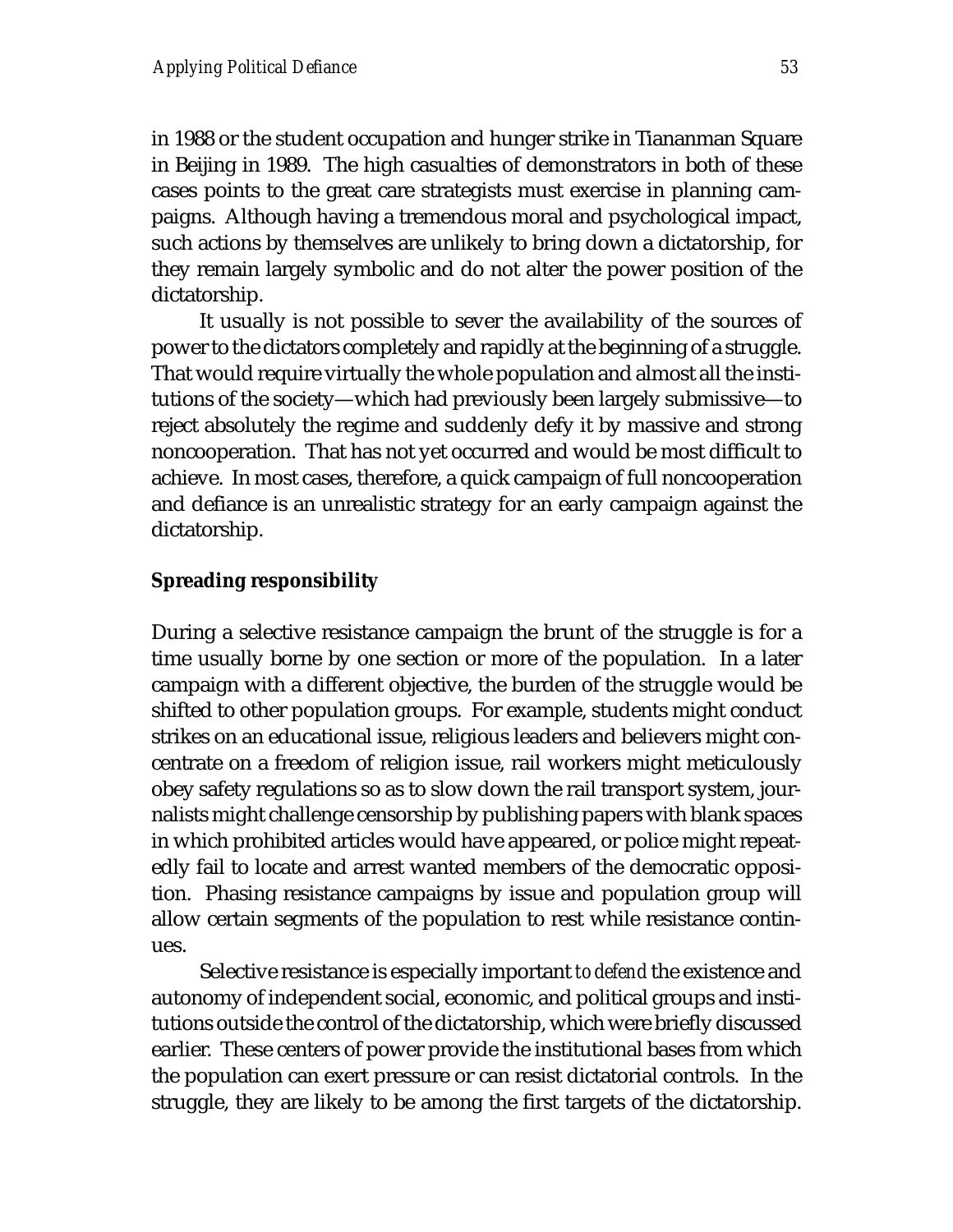#### **Aiming at the dictators' power**

As the long-term struggle develops beyond the initial strategies into more ambitious and advanced phases, the strategists will need to calculate how the dictators' sources of power can be further restricted. The aim would be to use popular noncooperation to create a new more advantageous strategic situation for the democratic forces.

As the democratic resistance forces gained strength, strategists would plot more ambitious noncooperation and defiance to sever the dictatorships' sources of power, with the goal of producing increasing political paralysis, and in the end the disintegration of the dictatorship itself.

It will be necessary to plan carefully how the democratic forces can weaken the support that people and groups have previously offered to the dictatorship. Will their support be weakened by revelations of the brutalities perpetrated by the regime, by exposure of the disastrous economic consequences of the dictators' policies, or by a new understanding that the dictatorship can be ended? The dictators' supporters should at least be induced to become "neutral" in their activities ("fence sitters") or preferably to become active supporters of the movement for democracy.

During the planning and implementation of political defiance and noncooperation, it is highly important to pay close attention to all of the dictators' main supporters and aides, including their inner clique, political party, police, and bureaucrats, but especially their army.

The degree of loyalty of the military forces, both soldiers and officers, to the dictatorship needs to be carefully assessed and a determination should be made as to whether the military is open to influence by the democratic forces. Might many of the ordinary soldiers be unhappy and frightened conscripts? Might many of the soldiers and officers be alienated from the regime for personal, family, or political reasons? What other factors might make soldiers and officers vulnerable to democratic subversion?

Early in the liberation struggle a special strategy should be developed to communicate with the dictators' troops and functionaries. By words, symbols, and actions, the democratic forces can inform the troops that the liberation struggle will be vigorous, determined, and persistent. Troops should learn that the struggle will be of a special character, designed to undermine the dictatorship but not to threaten their lives. Such efforts would aim ultimately to undermine the morale of the dictators' troops and finally to subvert their loyalty and obedience in favor of the democratic movement. Similar strategies could be aimed at the police and civil servants.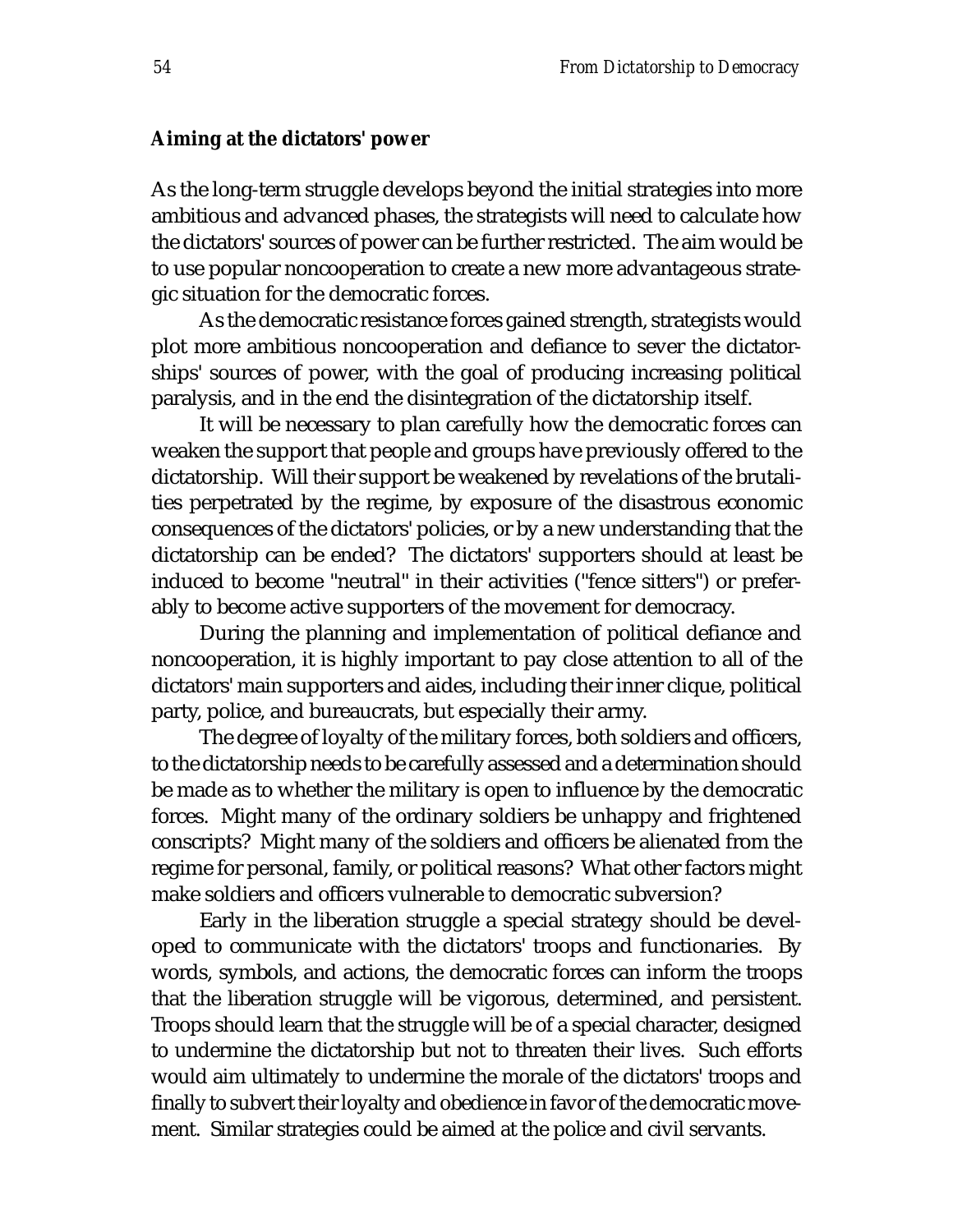The attempt to garner sympathy from and, eventually, induce disobedience among the dictators' forces ought not to be interpreted, however, to mean encouragement of the military forces to make a quick end to the current dictatorship through military action. Such a scenario is not likely to install a working democracy, for (as we have discussed) a coup d'état does little to redress the imbalance of power relations between the populace and the rulers. Therefore, it will be necessary to plan how sympathetic military officers can be brought to understand that neither a military coup nor a civil war against the dictatorship is required or desirable.

Sympathetic officers can play vital roles in the democratic struggle, such as spreading disaffection and noncooperation in the military forces, encouraging deliberate inefficiencies and the quiet ignoring of orders, and supporting the refusal to carry out repression. Military personnel may also offer various modes of positive nonviolent assistance to the democracy movement, including safe passage, information, food, medical supplies, and the like.

The army is one of the most important sources of the power of dictators because it can use its disciplined military units and weaponry directly to attack and to punish the disobedient population. *Defiance strategists should remember that it will be exceptionally difficult, or impossible, to disintegrate the dictatorship if the police, bureaucrats, and military forces remain fully supportive of the dictatorship and obedient in carrying out its commands.* Strategies aimed at subverting the loyalty of the dictators' forces should therefore be given a high priority by democratic strategists.

The democratic forces should remember that disaffection and disobedience among the military forces and police can be highly dangerous for the members of those groups. Soldiers and police could expect severe penalties for any act of disobedience and execution for acts of mutiny. The democratic forces should not ask the soldiers and officers that they immediately mutiny. Instead, where communication is possible, it should be made clear that there are a multitude of relatively safe forms of "disguised disobedience" that they can take initially. For example, police and troops can carry out instructions for repression inefficiently, fail to locate wanted persons, warn resisters of impending repression, arrests, or deportations, and fail to report important information to their superior officers. Disaffected officers in turn can neglect to relay commands for repression down the chain of command. Soldiers may shoot over the heads of demonstrators. Similarly, for their part, civil servants can lose files and instructions, work inefficiently, and become "ill" so that they need to stay home until they "recover."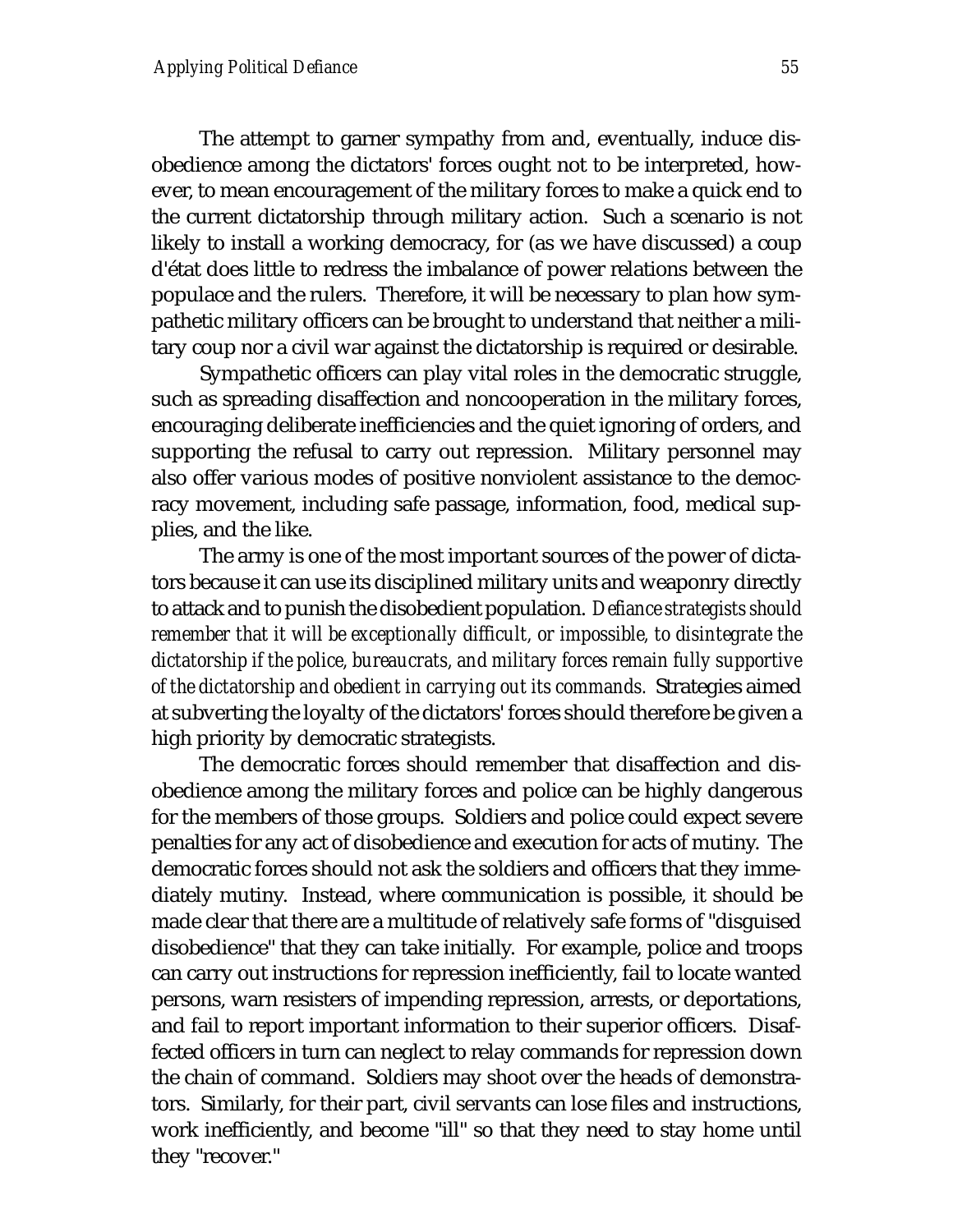### **Shifts in strategy**

The political defiance strategists will need constantly to assess how the grand strategy and the specific campaign strategies are being implemented. It is possible, for example, that the struggle may not go as well as expected. In that case it will be necessary to calculate what shifts in strategy might be required. What can be done to increase the movement's strength and regain the initiative? In such a situation, it will be necessary to identify the problem, make a strategic reassessment, possibly shift struggle responsibilities to a different population group, mobilize additional sources of power, and develop alternative courses of action. When that is done, the new plan should be implemented immediately.

Conversely, if the struggle has gone much better than expected and the dictatorship is collapsing earlier than previously calculated, how can the democratic forces capitalize on unexpected gains and move toward paralyzing the dictatorship? We will explore this question in the following chapter.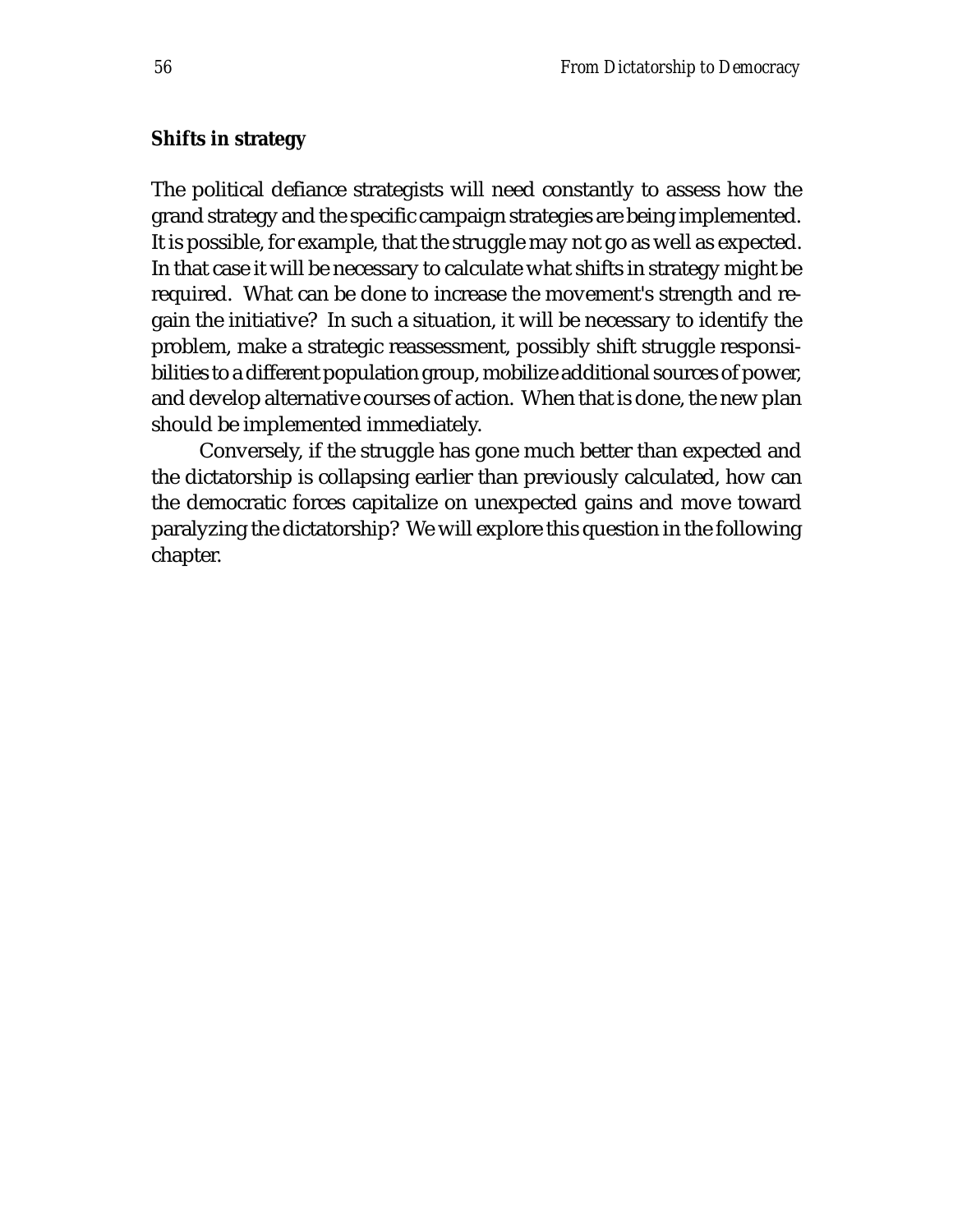# **NINE DISINTEGRATING THE DICTATORSHIP**

The cumulative effect of well-conducted and successful political defiance campaigns is to strengthen the resistance and to establish and expand areas of the society where the dictatorship faces limits on its effective control. These campaigns also provide important experience in how to refuse cooperation and how to offer political defiance. That experience will be of great assistance when the time comes for noncooperation and defiance on a mass scale.

As was discussed in Chapter Three, obedience, cooperation, and submission are essential if dictators are to be powerful. Without access to the sources of political power, the dictators' power weakens and finally dissolves. Withdrawal of support is therefore the major required action to disintegrate a dictatorship. It may be useful to review how the sources of power can be affected by political defiance.

Acts of symbolic repudiation and defiance are among the available means to undermine the regime's moral and political *authority*—its legitimacy. The greater the regime's authority, the greater and more reliable is the obedience and cooperation which it will receive. Moral disapproval needs to be expressed in action in order to seriously to threaten the existence of the dictatorship. Withdrawal of cooperation and obedience are needed to sever the availability of other sources of the regime's power.

A second important such source of power is *human resources,* the number and importance of the persons and groups that obey, cooperate with, or assist the rulers. If noncooperation is practiced by large parts of the population, the regime will be in serious trouble. For example, if the civil servants no longer function with their normal efficiency or even stay at home, the administrative apparatus will be gravely affected.

Similarly, if the noncooperating persons and groups include those that have previously supplied specialized *skills and knowledge,* then the dictators will see their capacity to implement their will gravely weakened. Even their ability to make well-informed decisions and develop effective policies may be seriously reduced.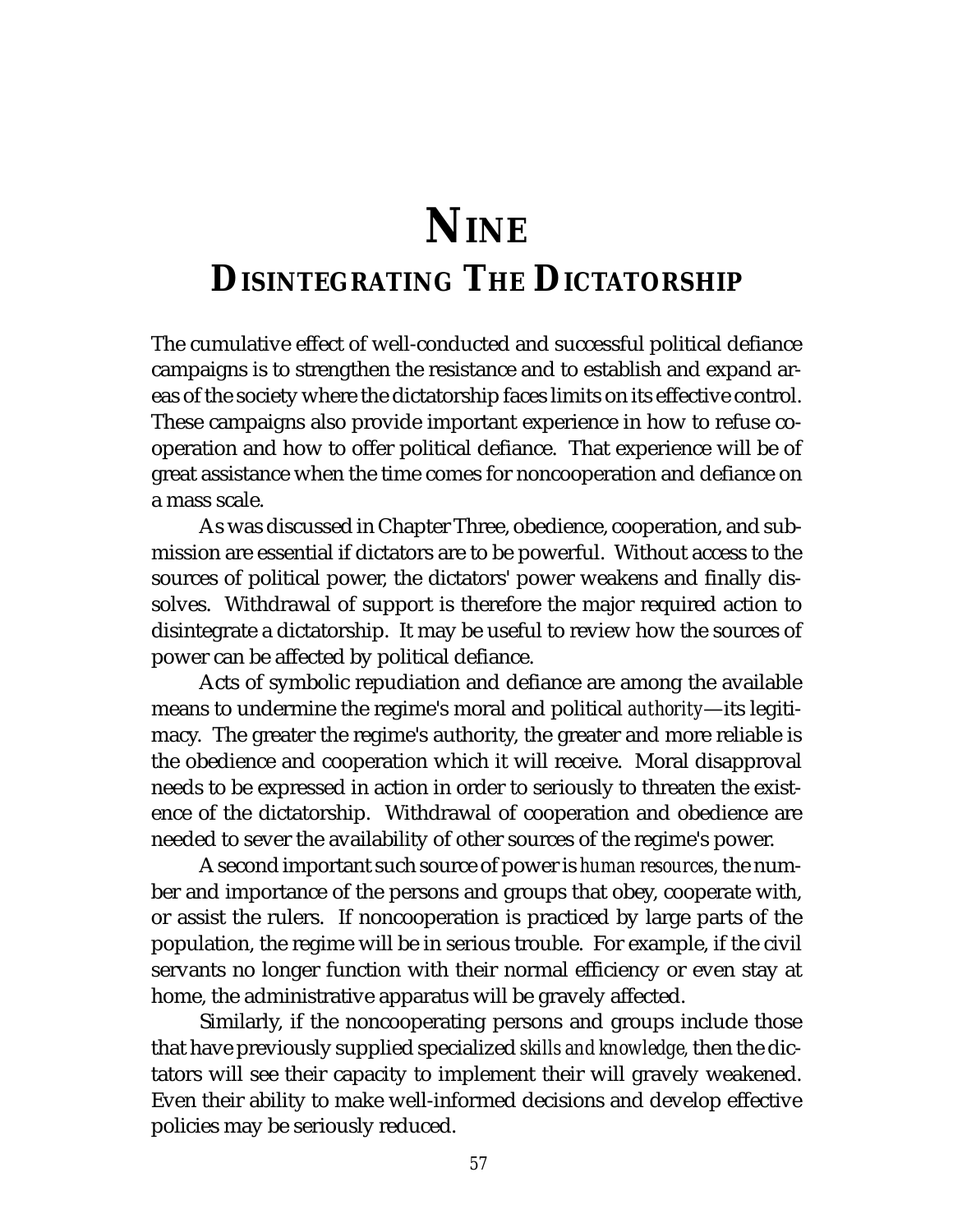If psychological and ideological influences—called *intangible factors* that usually induce people to obey and assist the rulers are weakened or reversed, the population will be more inclined to disobey and to noncooperate.

The dictators' access to *material resources* also directly affects their power. With control of financial resources, the economic system, property, natural resources, transportation, and means of communication in the hands of actual or potential opponents of the regime, another major source of their power is vulnerable or removed. Strikes, boycotts, and increasing autonomy in the economy, communications, and transportation will weaken the regime.

As previously discussed, the dictators' ability to threaten or apply *sanctions*—punishments against the restive, disobedient, and noncooperative sections of the population—is a central source of the power of dictators. This source of power can be weakened in two ways. First, if the population is prepared, as in a war, to risk serious consequences as the price of defiance, the effectiveness of the available sanctions will be drastically reduced (that is, the dictators' repression will not secure the desired submission). Second, if the police and the military forces themselves become disaffected, they may on an individual or mass basis evade or outright defy orders to arrest, beat, or shoot resisters. If the dictators can no longer rely on the police and military forces to carry out repression, the dictatorship is gravely threatened.

In summary, success against an entrenched dictatorship requires that noncooperation and defiance reduce and remove the sources of the regime's power. Without constant replenishment of the necessary sources of power the dictatorship will weaken and finally disintegrate. Competent strategic planning of political defiance against dictatorships therefore needs to target the dictators' most important sources of power.

### **Escalating freedom**

Combined with political defiance during the phase of selective resistance, the growth of autonomous social, economic, cultural, and political institutions progressively expands the "democratic space" of the society and shrinks the control of the dictatorship. As the civil institutions of the society become stronger vis-à-vis the dictatorship, then, whatever the dictators may wish, the population is incrementally building an independent society outside of their control. If and when the dictatorship intervenes to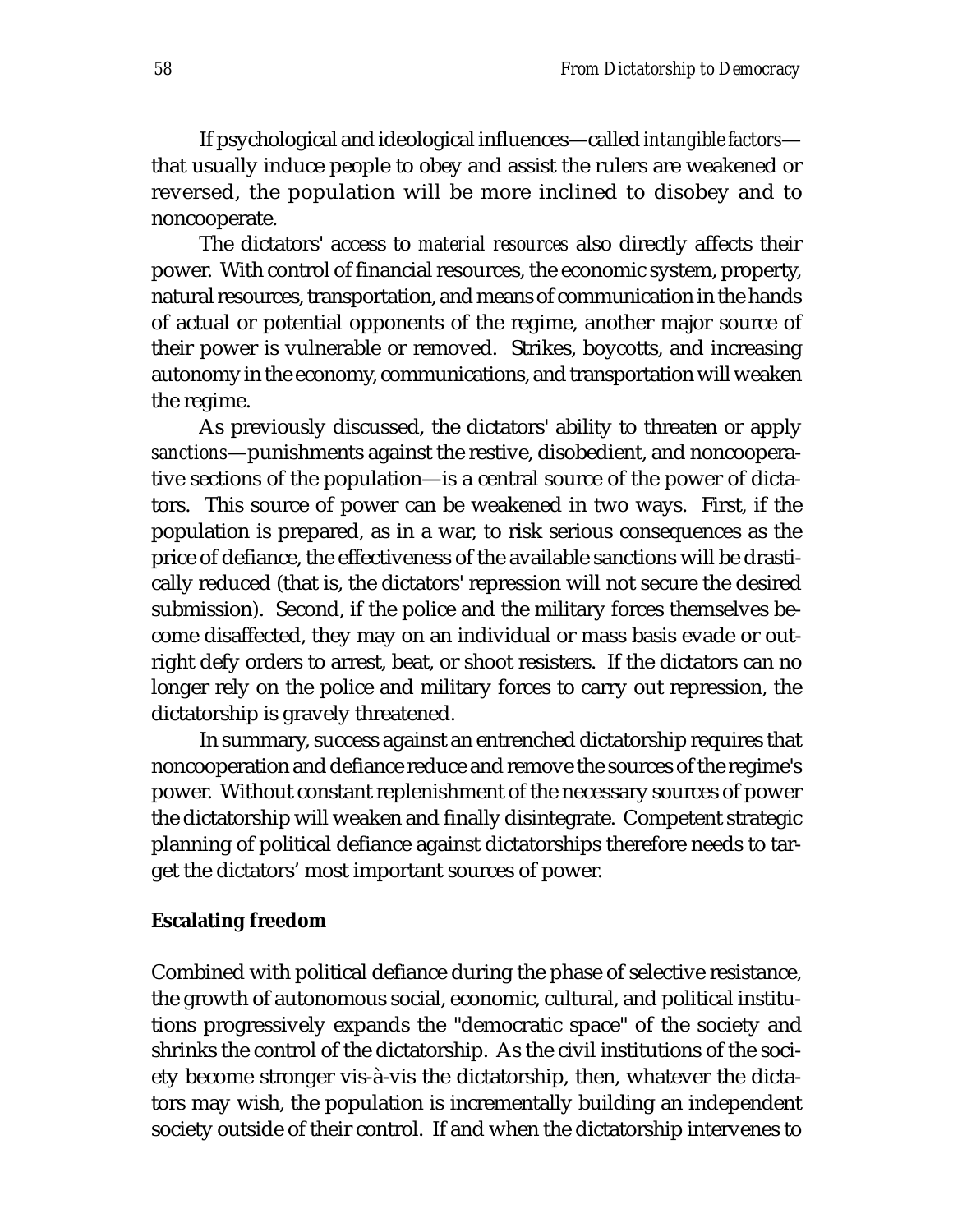halt this "escalating freedom," nonviolent struggle can be applied in defense of this newly won space and the dictatorship will be faced with yet another "front" in the struggle.

In time, this combination of resistance and institution building can lead to *de facto* freedom, making the collapse of the dictatorship and the formal installation of a democratic system undeniable because the power relationships within the society have been fundamentally altered.

Poland in the 1970s and 1980s provides a clear example of the progressive reclaiming of a society's functions and institutions by the resistance. The Catholic church had been persecuted but never brought under full Communist control. In 1976 certain intellectuals and workers formed small groups such as K.O.R. (Workers Defense Committee) to advance their political ideas. The organization of the Solidarity trade union with its power to wield effective strikes forced its own legalization in 1980. Peasants, students, and many other groups also formed their own independent organizations. When the Communists realized that these groups had changed the power realities, Solidarity was again banned and the Communists resorted to military rule.

Even under martial law, with many imprisonments and harsh persecution, the new independent institutions of the society continued to function. For example, dozens of illegal newspapers and magazines continued to be published. Illegal publishing houses annually issued hundreds of books, while well-known writers boycotted Communist publications and government publishing houses. Similar activities continued in other parts of the society.

Under the Jaruselski military regime, the military-Communist government was at one point described as bouncing around on the top of the society. The officials still occupied government offices and buildings. The regime could still strike down into the society, with punishments, arrests, imprisonment, seizure of printing presses, and the like. The dictatorship, however, could not control the society. From that point, it was only a matter of time until the society was able to bring down the regime completely.

Even while a dictatorship still occupies government positions it is sometimes possible to organize a democratic "parallel government." This would increasingly operate as a rival government to which loyalty, compliance, and cooperation are given by the population and the society's institutions. The dictatorship would then consequently, on an increasing basis, be deprived of these characteristics of government. Eventually, the democratic parallel government may fully replace the dictatorial regime as part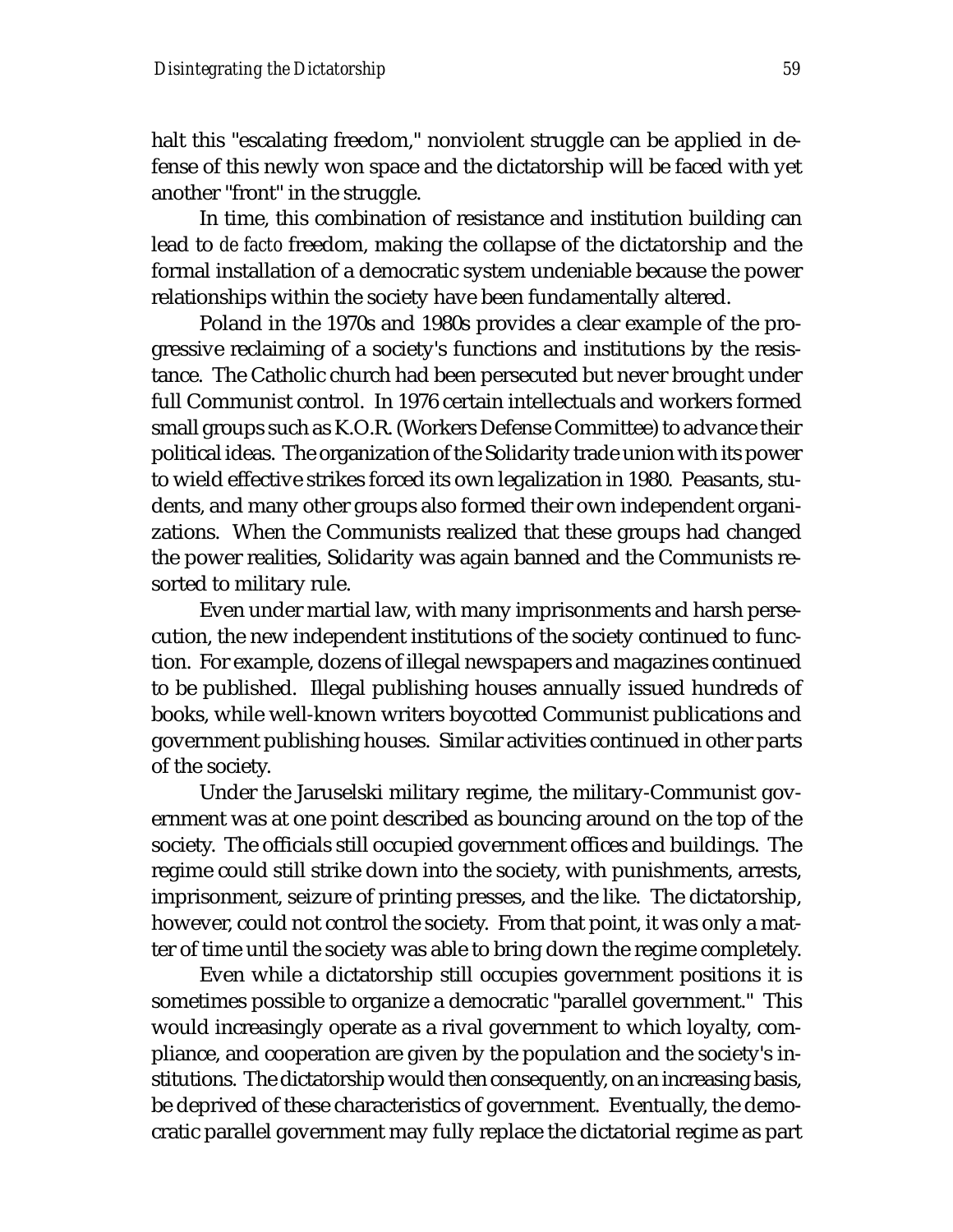of the transition to a democratic system. In due course then a constitution would be adopted and elections held as part of the transition.

### **Disintegrating the dictatorship**

While the institutional transformation of the society is taking place, the defiance and noncooperation movement may escalate. Strategists of the democratic forces should contemplate early that there will come a time when the democratic forces can move beyond selective resistance and launch mass defiance. In most cases, time will be required for creating, building, or expanding resistance capacities, and the development of mass defiance may occur only after several years. During this interim period campaigns of selective resistance should be launched with increasingly important political objectives. Larger parts of the population at all levels of the society should become involved. Given determined and disciplined political defiance during this escalation of activities, the internal weaknesses of the dictatorship are likely to become increasingly obvious.

The combination of strong political defiance and the building of independent institutions is likely in time to produce widespread international attention favorable to the democratic forces. It may also produce international diplomatic condemnations, boycotts, and embargoes in support of the democratic forces (as it did for Poland).

Strategists should be aware that in some situations the collapse of the dictatorship may occur extremely rapidly, as in East Germany in 1989. This can happen when the sources of power are massively severed as a result of the whole population's revulsion against the dictatorship. This pattern is not usual, however, and it is better to plan for a long-term struggle (but to be prepared for a short one).

During the course of the liberation struggle, victories, even on limited issues, should be celebrated. Those who have earned the victory should be recognized. Celebrations with vigilance should also help to keep up the morale needed for future stages of the struggle.

### **Handling success responsibly**

Planners of the grand strategy should calculate in advance the possible and preferred ways in which a successful struggle might best be concluded in order to prevent the rise of a new dictatorship and to ensure the gradual establishment of a durable democratic system.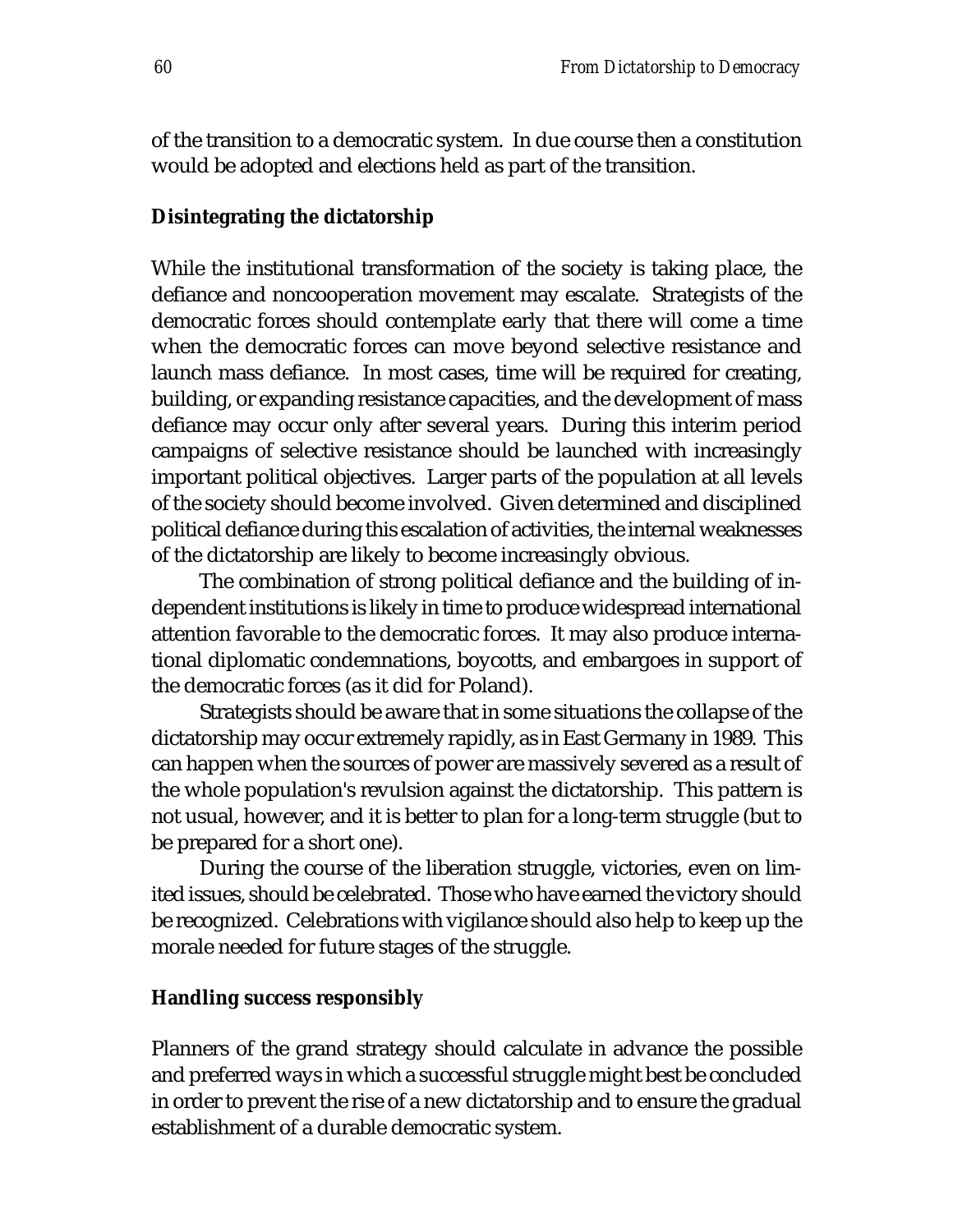The democrats should calculate how the transition from the dictatorship to the interim government shall be handled at the end of the struggle. It is desirable at that time to establish quickly a new functioning government. However, it must not be merely the old one with new personnel. It is necessary to calculate what sections of the old governmental structure (as the political police) are to be completely abolished because of their inherent anti-democratic character and which sections retained to be subjected to later democratization efforts. A complete governmental void could open the way to chaos or a new dictatorship.

Thought should be given in advance to determine what is to be the policy toward high officials of the dictatorship when its power disintegrates. For example, are the dictators to be brought to trial in a court? Are they to be permitted to leave the country permanently? What other options may there be that are consistent with political defiance, the need for reconstructing the country, and building a democracy following the victory? A blood bath must be avoided which could have drastic consequences on the possibility of a future democratic system.

Specific plans for the transition to democracy should be ready for application when the dictatorship is weakening or collapses. Such plans will help to prevent another group from seizing state power through a coup d'état. Plans for the institution of democratic constitutional government with full political and personal liberties will also be required. The changes won at a great price should not be lost through lack of planning.

When confronted with the increasingly empowered population and the growth of independent democratic groups and institutions—both of which the dictatorship is unable to control—the dictators will find that their whole venture is unravelling. Massive shut-downs of the society, general strikes, mass stay-at-homes, defiant marches, or other activities will increasingly undermine the dictators' own organization and related institutions. As a consequence of such defiance and noncooperation, executed wisely and with mass participation over time, the dictators would become powerless and the democratic defenders would, without violence, triumph. The dictatorship would disintegrate before the defiant population.

Not every such effort will succeed, especially not easily, and rarely quickly. It should be remembered that as many military wars are lost as are won. However, political defiance offers a real possibility of victory. As stated earlier, that possibility can be greatly increased through the development of a wise grand strategy, careful strategic planning, hard work, and disciplined courageous struggle.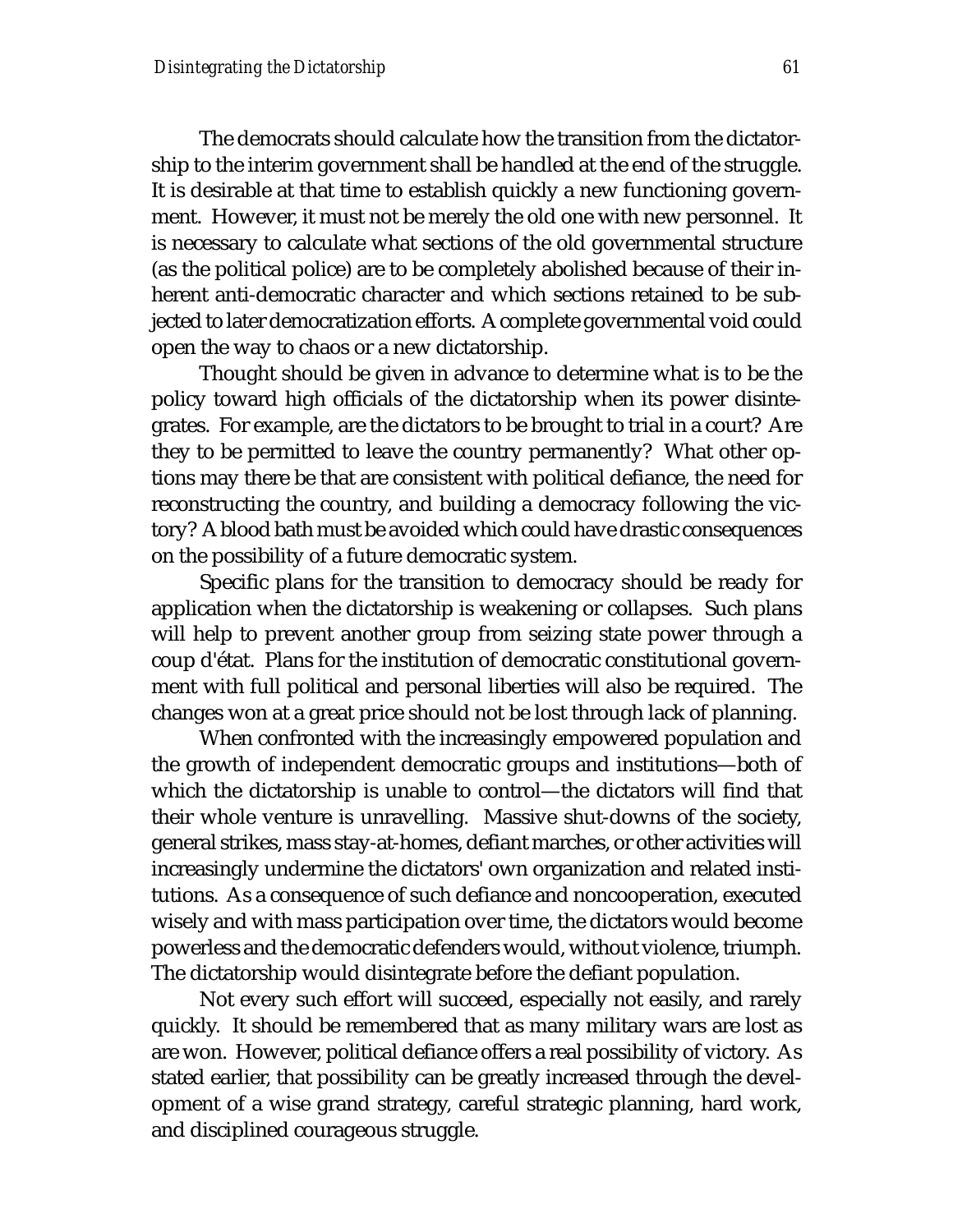# **TEN**

# **GROUNDWORK FOR DURABLE DEMOCRACY**

The disintegration of the dictatorship is of course a cause for major celebration. People who have suffered for so long and struggled at great price merit a time of joy, relaxation, and recognition. They should feel proud of themselves and of all who struggled with them to win political freedom. Not all will have lived to see this day. The living and the dead will be remembered as heroes who helped to shape the history of freedom in their country.

Unfortunately, this is not a time for a reduction in vigilance. Even in the event of a successful disintegration of the dictatorship by political defiance, careful precautions must be taken to prevent the rise of a new oppressive regime out of the confusion following the collapse of the old one. The leaders of the pro-democracy forces should have prepared in advance for an orderly transition to a democracy. The dictatorial structures will need to be dismantled. The constitutional and legal bases and standards of behavior of a durable democracy will need to be built.

No one should believe that with the downfall of the dictatorship an ideal society will immediately appear. The disintegration of the dictatorship simply provides the beginning point, under conditions of enhanced freedom, for long-term efforts to improve the society and meet human needs more adequately. Serious political, economic, and social problems will continue for years, requiring the cooperation of many people and groups in seeking their resolution. The new political system should provide the opportunities for people with varying outlooks and favored measures to continue constructive work and policy development to deal with problems in the future.

# **Threats of a new dictatorship**

Aristotle warned long ago that ". . . tyranny can also change into tyranny. . . . "<sup>14</sup> There is ample historical evidence from France (the Jacobins and Na-

 <sup>14</sup> Aristotle, *The Politics,* Book V, Chapter 12, p. 233.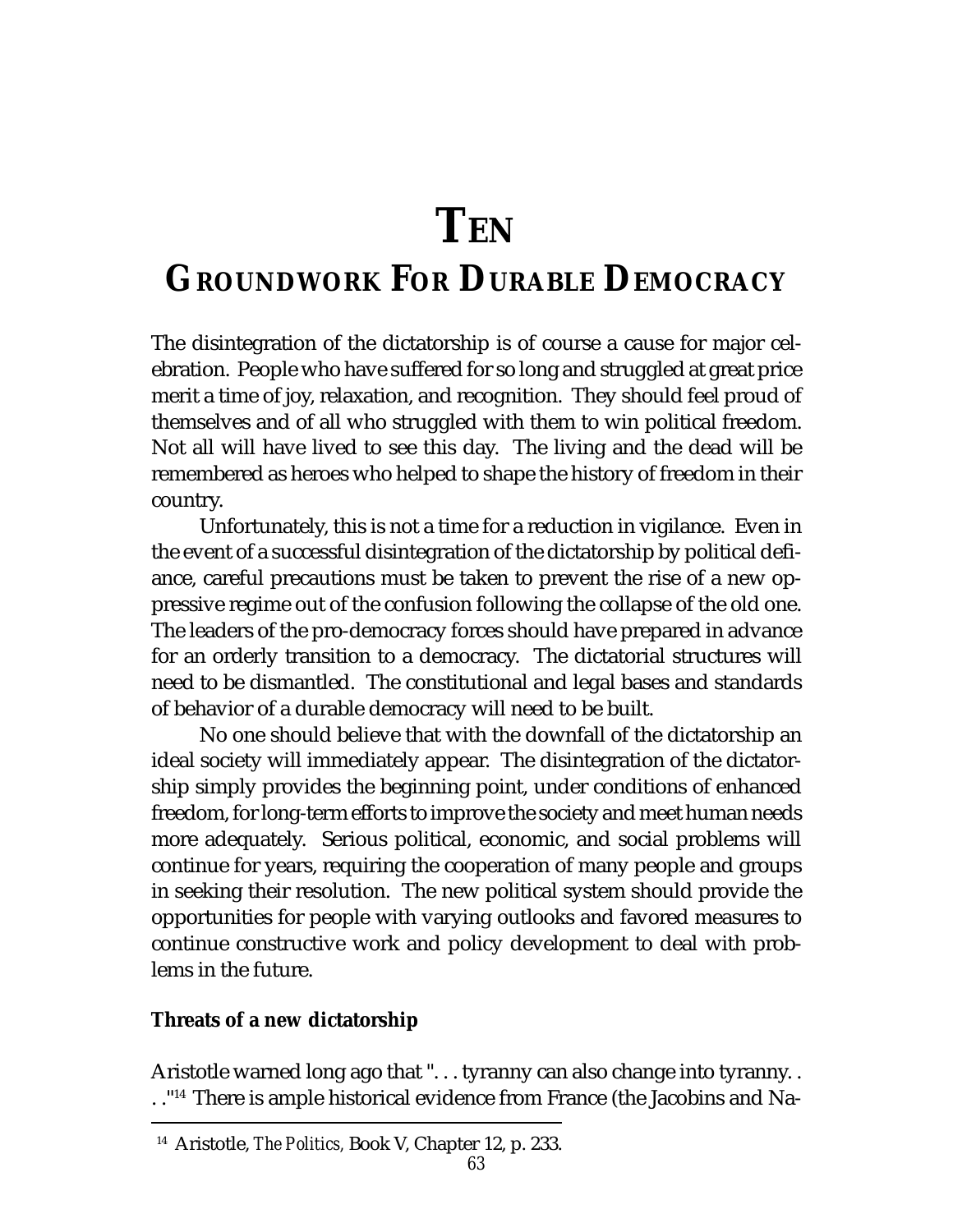poleon), Russia (the Bolsheviks), Iran (the Ayatollah), Burma (SLORC), and elsewhere that the collapse of an oppressive regime will be seen by some persons and groups as merely the opportunity for them to step in as the new masters. Their motives may vary, but the results are often approximately the same. The new dictatorship may even be more cruel and total in its control than the old one.

Even before the collapse of the dictatorship, members of the old regime may attempt to cut short the defiance struggle for democracy by staging a coup d'état designed to preempt victory by the popular resistance. It may claim to oust the dictatorship, but in fact seek only to impose a new refurbished model of the old one.

### **Blocking coups**

There are ways in which coups against newly liberated societies can be defeated. Advance knowledge of that defense capacity may at times be sufficient to deter the attempt. Preparation can produce prevention.<sup>15</sup>

Immediately after a coup is started, the putschists require legitimacy, that is, acceptance of their moral and political right to rule. The first basic principle of anti-coup defense is therefore to deny legitimacy to the putschists.

The putschists also require that the civilian leaders and population be supportive, confused, or just passive. The putschists require the cooperation of specialists and advisors, bureaucrats and civil servants, administrators and judges in order to consolidate their control over the affected society. The putschists also require that the multitude of people who operate the political system, the society's institutions, the economy, the police, and the military forces will passively submit and carry out their usual functions as modified by the putschists' orders and policies.

The second basic principle of anti-coup defense is to resist the putschists with noncooperation and defiance. The needed cooperation and assistance must be denied. Essentially the same means of struggle that was used against the dictatorship can be used against the new threat, but applied immediately. If both legitimacy and cooperation are denied, the coup may die of political starvation and the chance to build a democratic society restored.

 <sup>15</sup> For more information on anti-coup resistance, see Gene Sharp, *The Anti-Coup* (Boston, MA: The Albert Einstein Institution, 2003).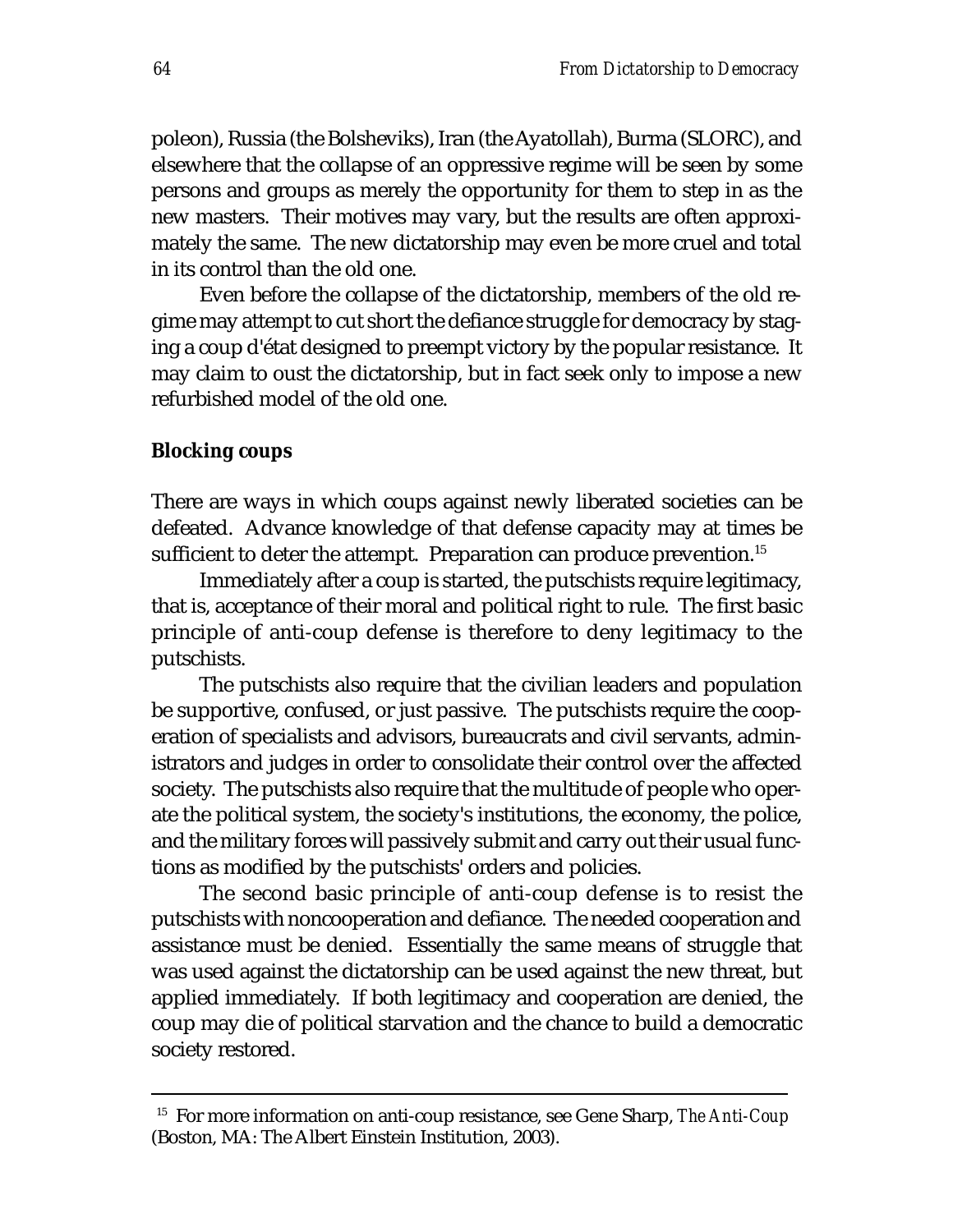### **Constitution drafting**

The new democratic system will require a constitution that establishes the desired framework of the democratic government. The constitution should set the purposes of government, limits on governmental powers, the means and timing of elections by which governmental officials and legislators will be chosen, the inherent rights of the people, and the relation of the national government to other lower levels of government.

Within the central government, if it is to remain democratic, a clear division of authority should be established between the legislative, executive, and judicial branches of government. Strong restrictions should be included on activities of the police, intelligence services, and military forces to prohibit any legal political interference.

In the interests of preserving the democratic system and impeding dictatorial trends and measures, the constitution should preferably be one that establishes a federal system with significant prerogatives reserved for the regional, state, and local levels of government. In some situations the Swiss system of cantons might be considered in which relatively small areas retain major prerogatives, while remaining a part of the whole country.

If a constitution with many of these features existed earlier in the newly liberated country's history, it may be wise simply to restore it to operation, amending it as deemed necessary and desirable. If a suitable older constitution is not present, it may be necessary to operate with an interim constitution. Otherwise, a new constitution will need to be prepared. Preparing a new constitution will take considerable time and thought. Popular participation in this process is desirable and required for ratification of a new text or amendments. One should be very cautious about including in the constitution promises that later might prove impossible to implement or provisions that would require a highly centralized government, for both can facilitate a new dictatorship.

The wording of the constitution should be easily understood by the majority of the population. A constitution should not be so complex or ambiguous that only lawyers or other elites can claim to understand it.

### **A democratic defense policy**

The liberated country may also face foreign threats for which a defense capacity would be required. The country might also be threatened by for-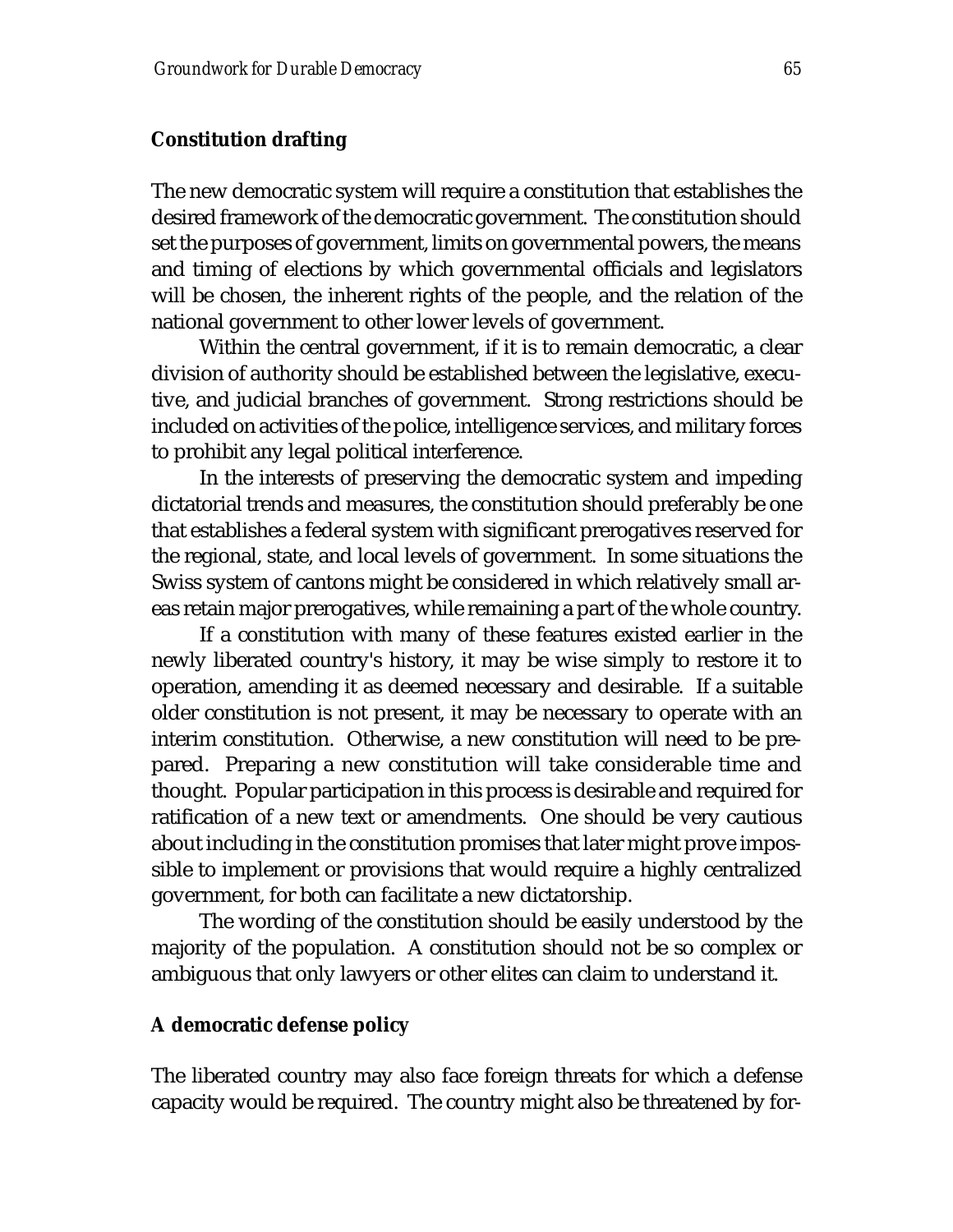eign attempts to establish economic, political, or military domination.

In the interests of maintaining internal democracy, serious consideration should be given to applying the basic principles of political defiance to the needs of national defense.<sup>16</sup> By placing resistance capacity directly in the hands of the citizenry, newly liberated countries could avoid the need to establish a strong military capacity which could itself threaten democracy or require vast economic resources much needed for other purposes.

It must be remembered that some groups will ignore any constitutional provision in their aim to establish themselves as new dictators. Therefore, a permanent role will exist for the population to apply political defiance and noncooperation against would-be dictators and to preserve democratic structures, rights, and procedures.

#### **A meritorious responsibility**

The effect of nonviolent struggle is not only to weaken and remove the dictators but also to empower the oppressed. This technique enables people who formerly felt themselves to be only pawns or victims to wield power directly in order to gain by their own efforts greater freedom and justice. This experience of struggle has important psychological consequences, contributing to increased self-esteem and self-confidence among the formerly powerless.

One important long-term beneficial consequence of the use of nonviolent struggle for establishing democratic government is that the society will be more capable of dealing with continuing and future problems. These might include future governmental abuse and corruption, maltreatment of any group, economic injustices, and limitations on the democratic qualities of the political system. The population experienced in the use of political defiance is less likely to be vulnerable to future dictatorships.

After liberation, familiarity with nonviolent struggle will provide ways to defend democracy, civil liberties, minority rights, and prerogatives of regional, state, and local governments and nongovernmental institutions. Such means also provide ways by which people and groups can express extreme dissent peacefully on issues seen as so important that opposition groups have sometimes resorted to terrorism or guerrilla warfare.

The thoughts in this examination of political defiance or nonviolent

<sup>16</sup> See Gene Sharp, *Civilian-Based Defense: A Post-Military Weapons System* (Princeton, New Jersey: Princeton University Press, 1990).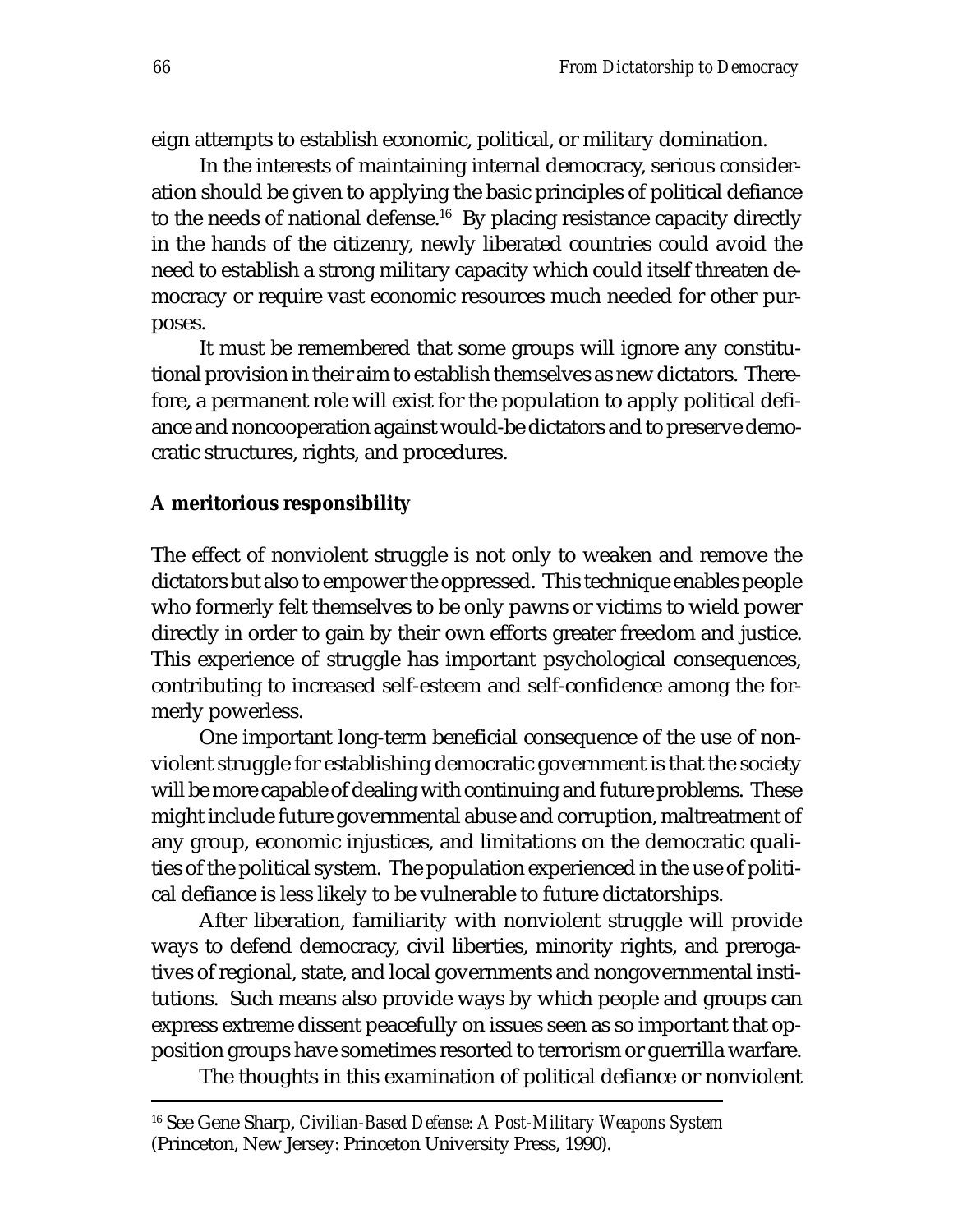struggle are intended to be helpful to all persons and groups who seek to lift dictatorial oppression from their people and to establish a durable democratic system that respects human freedoms and popular action to improve the society.

There are three major conclusions to the ideas sketched here:

- Liberation from dictatorships is possible;
- Very careful thought and strategic planning will be required to achieve it; and
- Vigilance, hard work, and disciplined struggle, often at great cost, will be needed.

The oft quoted phrase "Freedom is not free" is true. No outside force is coming to give oppressed people the freedom they so much want. People will have to learn how to take that freedom themselves. Easy it cannot be.

If people can grasp what is required for their own liberation, they can chart courses of action which, through much travail, can eventually bring them their freedom. Then, with diligence they can construct a new democratic order and prepare for its defense. Freedom won by struggle of this type can be durable. It can be maintained by a tenacious people committed to its preservation and enrichment.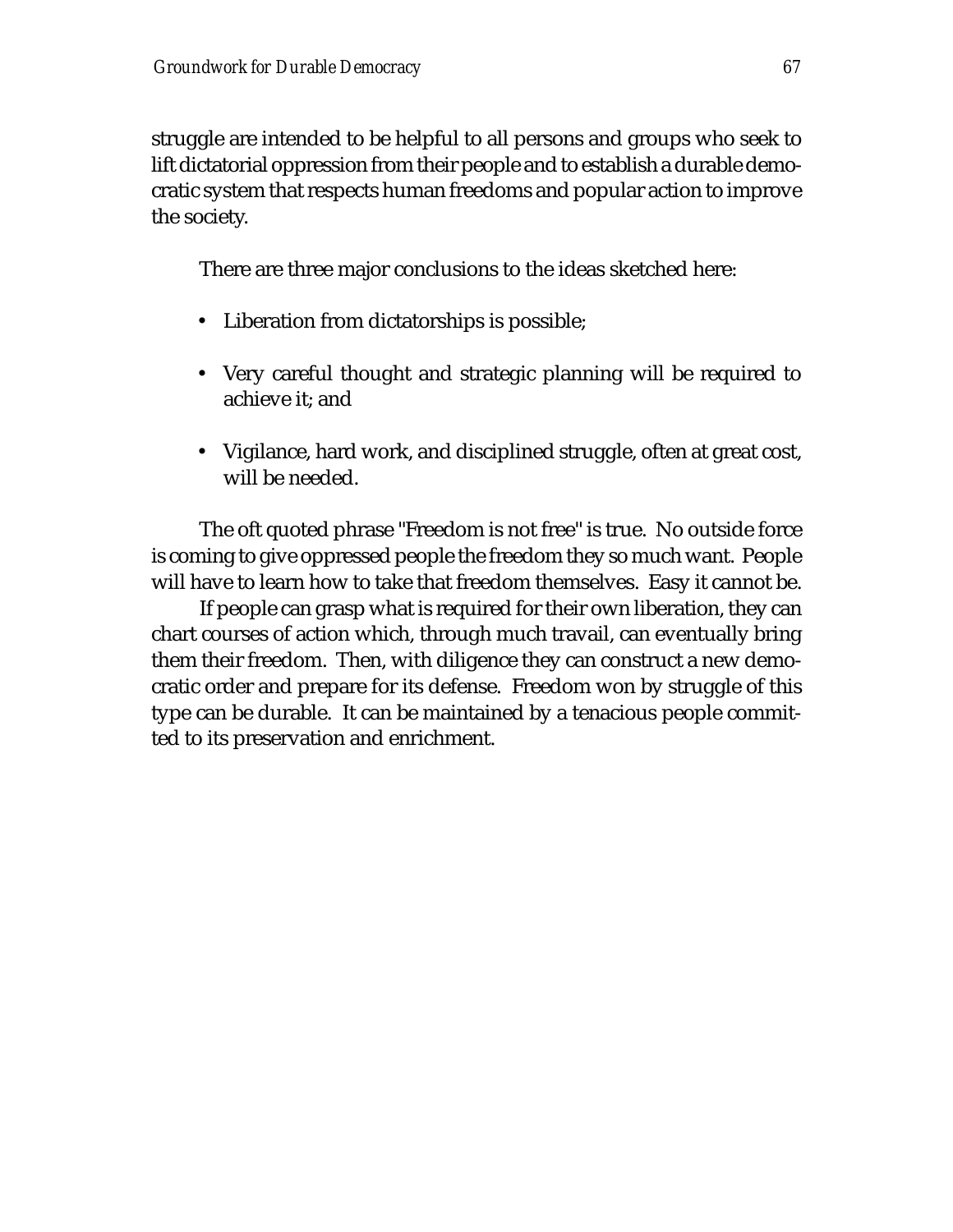## **APPENDIX**

## **THE METHODS OF NONVIOLENT ACTION**<sup>17</sup>

## **THE METHODS OF NONVIOLENT PROTEST AND PERSUASION**

## **Formal statements**

- 1. Public speeches
- 2. Letters of opposition or support
- 3. Declarations by organizations and institutions
- 4. Signed public statements
- 5. Declarations of indictment and intention
- 6. Group or mass petitions

## **Communications with a wider audience**

- 7. Slogans, caricatures, and symbols
- 8. Banners, posters, and displayed communications
- 9. Leaflets, pamphlets, and books
- 10. Newspapers and journals
- 11. Records, radio, and television
- 12. Skywriting and earthwriting

## **Group representations**

- 13. Deputations
- 14. Mock awards
- 15. Group lobbying
- 16. Picketing
- 17. Mock elections

## **Symbolic public acts**

- 18. Display of flags and symbolic colors
- 19. Wearing of symbols

<sup>&</sup>lt;sup>17</sup> This list, with definitions and historical examples, is taken from Gene Sharp, *The Politics of Nonviolent Action,* Part Two, *The Methods of Nonviolent Action* (Boston, MA: Porter Sargent, 1973).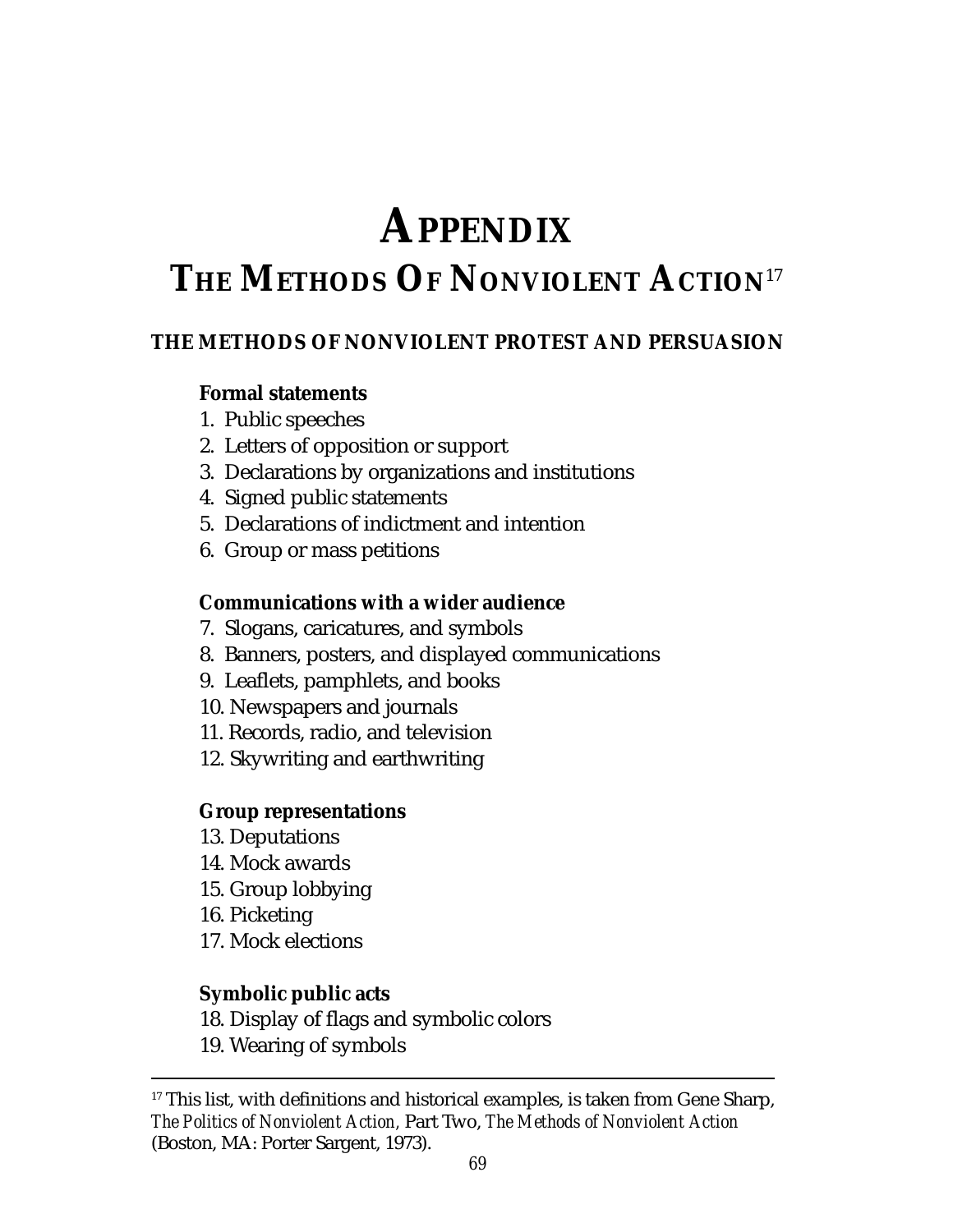- 20. Prayer and worship
- 21. Delivering symbolic objects
- 22. Protest disrobings
- 23. Destruction of own property
- 24. Symbolic lights
- 25. Displays of portraits
- 26. Paint as protest
- 27. New signs and names
- 28. Symbolic sounds
- 29. Symbolic reclamations
- 30. Rude gestures

## **Pressures on individuals**

- 31. "Haunting" officials
- 32. Taunting officials
- 33. Fraternization
- 34. Vigils

## **Drama and music**

- 35. Humorous skits and pranks
- 36. Performance of plays and music
- 37. Singing

## **Processions**

- 38. Marches
- 39. Parades
- 40. Religious processions
- 41. Pilgrimages
- 42. Motorcades

## **Honoring the dead**

- 43. Political mourning
- 44. Mock funerals
- 45. Demonstrative funerals
- 46. Homage at burial places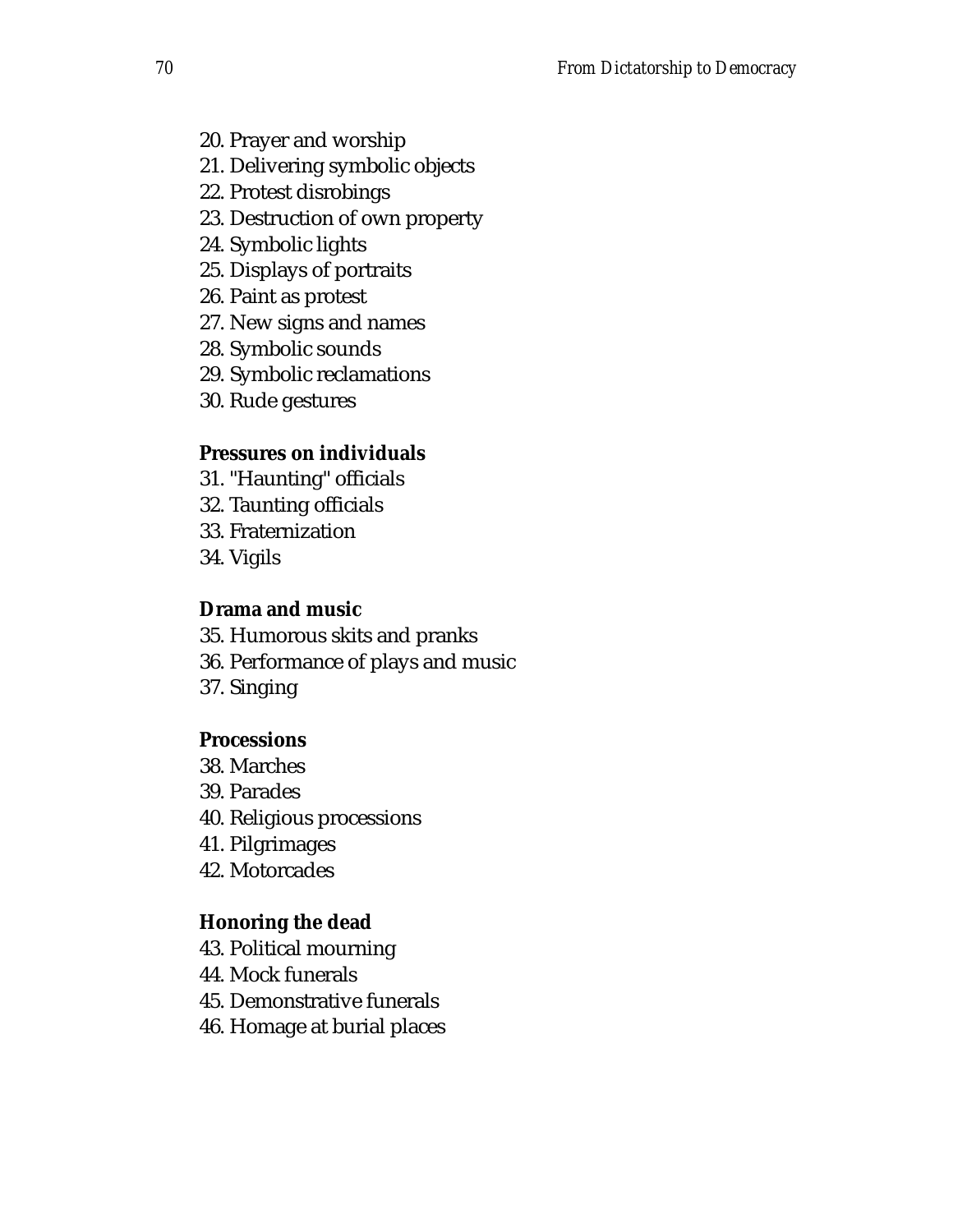## **Public assemblies**

- 47. Assemblies of protest or support
- 48. Protest meetings
- 49. Camouflaged meetings of protest
- 50. Teach-ins

## **Withdrawal and renunciation**

- 51. Walk-outs
- 52. Silence
- 53. Renouncing honors
- 54. Turning one's back

## **THE METHODS OF SOCIAL NONCOOPERATION**

## **Ostracism of persons**

- 55. Social boycott
- 56. Selective social boycott
- 57. Lysistratic nonaction
- 58. Excommunication
- 59. Interdict

## **Noncooperation with social events, customs, and institutions**

- 60. Suspension of social and sports activities
- 61. Boycott of social affairs
- 62. Student strike
- 63. Social disobedience
- 64. Withdrawal from social institutions

## **Withdrawal from the social system**

- 65. Stay-at-home
- 66. Total personal noncooperation
- 67. Flight of workers
- 68. Sanctuary
- 69. Collective disappearance
- 70. Protest emigration *(hijrat)*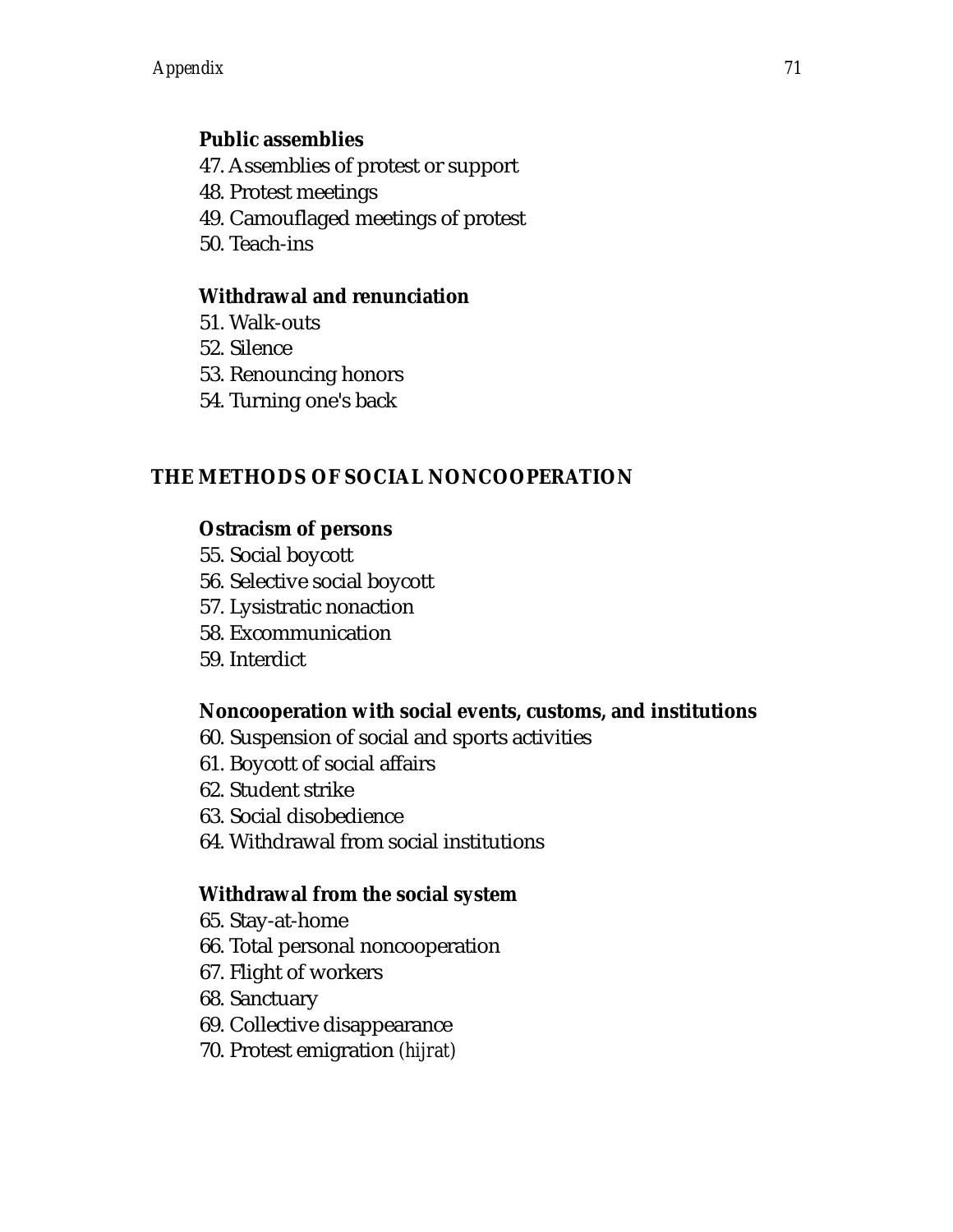#### **THE METHODS OF ECONOMIC NONCOOPERATION: (1) ECONOMIC BOYCOTTS**

#### **Action by consumers**

- 71. Consumers' boycott
- 72. Nonconsumption of boycotted goods
- 73. Policy of austerity
- 74. Rent withholding
- 75. Refusal to rent
- 76. National consumers' boycott
- 77. International consumers' boycott

#### **Action by workers and producers**

- 78. Workmen's boycott
- 79. Producers' boycott

#### **Action by middlemen**

80. Suppliers' and handlers' boycott

#### **Action by owners and management**

- 81. Traders' boycott
- 82. Refusal to let or sell property
- 83. Lockout
- 84. Refusal of industrial assistance
- 85. Merchants' "general strike"

#### **Action by holders of financial resources**

- 86. Withdrawal of bank deposits
- 87. Refusal to pay fees, dues, and assessments
- 88. Refusal to pay debts or interest
- 89. Severance of funds and credit
- 90. Revenue refusal
- 91. Refusal of a government's money

#### **Action by governments**

- 92. Domestic embargo
- 93. Blacklisting of traders
- 94. International sellers' embargo
- 95. International buyers' embargo
- 96. International trade embargo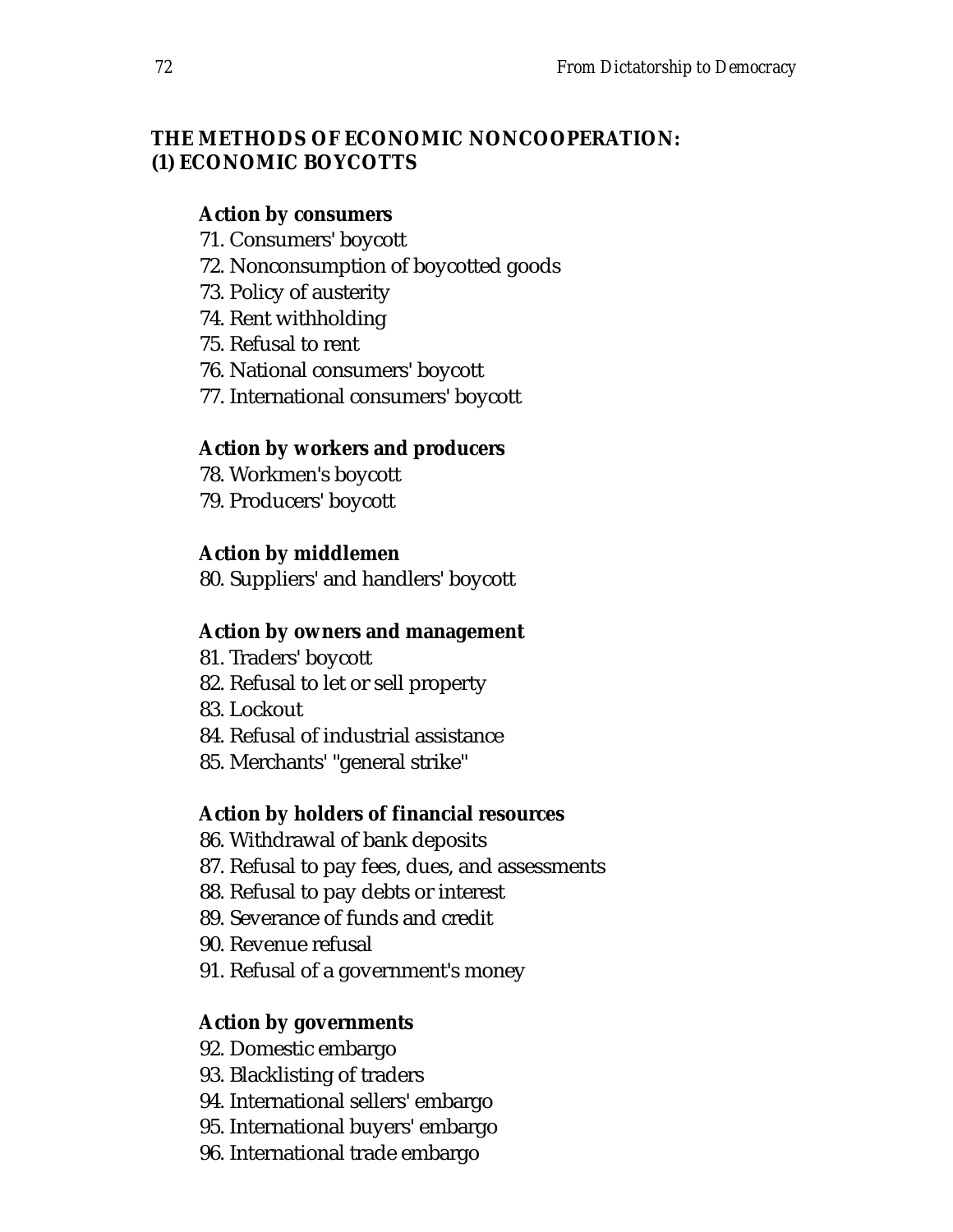## **THE METHODS OF ECONOMIC NONCOOPERATION: (2) THE STRIKE**

#### **Symbolic strikes**

97. Protest strike 98. Quickie walkout (lightning strike)

#### **Agricultural strikes**

99. Peasant strike 100. Farm workers' strike

#### **Strikes by special groups**

101. Refusal of impressed labor 102. Prisoners' strike 103. Craft strike 104. Professional strike

#### **Ordinary industrial strikes**

105. Establishment strike

106. Industry strike

107. Sympathetic strike

### **Restricted strikes**

108. Detailed strike

- 109. Bumper strike
- 110. Slowdown strike
- 111. Working-to-rule strike
- 112. Reporting "sick" (sick-in)
- 113. Strike by resignation
- 114. Limited strike
- 115. Selective strike

#### **Multi-industry strikes**

116. Generalized strike

117. General strike

### **Combinations of strikes and economic closures**

118. *Hartal* 119. Economic shutdown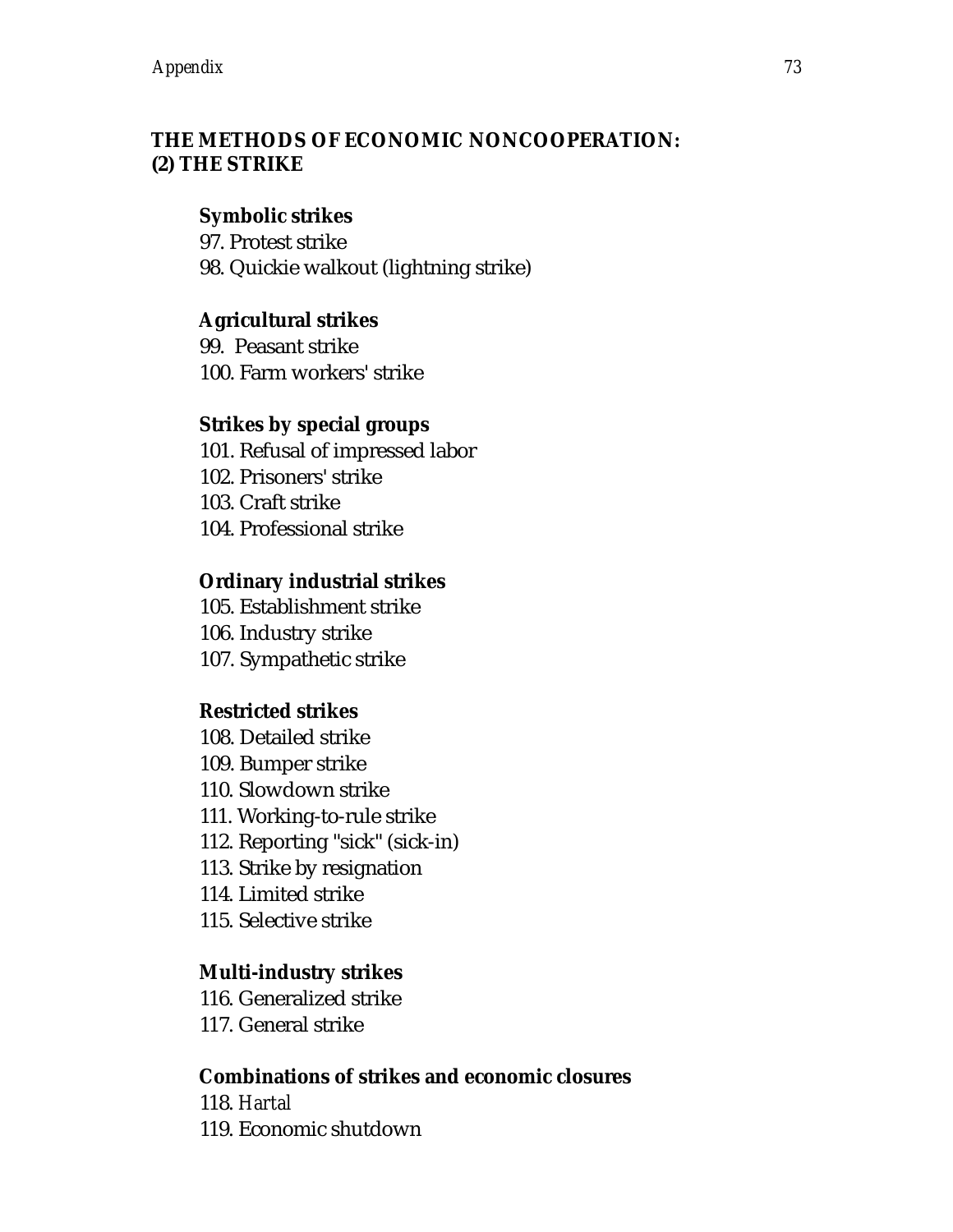#### **THE METHODS OF POLITICAL NONCOOPERATION**

### **Rejection of authority**

- 120. Withholding or withdrawal of allegiance
- 121. Refusal of public support
- 122. Literature and speeches advocating resistance

#### **Citizens' noncooperation with government**

- 123. Boycott of legislative bodies
- 124. Boycott of elections
- 125. Boycott of government employment and positions
- 126. Boycott of government departments, agencies and other bodies
- 127. Withdrawal from government educational institutions
- 128. Boycott of government-supported organizations
- 129. Refusal of assistance to enforcement agents
- 130. Removal of own signs and placemarks
- 131. Refusal to accept appointed officials
- 132. Refusal to dissolve existing institutions

## **Citizens' alternatives to obedience**

- 133. Reluctant and slow compliance
- 134. Nonobedience in absence of direct supervision
- 135. Popular nonobedience
- 136. Disguised disobedience
- 137. Refusal of an assemblage or meeting to disperse
- 138. Sitdown
- 139. Noncooperation with conscription and deportation
- 140. Hiding, escape and false identities
- 141. Civil disobedience of "illegitimate" laws

## **Action by government personnel**

- 142. Selective refusal of assistance by government aides
- 143. Blocking of lines of command and information
- 144. Stalling and obstruction
- 145. General administrative noncooperation
- 146. Judicial noncooperation
- 147. Deliberate inefficiency and selective noncooperation by enforcement agents
- 148. Mutiny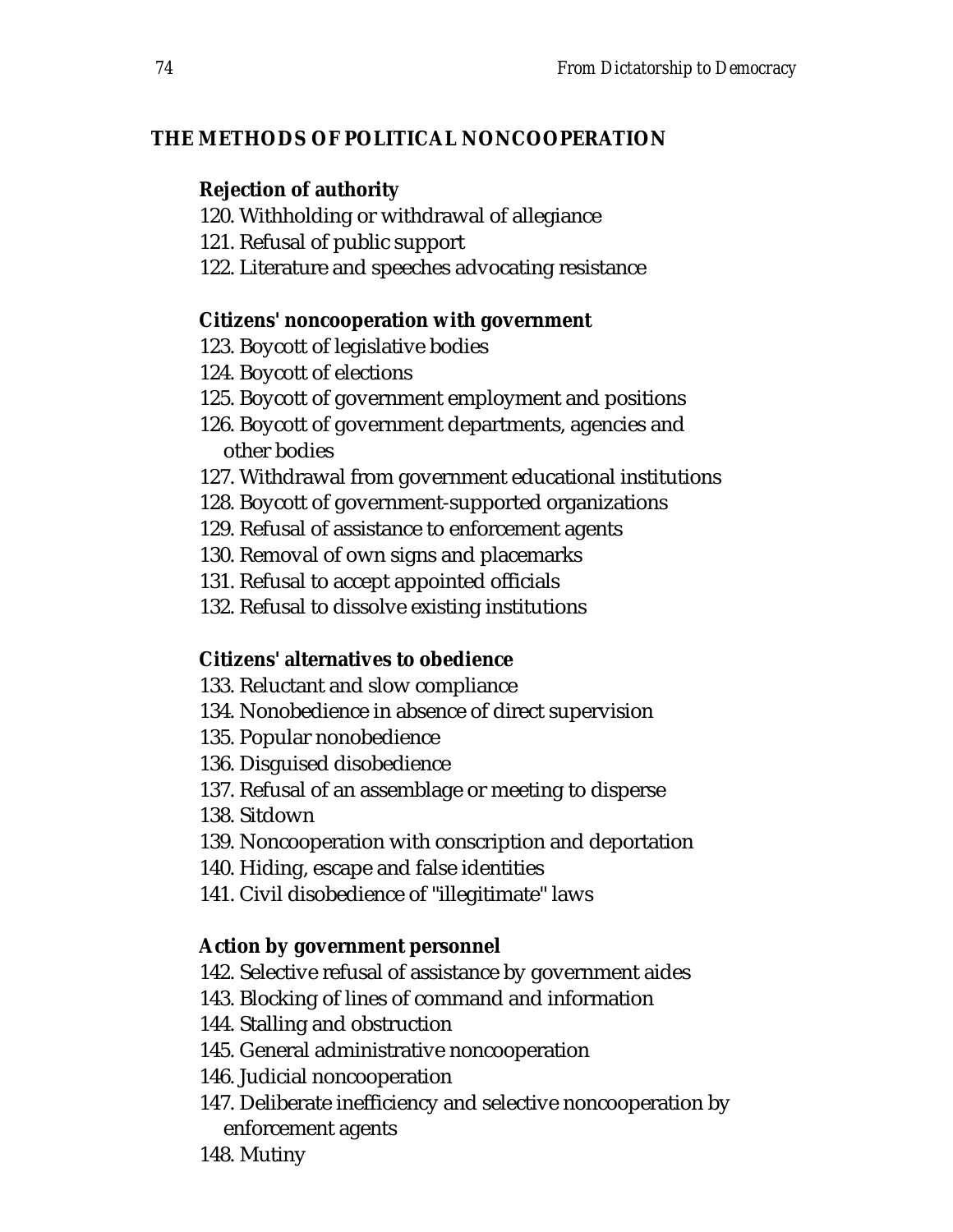## **Domestic governmental action**

149. Quasi-legal evasions and delays

150. Noncooperation by constituent governmental units

## **International governmental action**

- 151. Changes in diplomatic and other representation
- 152. Delay and cancellation of diplomatic events
- 153. Withholding of diplomatic recognition
- 154. Severance of diplomatic relations
- 155. Withdrawal from international organizations
- 156. Refusal of membership in international bodies
- 157. Expulsion from international organizations

## **THE METHODS OF NONVIOLENT INTERVENTION**

## **Psychological intervention**

- 158. Self-exposure to the elements
- 159. The fast
	- (a) Fast of moral pressure
	- (b) Hunger strike
	- (c) Satyagrahic fast
- 160. Reverse trial
- 161. Nonviolent harassment

## **Physical intervention**

- 162. Sit-in
- 163. Stand-in
- 164. Ride-in
- 165. Wade-in
- 166. Mill-in
- 167. Pray-in
- 168. Nonviolent raids
- 169. Nonviolent air raids
- 170. Nonviolent invasion
- 171. Nonviolent interjection
- 172. Nonviolent obstruction
- 173. Nonviolent occupation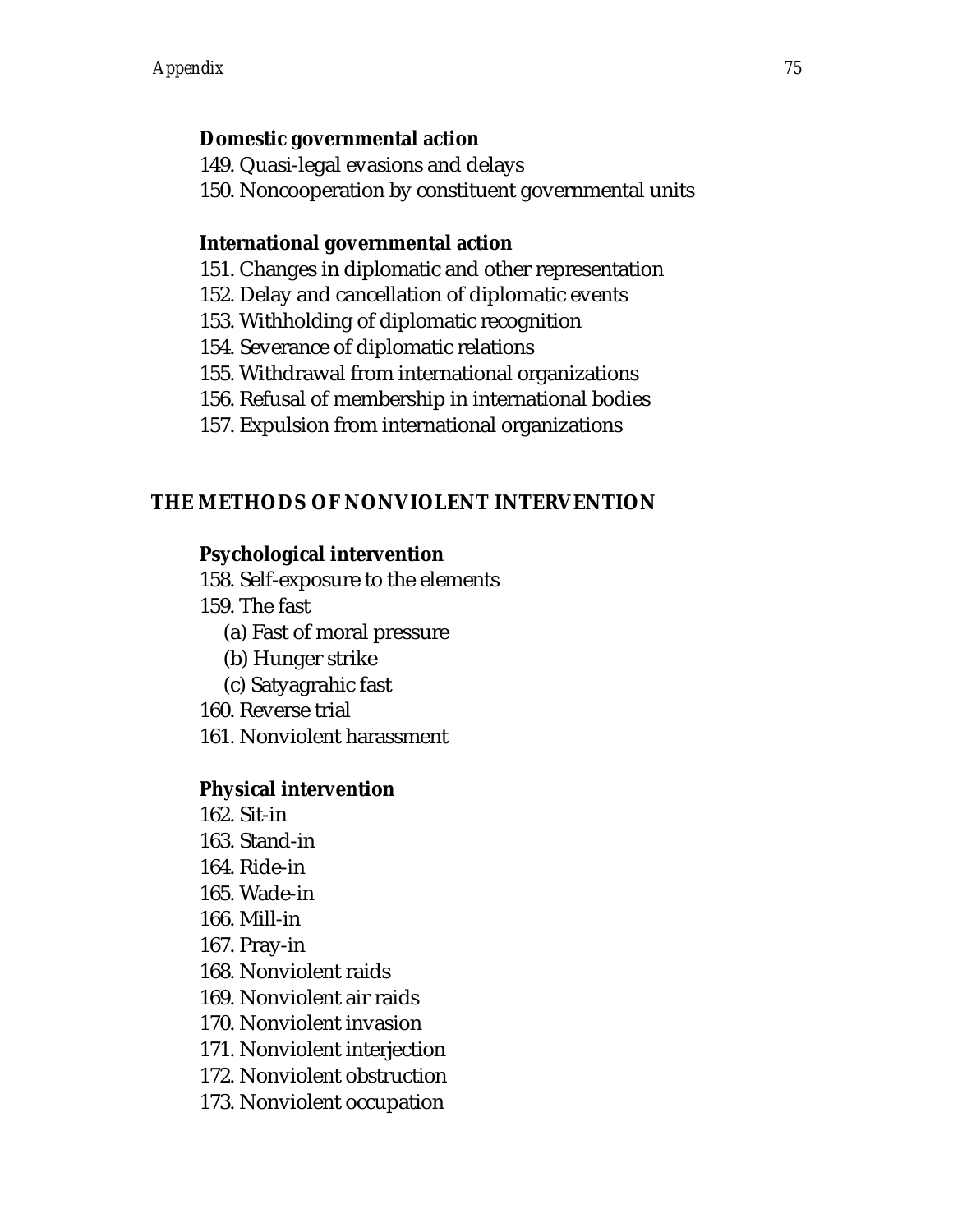#### **Social intervention**

- 174. Establishing new social patterns
- 175. Overloading of facilities
- 176. Stall-in
- 177. Speak-in
- 178. Guerrilla theater
- 179. Alternative social institutions
- 180. Alternative communication system

#### **Economic intervention**

- 181. Reverse strike
- 182. Stay-in strike
- 183. Nonviolent land seizure
- 184. Defiance of blockades
- 185. Politically motivated counterfeiting
- 186. Preclusive purchasing
- 187. Seizure of assets
- 188. Dumping
- 189. Selective patronage
- 190. Alternative markets
- 191. Alternative transportation systems
- 192. Alternative economic institutions

#### **Political intervention**

- 193. Overloading of administrative systems
- 194. Disclosing identities of secret agents
- 195. Seeking imprisonment
- 196. Civil disobedience of "neutral" laws
- 197. Work-on without collaboration
- 198. Dual sovereignty and parallel government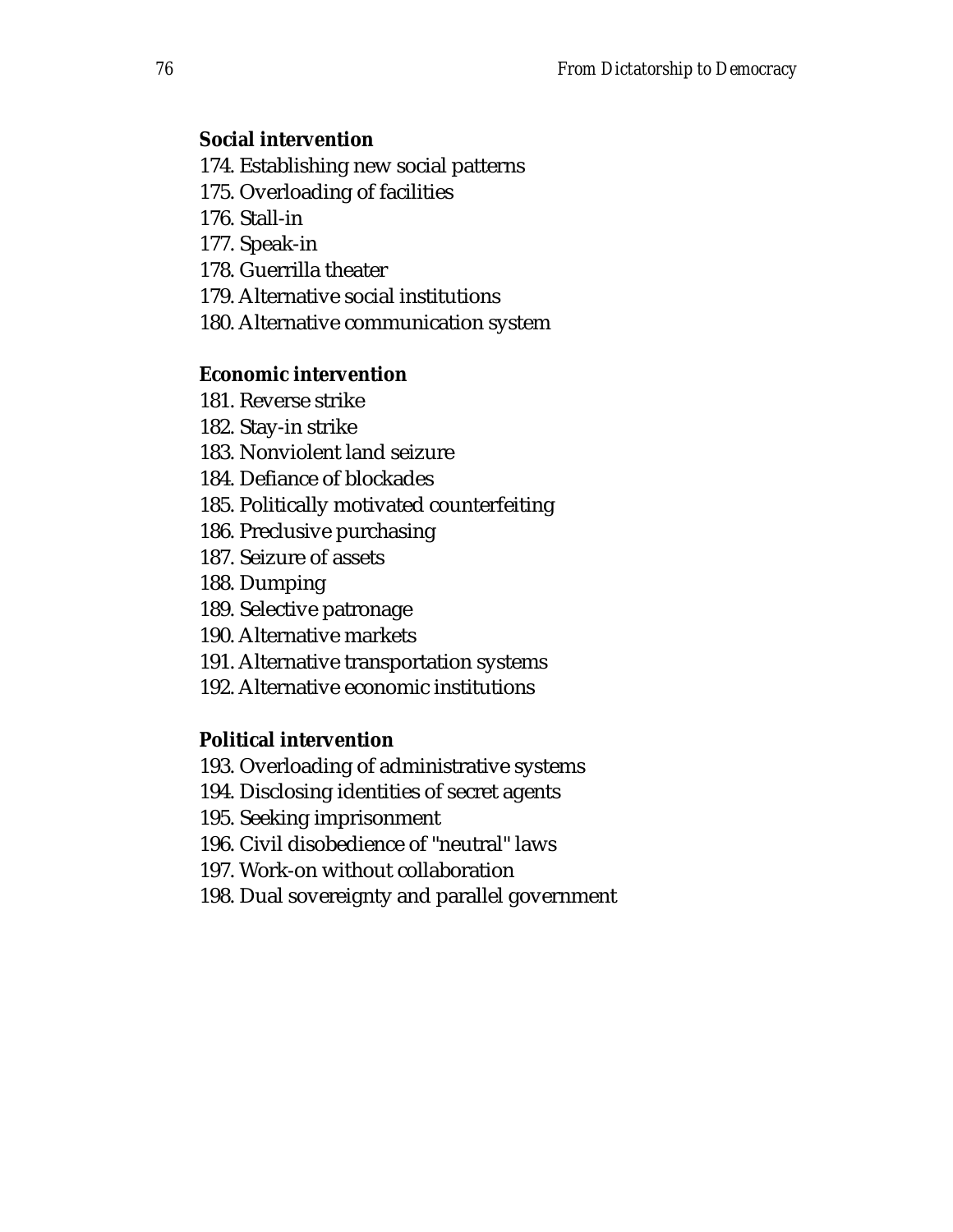# **A Note About Translations and Reprinting of this Publication**

To facilitate dissemination of this publication it has been placed in the public domain. That means that anyone is free to reproduce it or disseminate it.

The author, however, does have several requests that he would like to make, although individuals are under no legal obligation to follow such requests.

- The author requests that no changes be made in the text, either additions or deletions, if it is reproduced.
- The author requests notification from individuals who intend to reproduce this document. Notification can be given to the Albert Einstein Institution (contact information appears in the beginning of this publication immediately before the Table of Contents).
- The author requests that if this document is going to be translated, great care must be taken to preserve the original meaning of the text. Some of the terms in this publication will not translate readily into other languages, as direct equivalents for "noniolent struggle" and related terms may not be available. Thus, careful consideration must be given to how these terms and concepts are to be translated so as to be understood accurately by new readers.

For individuals and groups that wish to translate this work, the Albert Einstein Institution has developed a standard set of translation procedures that may assist them. They are as follows:

• A selection process takes place to select a translator. Candidates are evaluated on their fluency in both English and the language into which the work will be translated. Candidates are also evaluated on their general knowledge surrounding the subject area and their understanding of the terms and concepts present in the text.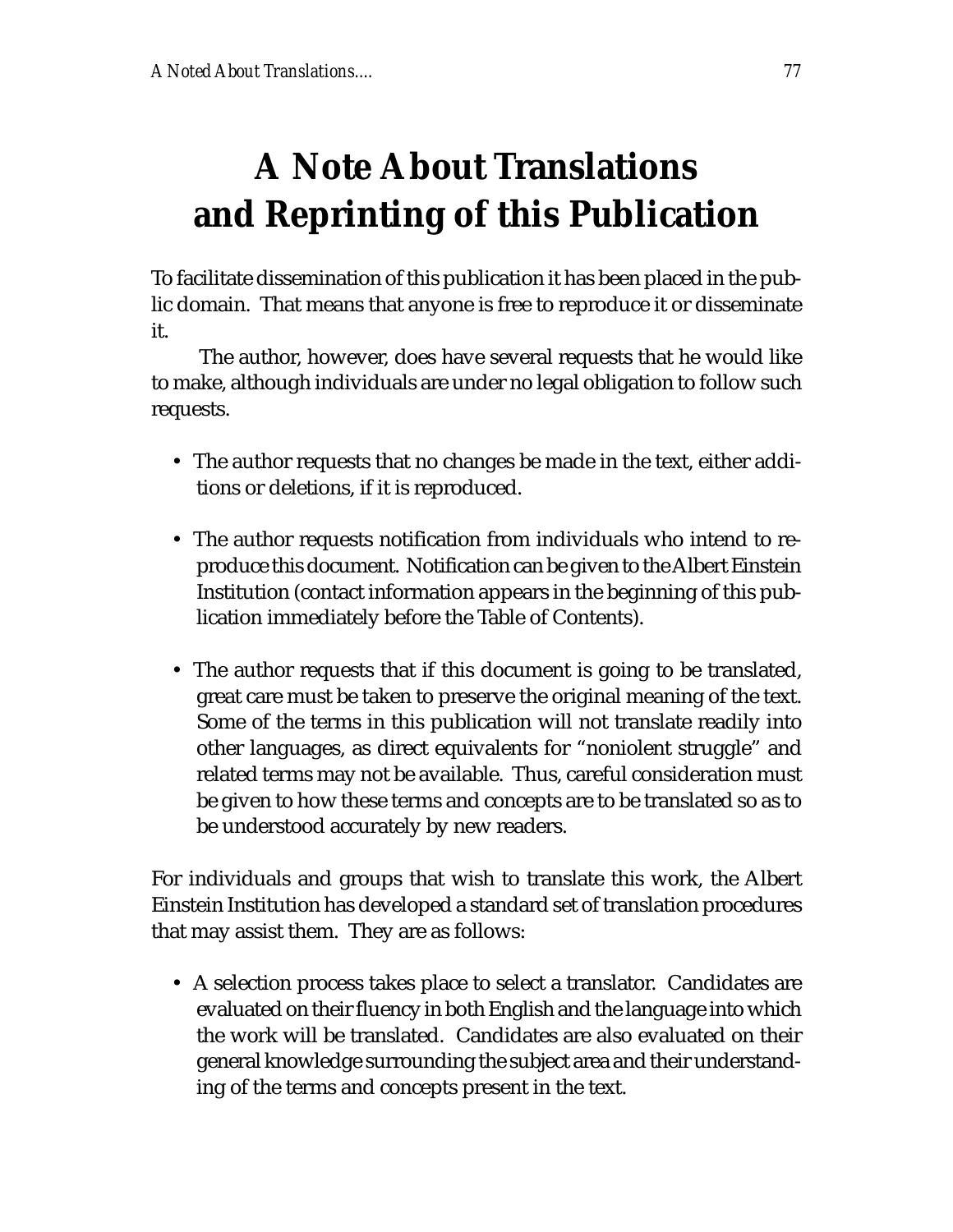- An evaluator is selected by a similar process. The evaluator's job is to thoroughly review the translation and to provide feedback and criticism to the translator. It is often better if the translator and evaluator do not know the identities of each other.
- Once the translator and evaluator are selected, the translator submits a sample translation of two or three pages of the text, as well as a list of a number of significant key terms that are present in the text.
- The evaluator evaluates this sample translation and presents feedback to the translator.
- If major problems exist between the translator's sample translation and the evaluator's evaluation of that translation, then either the translator or the evaluator may be replaced, depending upon the judgement of the individual or group that is sponsoring the translation. If minor problems exist, the translator proceeds with the full translation of the text, keeping in mind the comments of the evaluator.
- Once the entire text is translated, the evaluator evaluates the entire text and gives feedback to the translator.
- Once the translator has considered this feedback and made any necessary changes, the final version of the text is complete and the translated book is ready to be printed and distributed.